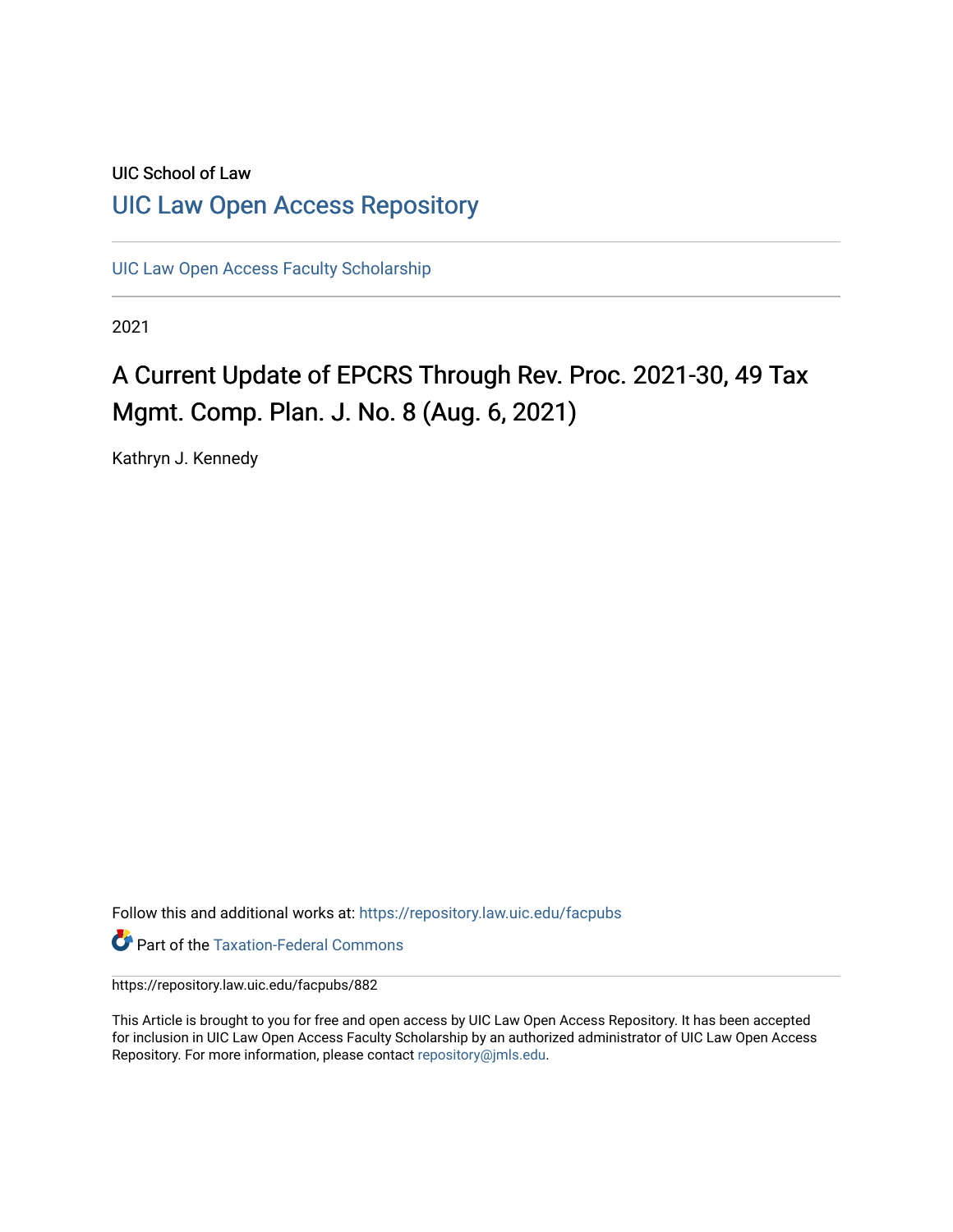# **Bloomberg**

# **Tax Management Compensation Planning Journal™**

Reproduced with permission from Tax Management Compensation Planning Journal, 49 CPJ 08, 08/06/2021. Copyright  $\textdegree$  2021 by The Bureau of National Affairs, Inc. (800-372-1033) http://www.bna.com

# **A Current Update of EPCRS Through Rev. Proc. 2021-30**

*By Kathryn J. Kennedy\* University of Illinois Chicago School of Law Chicago, IL*

#### **TABLE OF CONTENTS**

I. INTRODUCTION AND UPDATE FROM PRIOR GUIDANCE

A. Why Is there an EPCRS?

- B. Update From Rev. Proc. 2019-19
- II. OVERVIEW OF EPCRS

A. The Service's Overall System to Assure Qualification

B. Historical Background of EPCRS

C. Goals and Structure of EPCRS

1. Model Correction Principles

- 2. Exceptions to Model Correction Principles
- D. Common Violations Found in EPCRS

III. OUTLINE OF THE REVENUE PROCEDURE IV. SCP

- A. Prerequisites to SCP
- B. Limitations of SCP
- C. Significant Versus Insignificant Failures
- D. New Three-Year Window for Significant Failures
	- E. Administrative Practices and Procedures
	- V. VCP
	- A. Types of Failures
	- B. Applicable Fee Schedule

C. Correction Methods and Retroactive Plan Amendments

- D. New VCP Pre-Submission Conference
- E. Application Process and Compliance Statement
- F. John Doe Submissions Being Eliminated
- G. Group Submissions

H. Specific Correction Methods Under the Revenue Procedure

- 1. Excess Amounts
- 2. Overpayments
- 3. Excluded Eligible Employees
- 4. Failure to Obtain Required Spousal Consent
- 5. Retroactive Plan Amendments for Plan Loans

6. Correction of Failures of the ADP, ACP and/or Multiple Use Tests

7. Benefit Restrictions

8. §403(b) Operational and ''Late-Adopter'' Plan Document Failures

- 9. Plan Loan Failures
- I. Scrivener's Errors
- J. Failure to Distribute Safe Harbor Notice
- K. Determination Letter Submissions

VI. AUDIT CAP

VII. EFFECTIVE DATE

Attachment 1 — Correction Failures and Correction Methods

Attachment 2 — List of Voluntary Compliance Staff and Group Managers, and EP Exam Area Managers

<sup>\*</sup> Professor of Law and Director of the Center for Tax Law and Employee Benefits, University of Illinois Chicago School of Law. Portions of this article originally appeared in Kathryn J. Kennedy, *Rev. Proc. 2003-44: A Brand New Tomorrow for Correcting Disqualifying Failures*, 37 *Tax Mgmt. Comp. Plan. J*. No. 11, 411 (Nov. 7, 2003), Kathryn J. Kennedy, *EPCRS' 2006 Makeover: Are the Changes More than Cosmetic?*, 34 *Tax Mgmt. Comp. Plan. J.* No. 8, 183 (Aug. 4, 2006), Kathryn J. Kennedy, *A Current Update of EPCRS Through Rev. Proc. 2013-12*, 41 *Tax Mgmt. Comp. Plan. J.* No. 3, 35 (Mar. 1, 2013), and Kathryn J. Kennedy, *A Current Update of EPCRS Through Rev. Proc. 2016-51*, 45 *Tax Mgmt. Comp. Plan. J*. No. 1, 19 (Jan. 6, 2017), and Kathryn J. Kennedy, *A Current Update of EPCRS Through Rev. Proc. 2019-19*, 47 *Tax Mgmt. Comp. Plan. J.* No. 12 (Dec. 6, 2019), and have been reproduced with the permission of Tax Management Inc., a subsidiary of The Bureau of National Affairs, Inc., Washington, D.C. 20037. All rights reserved.

This article may be cited as Kathryn J. Kennedy, *A Current Update of EPCRS Through Rev. Proc. 2021-30*, 49 *Tax Mgmt. Comp. Plan. J.* No. 8 (Aug. 6, 2021).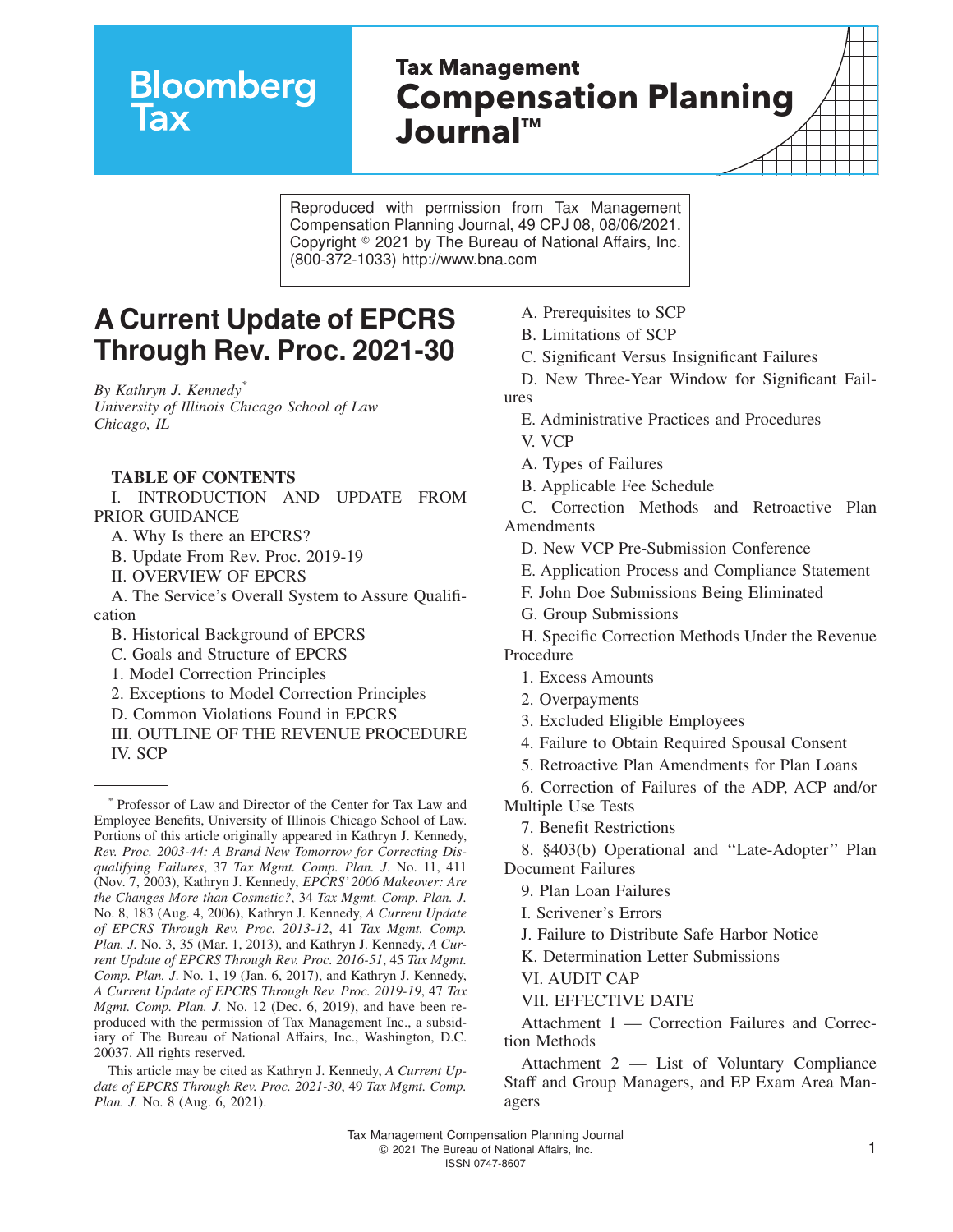# **I. INTRODUCTION AND UPDATE FROM PRIOR GUIDANCE**

# **A. Why Is There an EPCRS?**

To the casual observer, a pension or profit sharing plan should be able to become *qualified* under the Internal Revenue Code (''the Code'' or ''I.R.C.'') upon its adoption and remain *qualified* during its existence until it is ultimately terminated.<sup>1</sup> A retirement plan becomes *qualified* under the Code in order to secure preferential tax benefits for the covered employees and the sponsoring employer. However, due to the Code's complexity and continuous legislative changes, establishing and maintaining a *qualified* plan has become a definite challenge for plan sponsors and plan administrators. To assist them, the Internal Revenue Service (''the Service'' or ''IRS'') has developed a correction program to assure continued and ongoing qualification for plans. This program is called the Employee Plans Compliance Resolution System (EPCRS), which is administered by the Service through its revenue procedures. There are three components to EPCRS — the Self-Correction Program (SCP), the Voluntary Correction Program (VCP), and the Audit Closing Agreement Program (Audit CAP).

Until recently, practitioners have relied upon Rev. Proc. 2019-19 for guidance as to the three correction program provided under EPCRS. However, the Service issued new guidance on July 16, 2021, with Rev. Proc. 2021-30, which updates its comprehensive system for correcting retirement plan failures. This revenue procedure modifies and supersedes Rev. Proc. 2019-19, the most recent prior consolidated statement of the correction program under EPCRS. It is a limited but important update, intended to expand SCP eligibility to permit correction of operational failures by use of retroactive plan amendments; to expand guidance on the recoupment of overpayments; and to extend the end of the SCP correction period for significant failures. The new changes are generally effective July 16, 2021.

This article is intended for those practitioners unfamiliar with EPCRS, and thus it summarizes not only the recent changes, but the cumulative effect of the changes made to EPCRS. Practitioners should also be aware that the IRS's correction program is independent of the Department of Labor's (DOL) Voluntary Fiduciary Correction Program (VFCP) and DOL's Delinquent Filer Voluntary Compliance (DFVC) Program.<sup>2</sup> While compliance under the DOL program does not necessarily result in compliance with the IRS's programs, the most recent revenue procedures permits reliance on *certain* features of the DOL program for purposes of EPCRS.

#### **B. Updates From Rev. Proc. 2019-19**

For practitioners familiar with my prior article that provided a current update of EPCRS through Rev. Proc. 2019-19, the newest revenue procedure retains the basic structure of the program but provide the following changes to the program, generally effective July 16, 2021 (unless an alternate effective date is  $noted$ ):<sup>3</sup>

- Expands guidance on the recoupment of overpayments by providing two new correction methods for defined benefit plans (the funding exception correction method and the contribution credit correction method); $<sup>4</sup>$ </sup>
- Eliminates the anonymous John Doe submission procedure under VCP, effective January 1,  $2022$ ;<sup>5</sup>
- Adds an anonymous, no-fee, VCP presubmission conference procedure, effective January 1, 2022;<sup>6</sup>
- Extends the end of the SCP correction period for significant failures from two years to three years<sup> $\frac{1}{2}$ </sup> (which also the effect of extending the safe harbor correction method for Employee Elective Deferral Failures lasting more than three months but not beyond the extended SCP correction period for significant failures);<sup>8</sup>

<sup>6</sup> Rev. Proc. 2021-30, §10.01.

<sup>&</sup>lt;sup>1</sup> The term "qualified plan" refers to a retirement plan that satisfies the applicable requirements of §401(a), such that it extends favorable tax treatment to the plan sponsor, as well as the plan participants and beneficiaries. For-profit employers sponsor qualified retirement plans. In contrast, tax-exempt entities such as public schools and/or governmental entities sponsor retirement plans that satisfy the applicable requirements of §403(b) or §457. All section references are to the Internal Revenue Code of 1986, as amended (the ''Code''), or the Treasury regulations thereunder, unless otherwise indicated.

<sup>2</sup> The finalized version of the DOL's Voluntary Fiduciary Correction Program is *available at* [https://www.dol.gov/agencies/](https://www.dol.gov/agencies/ebsa/about-ebsa/our-activities/enforcement/oe-manual/voluntary-fiduciary-correction-program) [ebsa/about-ebsa/our-activities/enforcement/oe-manual/voluntary](https://www.dol.gov/agencies/ebsa/about-ebsa/our-activities/enforcement/oe-manual/voluntary-fiduciary-correction-program)[fiduciary-correction-program](https://www.dol.gov/agencies/ebsa/about-ebsa/our-activities/enforcement/oe-manual/voluntary-fiduciary-correction-program) (effective May 19, 2006). The DOL's DFVC Program is summarized by the DOL at [https://](https://www.dol.gov/sites/dolgov/files/EBSA/about-ebsa/our-activities/resource-center/faqs/dfvcp.pdf) [www.dol.gov/sites/dolgov/files/EBSA/about-ebsa/our-activities/](https://www.dol.gov/sites/dolgov/files/EBSA/about-ebsa/our-activities/resource-center/faqs/dfvcp.pdf) [resource-center/faqs/dfvcp.pdf](https://www.dol.gov/sites/dolgov/files/EBSA/about-ebsa/our-activities/resource-center/faqs/dfvcp.pdf) (Jan. 27, 2020).

<sup>3</sup> Rev. Proc. 2021-30, §16.

<sup>4</sup> Rev. Proc. 2021-30, App. B, §2.05(3)-(4).

<sup>5</sup> Rev. Proc. 2021-30, §10.10.

<sup>7</sup> Rev. Proc. 2021-30, §9.02.

<sup>8</sup> Rev. Proc. 2021-30, App. A, §.05(9)(b).

Tax Management Compensation Planning Journal 2 **2** 2021 The Bureau of National Affairs, Inc. ISSN 0747-8607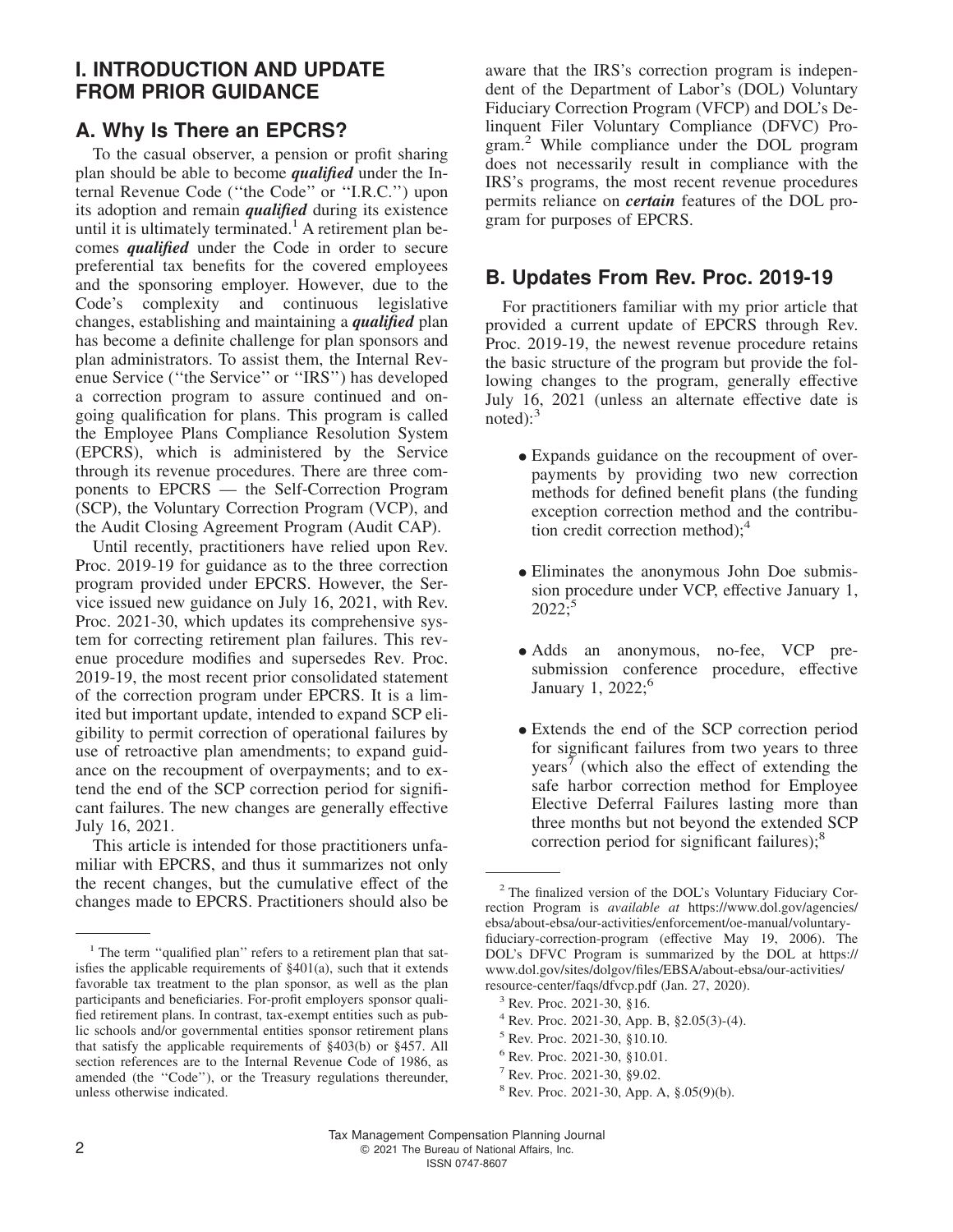- Expands the ability of using SCP to correct operational failures by plan amendment;<sup>9</sup>
- Requires Audit CAP sanctions be paid through the [Pay.gov](https://www.pay.gov/public/home) website beginning January 1, 2022;<sup>10</sup> and
- Extends by three years the sunset of the safe harbor correction method available for certain Employee Elective Deferral Failures associated with missed elective deferrals for eligible employees who are subject to an automatic contribution feature in a §401(k) or §403(b) plan from December 31, 2020, to December 31, 2023. This provision is effective January 1,  $2021$ <sup>11</sup>

The IRS invites comments on how to improve EPCRS. Comments regarding Rev. Proc. 2021-30 are due by October 14,  $2021$ .<sup>12</sup> The principal author of the revenue procedure is Matthew Mulling of the Office of the Associate Chief Counsel (Employee Benefits, Exempt Organizations, and Employment Taxes).

#### **II. OVERVIEW**

The Service's correction program has been best understood as part of a two-fold comprehensive system designed to keep pension and profit-sharing plans qualified. The determination letter process (with extensions provided through the remedial amendment provisions)<sup>13</sup> assures *plan document* compliance. The correction program assures plan *operational* compliance and permits nonamenders $14$  to make certain retroactive plan amendments to attain plan document

<sup>12</sup> Rev. Proc. 2021-30, §17.

<sup>14</sup> Plan sponsors who do not make necessary corrective retroactive plan amendments within the applicable remedial amendment period are referred to as ''nonamenders.'' In the context of nonacompliance.<sup>15</sup> Generally, those plan sponsors who have utilized the Service's determination letter process in a timely fashion were concerned *only* with ongoing operational failures; whereas plan sponsors that have not taken advantage of the Service's determination letter program were concerned with *both* plan document and operational failures. As the IRS has been altering the determination letter program for ongoing plans in recent years, it has had to make adjustment to its correction program to coincide with these changes.

As a professor, I am always trying to analogize the law of employee benefits to the everyday experiences of my students. Reflecting on the Service's determination letter and correction program, it occurred to me that the purchase and maintenance of a new car and the establishment and maintenance of a qualified plan may have a lot in common. When I purchase a new car, I certainly expect that it will work in accordance with the owner's manual. The manual is designed to explain to me how to maintain and care for the car so that mechanical difficulties will be minimized; no one believes that difficulties won't *ever* occur. If I was lucky to secure a manufacturer's warranty on the car, it promises to cover the costs of unexpected mechanical failures, either at no charge or for a modest fee. Certain on-going maintenance items may not be covered by the warranty: oil changes, tire rotations, windshield wipers, etc. Nevertheless, it is in my best interest to perform these routine maintenance items, even at my own expense, in order to avoid later and more expensive charges that may or may not be covered under the manufacturer's warranty. As significant problems unfold (e.g., transmission leakage), it may still be more effective for me to correct the defect, whether covered under the warranty or not, and to do so in an expedited fashion. The alternative of waiting too long may result in the car's self-destruction after years of non-maintenance.

<sup>9</sup> Rev. Proc. 2021-30, §4.05(2)(a)(ii).

<sup>10</sup> Rev. Proc. 2021-30, §13.02.

<sup>&</sup>lt;sup>11</sup> Rev. Proc. 2021-30, App. A,  $\S.05(8)(d)$ . This correction method is available for the failure to implement an automatic contribution feature for an affected eligible employee or the failure to implement an affirmation election of an eligible employee who is otherwise subject to an automatic contribution feature.

<sup>&</sup>lt;sup>13</sup> Determination letters are written statements issued by the IRS in response to written requests from plan sponsors. The filing of such requests has become centralized, with Covington, KY, being the location to issue determination letters. A favorable determination letter issued by the Service indicates its opinion that the terms of the plan document meet the standards of §401(a). If it is determined that operational problems could develop even though there are no disqualifying plan document features, the letter will be conditional with such caveats. See Rev. Proc. 2016-37 for the rules applicable to requesting a determination letter from the Service, generally effective January 1, 2017. Section 7476 permits an applicant who has not been given a favorable determination letter to petition the U.S. Tax Court for a declaratory judgment, provided all administrative remedies have been pursued.

mender failures, Rev. Proc 2008-50 added a sentence in §14.04 in the EPCRS revenue procedure, stating that a greater sanction would be assessed if the failure was discovered upon exam. Thus, §14.04 of Rev. Proc. 2008-50 provided a lower fee schedule for nonamender failures discovered during the determination letter process (which continues under the current revenue procedure, Rev. Proc. 2021-30, §14.04), as the plan sponsor voluntarily subjected itself to that process. If the nonamender failure is discovered upon examination, the higher fee is justified in order to maintain the integrity of VCP.

<sup>&</sup>lt;sup>15</sup> Retroactive plan amendments may be used to correct plan document failures that would otherwise cause the plan to lose its qualified status, provided such amendments are made within the remedial amendment period as described in §401(b) and Reg. §1.401(b)-1. The remedial amendment period refers to the applicable time period during which the plan amendment must be made and retroactively effective such that the plan attains or retains qualification status.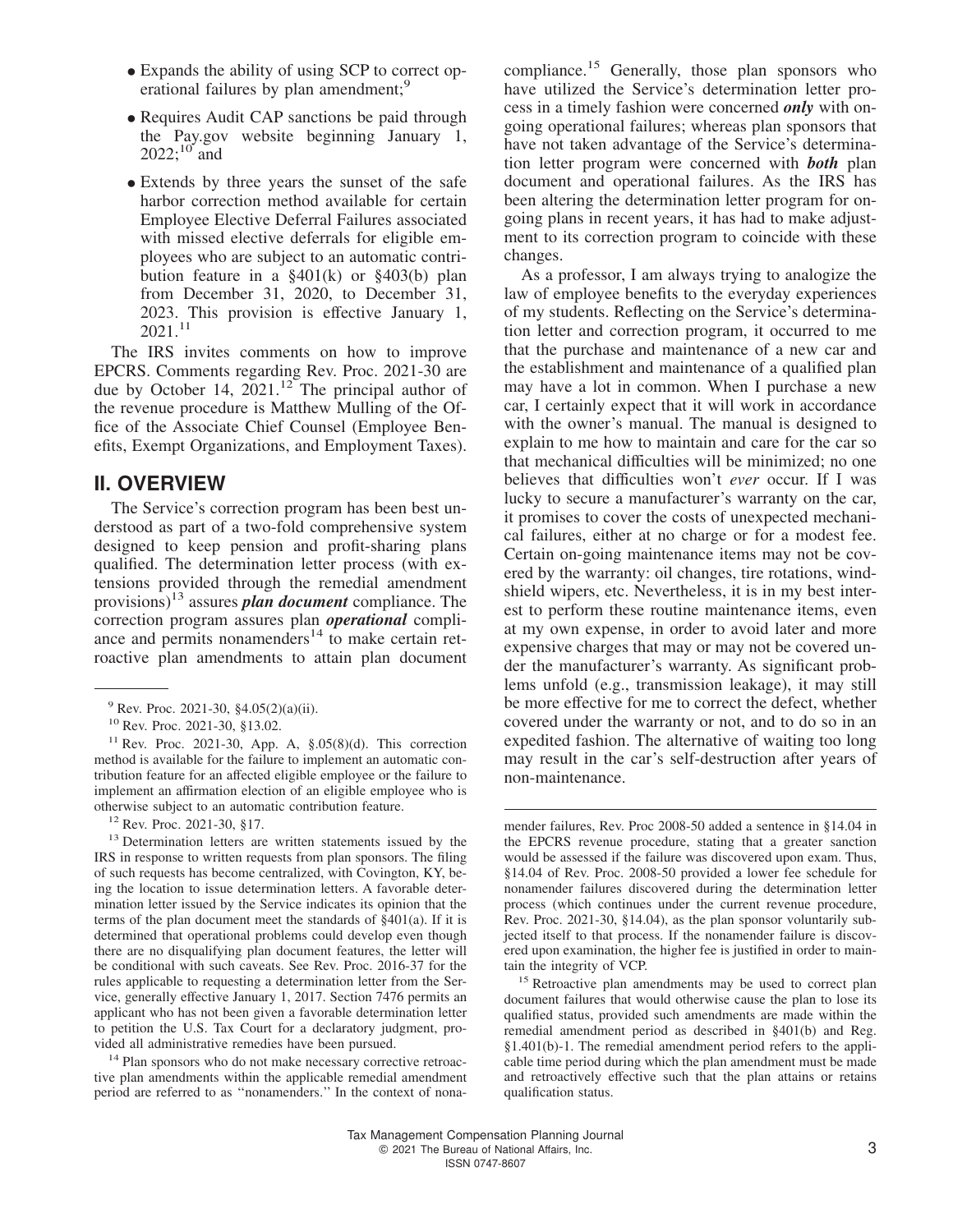Likewise, every qualified plan needs an instruction manual, known as its plan document. Certainly, many small and medium-size employers utilize a standardized master or prototype plan or a volume submitter plan, which has a plan document *pre-approved* by the Service. In recent years, the Service has changed the terminology for these plans, and now simply refers to them as pre-approved plans.<sup>16</sup> Other employers desiring an individually designed plan generally draft the plan and then have the Service *later* affirm its qualified status through the determination letter process. So long as the plan document terms are followed, the Service's determination letter assured the plan sponsor that the plan document remains qualified. Likewise, as legislative changes require plan amendments, resubmission of a determination letter assured the sponsor that the plan as amended would continue to be qualified, so long as the plan amendments are made retroactively in accordance with the applicable remedial amendment period. The Service has discretion under the Code's remedial amendment period to extend the time frame for retroactive plan amendments, which it does for those sponsors seeking a determination letter.<sup>17</sup> Thus the determination letter program is designed to review and perfect the plan document within an appropriate time frame so that most, but not all, *plan document* qualification failures may be avoided.

Because operational errors can occur with the administration of the plan and since certain plan features are not covered by the Service's determination letter, the Service has initiated a second program — referred to as EPCRS — by which plan sponsors and plan administrators may correct disqualifying defects so as to avoid plan disqualification. In my analogy, it makes sense to correct defects as they occur as the future cost of noncompliance is too expensive relative to current costs. EPCRS's SCP is similar to correcting under warranty — there is no additional charge if defects are caught on a timely basis or are insignificant. Even if defects are caught outside the SCP period (e.g. outside of the warranty period), the use of EPCRS results in a less expensive correction method than waiting for the plan defects to be detected under plan examination. EPCRS is designed for use by plans qualified under §401(a), §403(b) plans, and SEPs and SIMPLE IRAs. Section 457(b) plans (sponsored by government entities as described by  $§457(e)(1)(A))$ may apply to the IRS for corrective closing agreements under standards that are similar to EPCRS.<sup>18</sup>

#### **A. The Service's Overall System to Assure Qualification**

To understand the Service's correction program, it is important to step back and review the Service's overall structure to assure qualification for existing plans. To ensure that the terms of the plan document are valid, the Service's determination letter program has been, before January 1, 2017, available on a voluntary basis for individually designed plans.<sup>19</sup> As the plan administrator is required to administer the plan as written,  $20$  it made no sense to start out with a defective plan document, especially when the Service had a voluntary program to review the plan's terms. Unfortunately, the Service does not review the terms of most plan documents in advance of its actual establishment and on-going administration. For most plans, a determination letter is sought within the first years of the plan's establishment. For subsequent plan amendments required because of legislative or regulatory changes, plan sponsors of individually designed plans were able to request subsequent determination letters according to a staggered 5-year cycle. Also, when a plan terminates, it may request a determination letter to assure that the distributions are qualified plan distributions and eligible for rollover treatment.

Due to the flurry of legislative activity in the late 1990s, the Service temporarily closed its determination letter program in order to provide guidance under the new rules. $21$  It utilized its discretion under the §401(b) remedial amendment provisions and postponed the adoption of the retroactive GUST plan amendments for all plans. $22$  This afforded practitioners sufficient time to amend plan documents so that

<sup>16</sup> *See* Rev. Proc. 2017-41.

<sup>17</sup> *See* Reg. §1.401(b)-1(e).

<sup>18</sup> *See* Rev. Proc. 2021-30, §4.09. The Service will not extend similar EPCRS standards to §457(b) plans that were established

as unfunded defined contribution plans for top hat employees unless such plans were ''erroneously established'' to benefit the employer's nonhighly compensated employees and has been operated as such. Rev. Proc. 2021-30, §4.09.

<sup>19</sup> *See* IRS Pub. 794, *Favorable Determination Letter*. During the early 2000s, the Service re-examined the future of the Employee Plans Determination Letter Program, *see* IRS Announcement 2003-32 (setting forth the IRS's Second White Paper on the Future of the Employee Plans Determination Letter Program). The Determination Letter process was later bifurcated with individually designed plans operating on a different 5-year cycle than preapproved plans. *See* Rev. Proc. 2007-44, §6.01, *modified by* Rev. Proc. 2009-36. The Service eliminated the staggered 5-year remedial amendment cycle for individually designed plans in Announcement 2015-19, but retained the 6-year cycle for preapproved plans (previously referred to as prototype and volume submitter plans).

<sup>20</sup> *See* Reg. §1.401-1(a)(2).

<sup>21</sup> *See* Rev. Proc. 99-23, §3.01.

<sup>22</sup> *See* Rev. Proc. 2000-27 (extending the remedial amendment period for disqualifying provisions for nongovernmental plans until the later of (1) the last day of the first plan year beginning on or after January 1, 2001, or (2) the last day of the first plan year beginning after the 2000 legislative date. IRS Announcement 2001-12 provides a different extension for certain employers that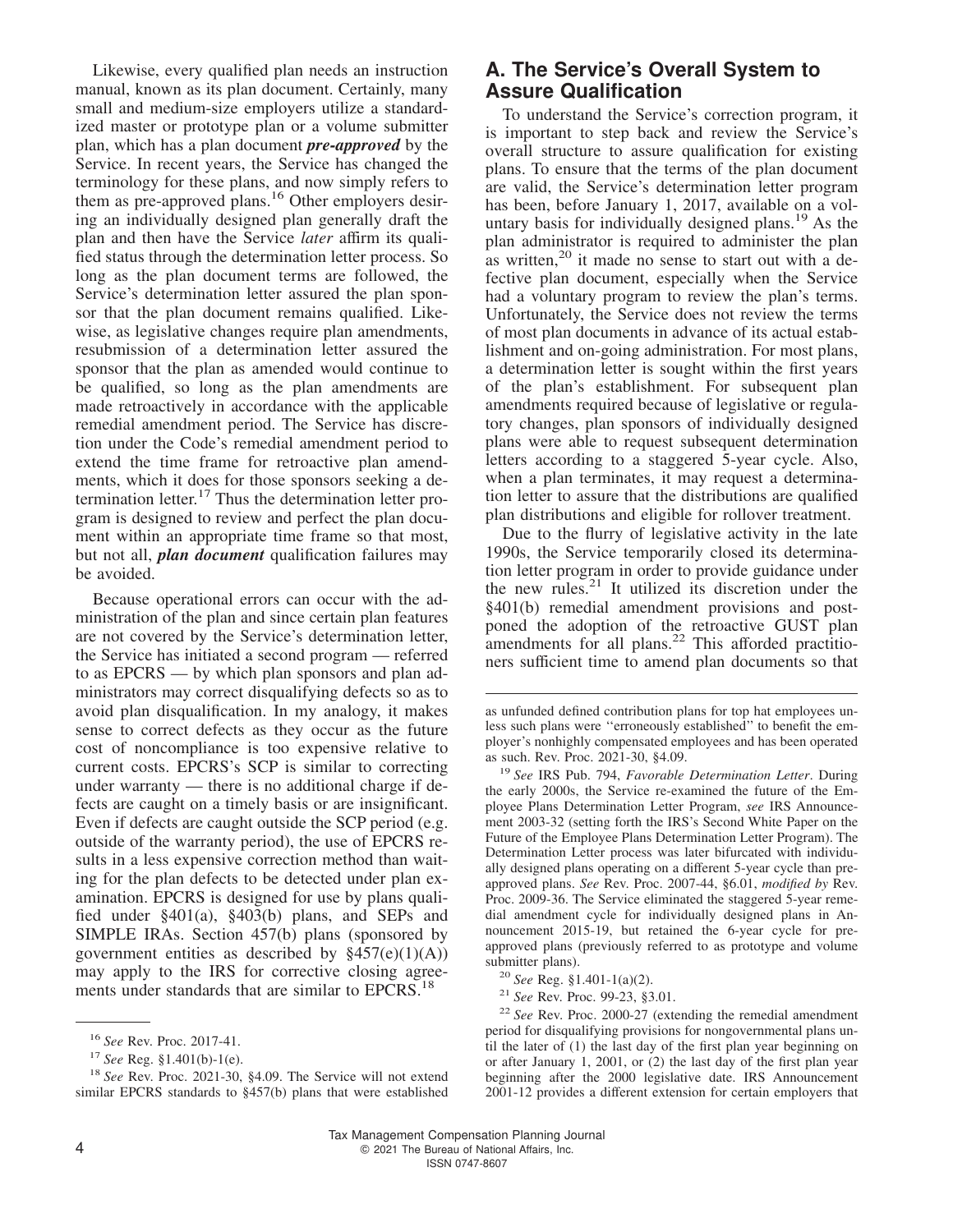they retroactively reflected the Code's new requirements. While this additional time allowed the plan document to become ''picture perfect'' as of the appropriate date, the plan sponsor and plan administrator were still required to operate the plan in compliance with the applicable law beginning on and after the effective date of the changes.<sup>23</sup> Such disconnect between the timing of the plan amendments and the effective dates of the legislative changes exposed the plan sponsor and plan administrator to the potential for *operational* failures. EPCRS was designed to permit corrections to be made for those errors.

Beginning in 2017, a plan sponsor of an individually designed plan may submit a determination letter application *only for* new plans, terminating plans, and in certain other limited circumstances to be determined by Treasury and the IRS; the determination letter process for preapproved plans remains virtually unchanged. $^{24}$  Thus, plan sponsors of individually designed plans no longer have the ability to receive a current favorable determination letter on subsequent plan amendments, and thus, face the uncertainty that the plan document will continue to satisfy the Code's qualification requirements. This may also cause more operational failures to occur if the subsequent plan amendments did not comply with the qualification requirements and must later be revised.

Over the past decades, the IRS has been revising and simplifying this correction program *and* its determination letter program. *By now, the EPCRS's program is so simplified and streamlined that practitio-*

<sup>23</sup> *See* Rev. Proc. 2000-27. Thus, the correction methods under EPCRS are not needed to correct disqualifying defects that are cured within the remedial amendment period.

*ners should educate and advise plan sponsors and plan administrators that use of such correction procedures is simply ''best practices'' for the on-going maintenance of a qualified plan.* The costs of implementing proper practices and procedures to take advantage of this program must no longer be dismissed as unnecessary costs. Just as we had taken for granted the submission of a determination letter for initial approval of the plan document's compliance, even though there is a related user fee, now use of the IRS correction program simply makes economic sense for keeping the plan in compliance during operation. The days of playing the audit roulette wheel are over such costs now far surpass the costs of on-going compliance.<sup>25</sup>

Even if a plan sponsor secures a favorable determination letter, not all aspects of the plan documents are protected under the Service's determination letter.<sup>26</sup> Certain terms of the plan document are operational in nature (e.g. the minimum participation and coverage rules under  $$410(b)$  and  $$401(a)(26)$  and the nondiscrimination rules under  $\S 401(a)(4)$ <sup>27</sup> and thus the Service cannot always preapprove their application. Failures to satisfy these requirements on an on-going basis are referred to as *demographic failures*, since such failures are the result of a shift in the demographics of the sponsor's workforce.<sup>28</sup> Obviously such failures can only be cured through the EPCRS program. Such corrections can be differentiated from other types of operational failures as these may require corrective plan amendments to provide for *greater* benefits in order to assure compliance. Other types of operational failures (e.g. failures under  $\frac{2401(k)}{s}$  or  $\frac{2401(m)}{s}$  may simply necessitate the use of a correction method, but not require a retroactive plan amendment.

Other operational failures can occur for a multitude of reasons — an inadvertent error is made; the terms of the plan are not followed; as legislative changes were made, the plan's administration was not in com-

utilize master and prototype plans or volume submitter plans. GUST is an acronym for the Uruguay Round Agreements Act (GATT), Pub. L. No. 103-465; the Uniformed Services Employment and Reemployment Rights Act of 1994 (USERRA), Pub. L. No. 103-465; the Small Business and Job Protection Act of 1996, Pub. L. No. 104-188; the Taxpayer Relief Act of 1997 (TRA '97), Pub. L. No. 105-34; the Internal Revenue Service Restructuring and Reform Act of 1998 (RRA '98), Pub. L. No. 105-206; and the Community Renewal Tax Relief Act of 2000 (CRA), Pub. L. No. 106-554. The Service later issued Rev. Proc. 2002-35 which permitted plan sponsors who failed to timely amend their plans by the end of the GUST remedial amendment period provided they paid an enhanced user fee on or before September 3, 2002. See Rev. Proc. 2007-44, §6.01, *modified by* Rev. Proc. 2009-36, for the current system that imposed a variety of staggered remedial amendment cycles for individually designed plans versus preapproved plans (such as mater and prototypes and volume submitter plans).

<sup>24</sup> Rev. Proc. 2016-37, *modifying and* superseding Rev. Proc. 2007-44. See Rev. Proc. 2019-4, in which the IRS mentions a new category entitled ''other circumstances'' for which a determination letter can be requested. See also Rev. Proc. 2019-20, in which the IRS opened the determination letter program in a limited way for individual designed plans that are merged plans or statutory hybrid plans (e.g., cash balance plans).

<sup>&</sup>lt;sup>25</sup> According to the General Accountability Office (GAO)'s findings ''Pension Plans: IRS Programs for Resolving Deviations from Tax-Exemption Requirements,'' plans eligible to use the Service's voluntary program could have avoided sanctions that were approximately 30% higher than the audit cap fees. The GAO's findings supported the IRS's assertions that voluntary reporting and correction of plan qualification defects is far preferable to the plan sponsor than correcting such defects as a part of an IRS audit. For more information on the GAO report, *see* [http://](http://benefitslink.com/articles/audits001102.shtml) [benefitslink.com/articles/audits001102.shtml.](http://benefitslink.com/articles/audits001102.shtml)

<sup>26</sup> *See Ludden v. Commissioner*, 68 T.C. 826 (1977), *aff'd*, 620 F.2d 700 (9th Cir. 1980).

 $27$  Coverage under §410(b), the minimum participation requirements of §401(a)(26) for defined benefit plans and the nondiscrimination rules of §401(a)(4) may require testing on an annual basis to assure compliance.

<sup>28</sup> *See* Rev. Proc. 2021-30, §5.01(2)(c).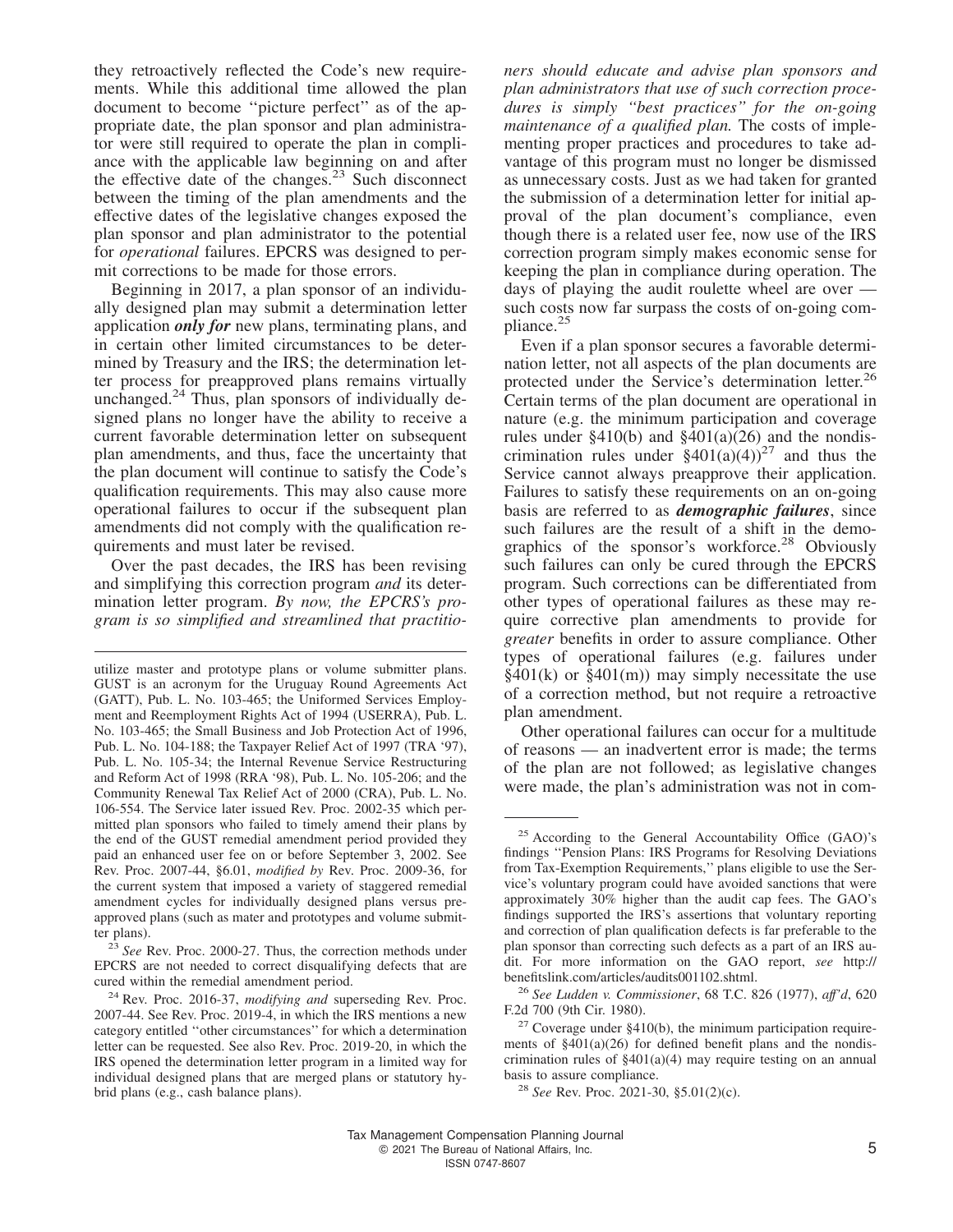pliance even though the plan document was later properly retroactively amended. Most of the time *correction* of an operational failure involves following the terms of the plan and restoring the participants and beneficiaries to the position they should have been in had the failure not occurred. However, *correction* of an operational failure may require a retroactive plan amendment so that the plan's terms match the prior operation of the plan. For example, if hardship distributions or participant loans were made from the plan but had not been authorized by the terms of the plan, correction requires a retroactive plan amendment authorizing such distributions or loans. If participant loans were made from the plan (with or without the authorization under the plan), they may have violated the terms of the Code — otherwise resulting in a taxable distribution from the plan, along with a premature excise tax, and an operational failure. EPCRS provides a cure for such failure, along with relief from the excise tax.

Finally, the adoption of a certain type of qualified plan by an employer who is *not* eligible to establish that type of plan is also a qualification failure, referred to as an *employer eligibility failure*, and can only be corrected through EPCRS. For example, employer eligibility would occur if a tax-exempt employer established a §401(k) plan between 1987 and 1996, or an employer implemented a SARSEP but has more employees than permitted under the limits of  $§408(k)$ <sup>29</sup>

In summary, the Service's EPCRS program permits correction of the following qualification failures:

- **plan document failures** (a plan provision or absence of a plan provision that violates §401(a)) that cannot be corrected through the determination letter program either because the plan sponsor did not seek a determination letter (''nonamender'') or the required retroactive plan amendments were not made within the remedial amendment period (''late-amender'');
- **operational failures** that occur because the terms of the plan were not followed (here correction may be accomplished either through a retroactive plan amendment or a certain type of correction method, depending on which is appropriate);
- **demographic failures** in which the coverage/ participation rules of §410(b) or §401(a)(26) or the nondiscrimination testing rules of  $§401(a)(4)$  are not satisfied; and
- **employer eligibility failure** caused by the employer's inability to establish the type of qualified plan that was adopted.

#### **B. Historical Background of EPCRS**

The history of the IRS's correction program began back in 1990 with the Service's original Closing Agreement Program (CAP), utilized to avoid disqualifying a plan. $30$  It was restrictive regarding the issues that could be corrected and resulted in a sanction equal to a negotiated percentage of the Maximum Payment Amount ("MAP") (i.e., the amount that approximated the taxes owed by the plan sponsor if the plan were actually disqualified). By 1991, the Service began an administrative policy, known as APRS (Administrative Policy Regarding Sanctions) or the Nonenforcement Policy, throughout the key district offices, to correct minor operational defects without any sanctions.<sup>31</sup> The Voluntary Compliance Resolution (VCR) was announced in  $1992$ ,  $32^{\circ}$  and made permanent in 1994.<sup>33</sup> Plan sponsors utilizing VCR had to have a favorable determination letter, disclose the defect and make the correction, but paid a fixed fee to the IRS as a sanction.

For plans not eligible for VCR, the Service devised a Walk-In Closing Agreement Program (Walk-In  $CAP)$  in 1994.<sup>34</sup> Such program did not require a favorable determination letter and provided relief for plans with plan documents and demographic failures. By 1998, the programs were then consolidated under EPCRS, with the Service stating that on-going revenue procedures would be implemented to further perfect the program.<sup>35</sup> By 2000, the correction program was extended to  $\S 403(b)$  plans.<sup>36</sup> In 2001, the Service made major revisions to its correction program, consolidating it into three separate programs, which still exist today.<sup>37</sup> The Service made further refinements in Rev. Proc. 2002-47.<sup>38</sup>

<sup>36</sup> *See* Rev. Proc. 2000-16 (extending the EPCRS programs for plans covered under §403(b) through a separate program known as TVC, Tax-Sheltered Annuity Voluntary Correction Program.

<sup>37</sup> *See* Rev. Proc. 2001-17.

<sup>38</sup> Expanding the John Doe submissions procedure; introducing the concept of Group Submissions for eligible organizations (i.e.

<sup>30</sup> IRS Memo dated December 21, 1990.

<sup>&</sup>lt;sup>31</sup> In a memorandum from John E. Burke, Assistant Commissioner (Employee Plans and Exempt Organizations) to Assistant Regional Commissioners (Examination) and District Directors: Brooklyn, Chicago and Cincinnati (''APRS Memo''), the Service's Administrative Policy Regarding Sanctions (APRS) was established (Mar. 26, 1991). The APRS Memo was the transmittal for inclusion in the Employee Plans Examination Guidelines Handbook in the Internal Revenue Manual, located at IRM 7(10) 54.660 (July 19, 1992), reprinted in CCH Pension Plan Guide, Extra Edition, No. 843 (Apr. 17, 1991).

<sup>32</sup> *See* Rev. Proc. 92-89.

<sup>33</sup> *See* Rev. Proc. 94-62.

<sup>34</sup> *See* Rev. Proc. 94-16.

<sup>35</sup> *See* Rev. Proc. 98-22, §16, for a chronology of the IRS's prior programs.

<sup>&</sup>lt;sup>29</sup> Rev. Proc. 2021-30, §5.01(2)(d).

Tax Management Compensation Planning Journal 6 **6 2021** The Bureau of National Affairs, Inc.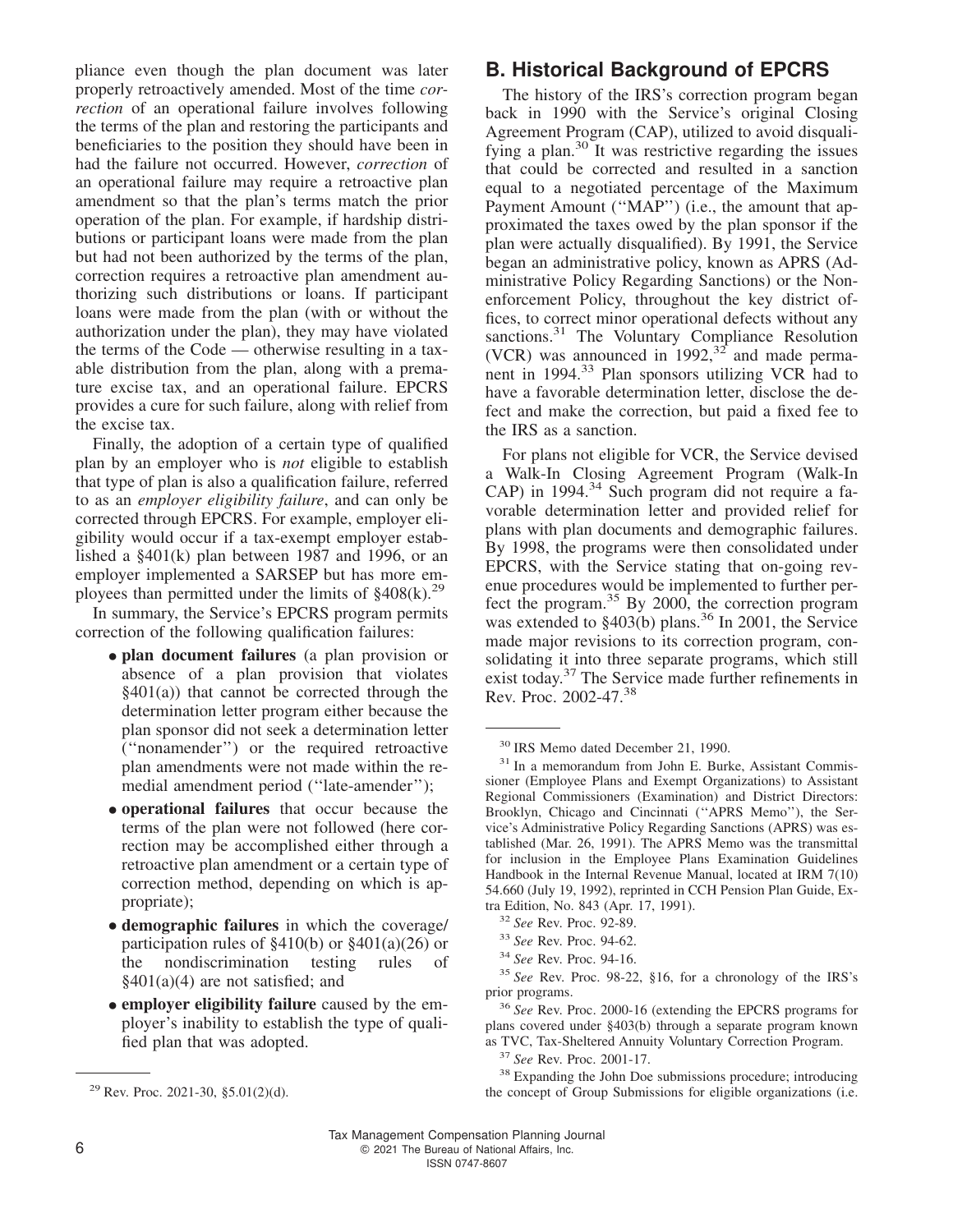Rev. Proc. 2003-44 made comprehensive and widespread changes to EPCRS, including a fixed fee schedule and revising Audit CAP.<sup>39</sup> It greatly simplified the submission of a plan for voluntary compliance and drastically reduced the fees for such submission. At that time, the Service indicated its intent to make *annual* changes to EPCRS. However, there was no guidance issued during 2004 or 2005, leaving practitioners wondering whether meaningful changes would really be made and how often future changes would be forthcoming. The long-awaited Rev. Proc.  $2006-27$ ,<sup>40</sup> updating the prior Rev. Proc. 2003-44, was released on May 5, 2006. It was cumulative in nature — reflecting Rev. Proc. 2003-44 changes and the more recent 2006 changes. While the 2006 changes were not as extensive as the prior one, they nevertheless reflected the Service's continued intention to make on-going compliance of the Code's qualification rules straightforward and without threat of an impending audit. With the passage of the Pension Protection Act of 2006 in August of 2006, Congress affirmed the Secretary of Treasury's authority and power to establish and implement the EPCRS program, as well as any other employee plans correction program, including the power to waive income, excise and other taxes. $41$  It was concerned that small employers be educated as to the availability and practicality of the program, but taking into account the special issues facing small employers in compliance and correction; expansion of SCP; and the balance of sanctions against the extent of the failures.

With a two-year gap, the Service issued Rev. Proc. 2008-50, released on August 14, 2008, and published on September 2, 2008, which like its predecessor is cumulative in nature.<sup>42</sup> Appendix F under the 2008 revenue procedure was expanded to include additional

failures that commonly occur in plans maintained by small employers, thereby reducing the burden and cost to the employer of submitting under the VCP. It also incorporated changes that the IRS has made to its determination letter program reflected in Rev. Proc. 2007-44. With a five-year gap, the Service issued Rev. Proc. 2013-12, $43$  released on December 31, 2012. It too was cumulative in nature and was accompanied with Chart of Significant Changes to EPCRS and two IRS forms to be used in subsequent VCP submissions. Likewise, Rev. Proc.  $2016-51^{44}$  consolidated the correction program under EPCRS and reflects the modifications made in Rev. Proc. 2015-27 and Rev. Proc. 2015-28, as well as those under Rev. Proc. 2016-8. Rev. Proc. 2018-52 set forth new VCP submission procedures for filing a VCP submission and paying applicable user fees, including the use of the [www-](www.Pay.gov) [.Pay.gov](www.Pay.gov) website.<sup>45</sup> To ease the transition to the new procedures, plan sponsors could choose to file VCP submissions using the<www.Pay.gov> website or by filing paper VCP submissions; however, beginning on April 1, 2019, the IRS no longer accepted VCP paper submissions. $46$  While many of the same documents used in the VCP submission filed pursuant to Rev. Proc. 2016-51 applied under the 2018 revenue procedure, there were procedural differences.<sup>47</sup> Rev. Proc. 2018-52 made changes to EPCRS to reflect changes the Service made to the pre-approved plan program for qualified plans and the pre-approved §403(b) plan program.<sup>48</sup> The user fees applicable to VCP were revised pursuant to Rev. Proc. 2018-4 and changed from a fee based on the number of plan participants to a fee based on the plan's net assets.<sup>49</sup>

Rev. Proc. 2019-19 mandated the electronic submission process for all VCP submissions on or after April 1,  $2019$ <sup>50</sup> It expanded the ability to use SCP for certain plan document failures and for correcting certain operational failures by plan amendment beyond those listed in §2.07 of Appendix B in the revenue procedures.<sup>51</sup> It also expanded SCP to correct plan loan failures by plan amendment in the case where the number of plan loans granted exceeded the number of loans permitted.<sup>52</sup>

Rev. Proc. 2021-30 was issued on July 16, 2021, and made modest but significant changes to the prior

- <sup>43</sup> *Modifying and superseding* Rev. Proc. 2008-50.
- <sup>44</sup> *Modifying and superseding* Rev. Proc. 2013-12.
- <sup>45</sup> Rev. Proc. 2018-52, §11.
- <sup>46</sup> Rev. Proc. 2018-52, §11.01(2).
- <sup>47</sup> Rev. Proc. 2018-52, §2.02(3).
- <sup>48</sup> Rev. Proc. 2018-52, §2.03.
- <sup>49</sup> Rev. Proc. 2018-4, App. A, §.09.
- <sup>50</sup> Rev. Proc. 2019-19, §11.01.
- <sup>51</sup> Rev. Proc. 2019-19, §2.02(2)-(3).
- $52$  Rev. Proc. 2019-19, §2.02(4)(e).

sponsors of a master or prototype or volume submitter plan and organizations providing administrative services) to correct the same defect in at least 20 plans; introducing a special rule in determining the correction period in the case of an operational defect relating solely to transferred assets).

<sup>39</sup> *See* [https://www.irs.gov/retirement-plans/correcting-plan](https://www.irs.gov/retirement-plans/correcting-plan-errors)[errors](https://www.irs.gov/retirement-plans/correcting-plan-errors) for a summary of the changes, a topical index and a presentation highlighting the changes. Also the link provides an order form for a free copy of the Retirement Plan Correction Program. Since the issuance of this revenue procedure, the Service has subsequently issued Rev. Proc. 2004-59, which is a temporary program in which qualified withholding agents who are not currently under audit may report to the Service about certain failures and steps to remediate such failures in connection with their withholding obligations under §1441-§1443 and their related payment and reporting requirements. December 31, 2005, was the last day for making a VCP submission under this program.

<sup>40</sup> *Modified by* Rev. Proc. 2007-49.

<sup>41</sup> *See* Pension Protection Act of 2006 (PPA '06), §1101, Pub. L. No. 109-280 (Aug. 17, 2006).

<sup>&</sup>lt;sup>42</sup> Highlights of the recent guidance were the subject of a Spe-

cial Edition Newsletter, dated August 14, 2008, issued by the IRS.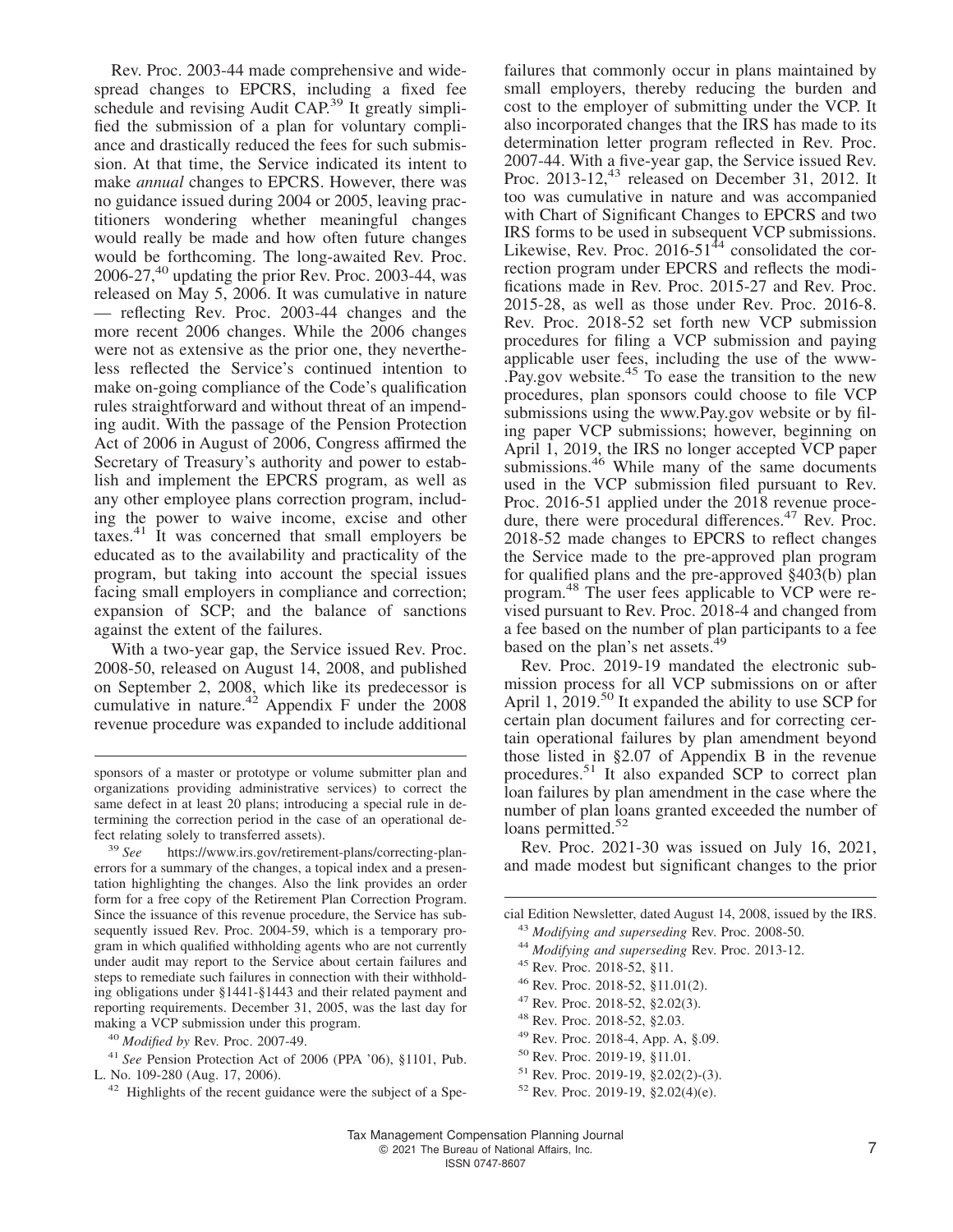revenue procedure. It expands guidance on the recoupment of overpayments with two new correction methods for defined benefit plans; it extends the SCP correction period for significant failures from two years to three years; it expands the ability to use SCP to correct operational failures by plan amendment; and it extends by three years the sunset of the safe harbor correction method available for certain employee elective deferral failures associated with missed elective deferrals for eligible employees who are subject to an automatic contribution feature under the plan. $53$ 

EPCRS is administered by the Employee Plans segment of the Tax Exempt and Government Entities Division of the Service, through different Voluntary Compliance (VC) Group Managers and EP Exam Area Managers, depending on whether VCP, SCP or Audit CAP is being utilized.<sup>54</sup> With the improvements under the recent revenue procedures and electronic changes in processing cases, the handling of cases is expected to be expedited.

To appreciate the relevance of the EPCRS program, it is important to understand the Service's position on disqualifying plan document and operational failures. Beginning in 1989, the Service became vocal in its position that *any* disqualifying defect, no matter how insignificant, could disqualify the plan — an insurmountable hurdle for any plan! The Tax Court affirmed the Service's literal position, regardless of either the significance of the defect, the innocence of the violation, or the unreasonableness of disqualification in light of the violation committed.<sup>55</sup> The Service's position is further exacerbated by its position that once a disqualifying defect occurs, the plan remains disqualified until correction, thereby subverting the statute of limitations.<sup>56</sup>

Given the Service's rigid position, plan sponsors have been grateful that audits of qualified plans have been relatively limited both in the number and

scope.<sup>57</sup> But the IRS's literal focus on disqualification and the potential cost to the plan sponsor in sanctions if disqualification is pursued should heighten plan sponsors' concerns to address emerging plan disqualifying failures in a prompt fashion. The Service's EPCRS program is a welcome response for plan sponsors and plan administrators, particularly with the Service's assurances that use of such programs will not heighten the threat of a plan audit. During informal discussions with the Service, the issue was raised whether a plan sponsor who was amid self-correction or a VCP submission could continue to resolve these failures under those programs, if it found itself now under audit. The Service indicated its willingness to allow plan sponsors to finalize corrections prior to resolution under the audit correction method, affirming its intent to promote EPCRS in lieu of audit.

During the GUST restatement period, the Service's resources were diverted towards the determination letter and compliance programs, instead of the examinations. During recent years, the Service has expanded its examination program to include not only widespread audits of qualified plans, but also targeted audits on specific qualification requirements.<sup>58</sup>

The Service has an enforcement unit, known as the Employee Plans Compliance Unit (EPCU) that does targeted audits based on certain topics.<sup>59</sup> It also is aggressively targeting Abusive Tax Avoidance Transactions (known as ''ATATs'') that may involve a qualified plan or the plan sponsor.<sup>60</sup> In recent revenue procedures, the Service made it clear that EPCRS is not available to the plan or plan sponsor that have been a party to an ATAT, where the plan failures noted in the  $VCP$  application are related to the ATAT.<sup>61</sup> In such a case, a compliance statement will not be issued and

<sup>53</sup> Rev. Proc. 2021-30, §2.01.

<sup>54</sup> See Attachment 2, below, for the current list of Group Managers and EP Exam Area Managers.

<sup>55</sup> *See, e.g., Buzetta Construction Corporation v. Commissioner*, 92 T.C. 641 (1989); *Martin Fireproofing Profit Sharing Plan and Trust v. Commissioner*., 92 T.C. 1173 (1989); *Basch Engineering Inc. v. Commissioner*, 59 T.C.M. 482 (1990). *See also* the IRS's White Paper ''Tax Consequences of Plan Disqualification,'' available at [http://www.irs.gov/Retirement-Plans/Tax-](http://www.irs.gov/Retirement-Plans/Tax-Consequences-of-Plan-Disqualification)[Consequences-of-Plan-Disqualification.](http://www.irs.gov/Retirement-Plans/Tax-Consequences-of-Plan-Disqualification)

<sup>56</sup> Under theory known as the tainted asset theory, if a plan becomes disqualified for more than five years and the money remains in the plan, the Service can perpetually disqualify the plan and thus must be corrected even for years barred by the statute of limitations. *See* Rev. Rul. 73-79. *See also Martin Fireproofing Profit Sharing Plan and Trust v. Commissioner*, 92 T.C. 1173, 1188 (1989).

<sup>57</sup> According to 2012 ACT Report, the Employee Plans Team Audit (EPTA) is a distinct audit program within EP exams which focuses on plans with at least 2,500 participants. This unit conducts about 100 EPTA audits annually. The 2012 ACT Report is available at [http://www.irs.gov/pub/irs-tege/tege\\_act\\_rpt11.pdf.](http://www.irs.gov/pub/irs-tege/tege_act_rpt11.pdf)

<sup>58</sup> See the IRS's website, available at [https://www.irs.gov/](https://www.irs.gov/retirement-plans/plan-sponsor/fixing-common-plan-mistakes) [retirement-plans/plan-sponsor/fixing-common-plan-mistakes,](https://www.irs.gov/retirement-plans/plan-sponsor/fixing-common-plan-mistakes) for common mistakes by plan type and by issue.

<sup>59</sup> For a list of current EPCU projects, *see* [https://www.irs.gov/](https://www.irs.gov/retirement-plans/employee-plans-compliance-unit-epcu) [retirement-plans/employee-plans-compliance-unit-epcu](https://www.irs.gov/retirement-plans/employee-plans-compliance-unit-epcu) (last updated June 11, 2021).

 $60$  See Reg. §1.6011-4(b)(2) for listed transactions that are regarded as tax avoidance transactions; these include in the employee benefits context: §401(k) accelerated deductions; prohibited allocations of ESOP securities in a S-Corporation; collective bargained welfare benefit funds for sham unions; certain trust arrangement seeking to qualify for exemption under §419; abusive Roth IRA transactions; S corporation ESOP abuses and §409 violations; deductions for excess life insurance in a §412(i) plan; and channeling Scorporation pass-through income to government retirement plans).

<sup>61</sup> Section 4.12 of Rev. Proc. 2016-51, Rev. Proc. 2018-52, Rev.

Tax Management Compensation Planning Journal 8 8 and 2021 The Bureau of National Affairs, Inc. ISSN 0747-8607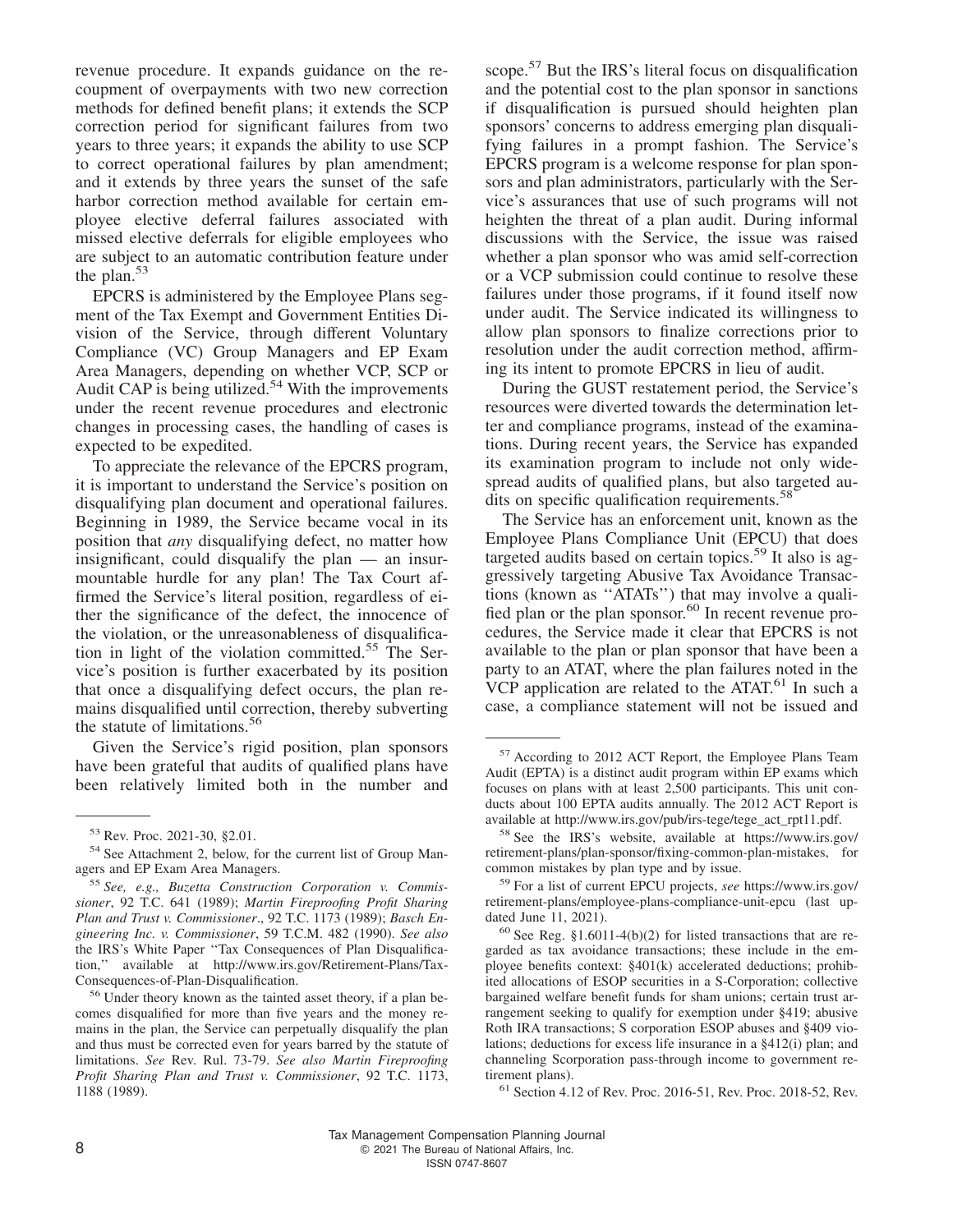the case will be referred for examination. However, if the plan failures are unrelated to the ATAT (or an ATAT did not occur), the VCP submission can continue, and a compliance statement can be issued.<sup>62</sup> The IRS also reserved the right to conclude that SCP and Audit CAP were not available if the plan failures relate to the ATAT.<sup>63</sup>

#### **C. Goals and Structure of EPCRS**

The Service has consistently listed the following items as goals for the EPCRS program:<sup>64</sup>

- to encourage plan sponsors to establish administrative practices and procedures;
- to have plans satisfy the applicable plan document requirements of the Code;
- to have plan sponsors make voluntary and timely correction of plan failures;
- to impose fees and sanctions that are reasonable in light of the nature, extent and severity of the violation, and to graduate such fees and sanctions to encourage prompt correction;
- to administer the program in a consistent and uniform way; and
- to provide reliance to plan sponsors in taking correction actions.

These goals are certainly important considerations in applying the features of EPCRS—especially those that are dependent upon individual facts and circumstances.

The easiest way to envision EPCRS is to view it as providing three ''doors'' of correction. Two of the doors are voluntary — the Self Correction Program (SCP) and the Voluntary Correction Program (VCP) — that are accessible only if the plan is not ''under examination."<sup>65</sup> The third door for correction is actually a ''trap door'' which may be opened by the Ser-

<sup>65</sup> *See* Rev. Proc. 2021-30, §4.02 (but insignificant operational failures may be corrected through SCP). The revenue procedure

vice for unsuspecting plan sponsors upon audit of their plans. The audit fee structure obviously penalizes those plan sponsors who wait for an examination, whereas the voluntary programs encourage selfcorrection and offer minimal costs. Unfortunately, not all violations may be corrected through EPCRS; failures relating to diversion or misuse of plan assets cannot be corrected through any of these three programs.<sup>66</sup> The revenue procedure clarifies that ATATs also cannot be corrected through EPCRS.<sup>67</sup> Rev. Proc. 2016-51 removed the fee schedules from the EPCRS revenue procedure, and instead reference the Service's annual revenue procedure that sets forth user fees, including VCP user fees.<sup>68</sup>

Generally EPCRS is not available to resolve certain excise tax liabilities; income tax liabilities that are not directly related to plan disqualification; additions to tax (e.g., the  $\S72(t)$  penalty); and employment tax liabilities.<sup>69</sup> However, the revenue procedure provides a waiver from the excise penalties for the following: §4974 (for a minimum distribution failure); §4972 (an employer contribution that is not deductible); §4979 (failure to timely perform the average deferral percentage (ADP) test under a §401(k) plan that leads to insufficient amounts of excess elective deferrals being distributed to the highly paid); §4973 (relating to ex-

defines under examination as either an Employee Plans examination with respect to the Form 5500 series (or other Employee Plans examination) or under an Exempt Organization examination (if the Plan Sponsor is an Exempt Organization) in which the plan sponsors or its representative has received verbal or written notice of an impending exam or referral for an exam. Rev. Proc. 2021- 30, §5.08. Rev. Proc. 2006-27 expanded this definition to include investigations by the Criminal Investigation Division of the IRS. It also clarified that submission of a determination letter request and later discovery by the agent of possible qualification failures and withdrawal of a determination letter request after discovery by the agent of possible qualification failures constitutes under examination. *See* Rev. Proc. 2006-27, §5.07(3). Once such period begins, it is not clear how long the plan remains under examination for purposes of EPCRS.

<sup>66</sup> *See* Rev. Proc. 2021-30, §4.11. Note that the Department of Labor has a Voluntary Fiduciary Correction Program (VFCP) to allow the avoidance of civil actions initiated by the Department and the assessment of civil penalties under ERISA §502(l) for certain fiduciary violations. *See* 67 Fed. Reg. 15,062 (Mar. 28, 2002).

<sup>67</sup> *See* Rev. Proc. 2021-30, §4.12(1)(a). The revenue procedure states that the SCP is not available to correct any operational failures related to ATATs, and if an ATAT is raised upon VCP, the issue will be referred to appropriate IRS personnel. Unrelated failures can continue to be processed under VCP, but any compliance statement will not apply to any ATAT failures. ATAT failures may be referred to examination.

<sup>68</sup> Rev. Proc. 2016-51, §10.01. The current user fee schedule is set forth in Rev. Proc. 2021-4.

<sup>69</sup> *See* Beth Levine, Stanley Pustulka, Marianne Davis, ''A Guide to the Self-Correction and Audit Closing Agreement Programs,'' 2003 IRS' Employee Plans Continuing Professional Education Program, Coursebook, Catalog No. 89089V, Chapter 11, page 45.

Proc. 2019-19, Rev. Proc. 2021-30.

<sup>62</sup> *See* Rev. Proc. 2021-30, §4.12(1)(b). The prior revenue procedures were not clear as to who at the IRS makes a determination to refer the plan for examination and whether such determination can be challenged. The issue of an appeals process was not addressed in either the 2008, 2013 or 2016 revenue procedures.

<sup>63</sup> *See* Rev. Proc. 2021-30, §4.12(1)(c).

<sup>64</sup> See Rev. Proc. 2021-30 §1.02, stating the general principles underlying EPCRS. In an effort to update and improve the EPCRS program, comments are welcomed at Internal Revenue Service, Attn: CC:PA:LPD:PR, (Rev. Proc. 2021-30), Room 5203, Internal Revenue Service, PO Box 7604, Ben Franklin Station, Washington, D.C. 20044 or electronically via the Federal eRulemaking Portal at Regulations.gov (type IRS Revenue Procedure 2021-30 in the search field). Rev. Proc. 2021-30 at §17.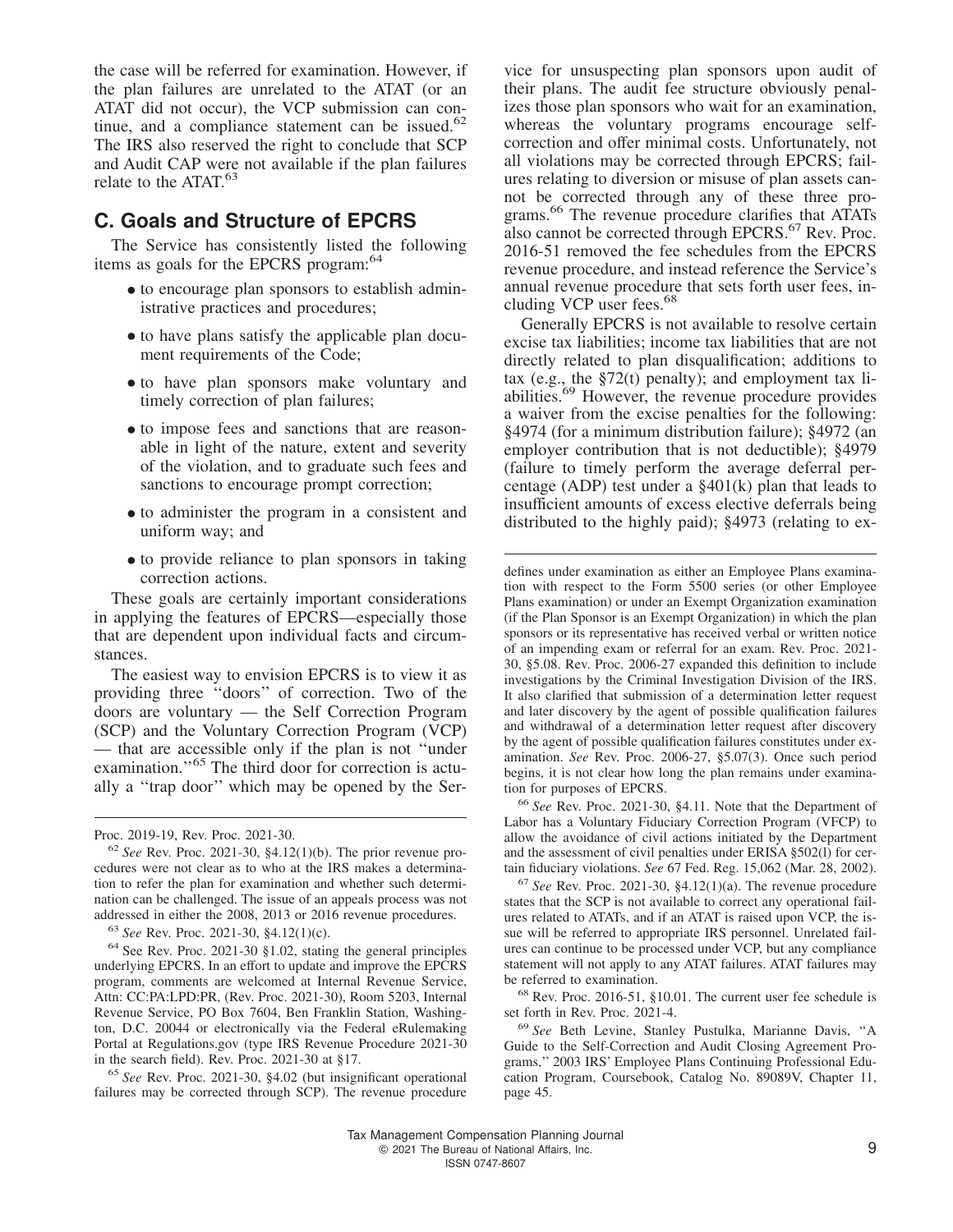cess contributions made to a §403(b) or IRA in certain circumstances); and  $\S72(t)$  (for distributions to employees that do not qualify as a distributable event).<sup>70</sup>

The 2006 revenue procedure expanded the use of VCP and Audit CAP to ''orphan plans'' (or as the DOL refers to them as ''abandoned plans'').<sup>71</sup> Under EPCRS, an ''eligible party'' may demonstrate that the plan sponsor no longer exists, cannot be located, is unable to maintain the plan, or is deemed to have abandoned the plan per the DOL regulations.<sup>72</sup> This inclusion permits orphan plans to make distributions and closure with respect to benefit payments. The Service may permit orphan plans to make less than full correction and reserves the right to waive the usual VCP fee if a formal request is made.<sup>73</sup> The 2008 revenue procedure expanded the use of VCP and Audit CAP to terminated plans, whether or not a trust was still in existence.<sup>74</sup>

The focus of the IRS correction program is on the common defects that are routinely seen in the ongoing administration of qualified plans. In ascertaining how a given defect is going to be corrected, the revenue procedure envisions correction *either* through a retroactive plan amendment or through a correction method that will restore the plan to its qualified status. The Service's 2003 revenue procedure endorsed only three situations in which such retroactive plan amendment may be automatically made through SCP; other situations will require approval from the Service through VCP.<sup>75</sup> The  $2006$  revenue procedure permitted a fourth retroactive plan amendment in the situation where the plan is making plan loans without the necessary plan language.<sup>76</sup> This was added to reduce the number of Form 1099s that would otherwise have to be distributed to participants for distributions in lieu of plan loans. The 2008, 2013 and 2016 revenue procedures did not expand upon the list of retroactive plan amendments, but the 2019 revenue procedure did, by allowing other plan amendments to conform to the terms of the plan's prior operation provided (1) the plan amendment resulted in an increase in a benefit, right, or feature; (2) the increase in the benefit,

<sup>72</sup> An ''eligible party'' includes a court appointed representative; a person determined by the DOL as having responsibility to distribute and terminate the plan; or a surviving spouse of the plan provided it was never covered under ERISA Title I because the owner was the sole participant. *See* Rev. Proc. 2021-30, §5.03(2).

<sup>73</sup> *See* Rev. Proc. 2021-30, §11.11(4).

right, or feature applied to *all* employees eligible to participate in the plan; and (3) the increase in the benefit, right, or feature was otherwise permitted under the Code (specifically  $\frac{6}{9}401(a)(4)$ ,  $\frac{6}{9}410(b)$ ,  $\frac{2411}{d}(6)$ , and  $\frac{2403(b)(12)}{2}$  and satisfied the correction principles set forth in §6.02 of the revenue procedure.<sup>77</sup> The 2021 revenue procedure now eliminates the requirement that the plan amendment which increases a benefit, right, or feature must apply to all participants eligible to participate under the plan.<sup>78</sup>

Previously, plan document failures could not be cured through SCP, but Rev. Proc. 2019-19 allowed such cures for  $\S 401(a)$  and  $\S 403(b)$  plans.<sup>79</sup> As will be discussed later, plan document failures are deemed to be "significant" for SCP purposes and thus impacts the timing of the correction. $80$  Use of the correction program for plan document failures requires the existence of a favorable determination letter.<sup>81</sup>

In contrast, operational defects cured by a correction method are regarded as more prevalent and thus the revenue procedure affords multiple correction methods for a variety of operational failures. If the defect is one not contemplated by the revenue procedure, or if an alternative correction method is sought for a given defect, dialogue with the Service must commence to ascertain a correction method, consistent with the model correction principles. (See Attachment 1 of the article for a summary of the four permissible retroactive plan amendments and the model correction methods for a variety of different operational failures.)

AS VCP allows the plan sponsor to receive approval from the IRS for the correction for a given user fee, it results in a compliance statement from the IRS in advance of making the necessary corrections. While the plan sponsor may do an anonymous VCP submission, this does not protect a plan sponsor if the plan is subsequent examined prior to the completion of the actual VCP. In contrast, Audit CAP requires full correction to be made before the compliance statement will be issued. Audit CAP results if the IRS discovers a qualifying failure upon exam or during the

<sup>70</sup> *See* Rev. Proc. 2021-30, §6.09(1)-(6).

<sup>71</sup> *See* Rev. Proc. 2006-27, §5.08.

<sup>74</sup> *See* §4.07 of Rev. Proc. 2008-50, Rev. Proc. 2013-12, Rev. Proc. 2016-51, Rev. Proc. 2018-52, Rev. Proc. 2019-19, Rev. Proc. 2021-30.

<sup>75</sup> *See* Rev. Proc. 2003-44, App. B, §2.07.

<sup>76</sup> *See* Rev. Proc. 2006-27, App. B, §2.07.

 $77$  Rev. Proc. 2019-19, §4.05(1)-(2)(a).

<sup>78</sup> Rev. Proc. 2021-30, §4.05(2)(a)(ii).

<sup>&</sup>lt;sup>79</sup> Rev. Proc. 2019-19,  $\S 4.01(1)(b)$  (but failure to timely adopt the initial qualified plan, or failure to adopt a written §403(b) plan timely in accordance with Reg. §1.403(b)-3(b)(3) and Notice 2009-3, while a plan document failure, is not one eligible for correction under SCP). *See also* Rev. Proc. 2021-30, §4.01(1)(b).

 $80$  Rev. Proc. 2021-30, §4.01(1)(b) (requiring correction to be completed by the last day of the correction period set forth in §9.02).

<sup>81</sup> Rev. Proc. 2021-30, §4.03(1) (see §5.01(4) for the definition of a favorable determination letter for a qualified plan and §5.02(5) for the definition of a favorable determination letter for a §403(b) plan).

Tax Management Compensation Planning Journal 10 C 2021 The Bureau of National Affairs, Inc.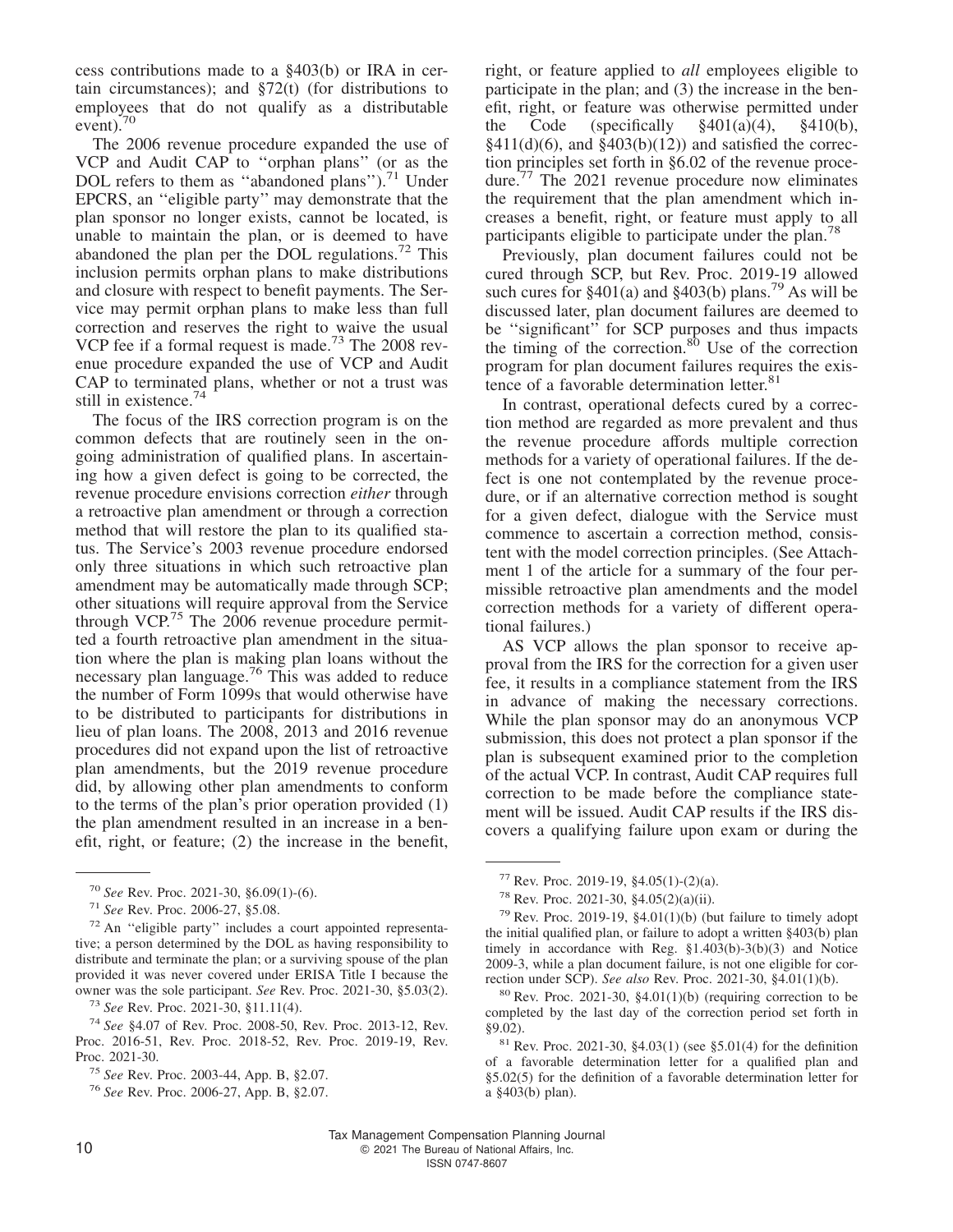determination letter application review and then the IRS offers resolution by a closing agreement. The sanction levied during Audit CAP bears a reasonable relationship to the ''nature, extent, and severity of the failure,'' but must be both acceptable to the IRS and the plan sponsor. Nonamender failures caught on exam must be resolved under Audit CAP as they are not eligible for SCP. Audit CAP is available while the plan is under exam; it is not available on appeal, as the appeals sanction is different from the Audit CAP sanction.

#### **1. Model Correction Principles**

Under all three correction programs, there are underlying principles that the Service utilizes in designing its model correction methods/retroactive plan amendments and in accepting alternative proposals. Practitioners must be aware of these principles in order to fashion correction methods/amendments that best suits the plan sponsor's needs. Many times, the *model* correction method may not be the most costefficient correction method. Thus, the practitioner must work with the Service to fashion a correction method that satisfies the qualification rules consistent with the plan sponsor's desire to minimize costs and administration concerns. The Service's general correction principles are as follows: $82$ 

- the correction method must make full correction to all affected participants (former and active) and authorized beneficiaries for all tax years, not simply those open under the statute of limitations.<sup>83</sup>
- the correction method should be restitutionary in nature, restoring the participants/ beneficiaries to the position they would have been in had the failure not occurred.<sup>84</sup>
- in correcting operational failures, the correction method must take into account the terms of the plan at the time of the failure and must adjust for earnings (or losses) and forfeitures that would have applied.<sup>85</sup>
- the correction method should be "reasonable" and appropriate" for the failure.<sup>86</sup> The 2008 revenue procedure expanded the scope of this principle by considering correction methods that are permitted by other governmental agencies for similar failures. $87$  The corrections noted under the appendices of the revenue procedure are automatically deemed to be reasonable and appropriate for correcting the related qualification failure.<sup>88</sup>
- the correction method, if feasible, should resemble one otherwise provided under the Code, the regulations or other authoritative guidance.<sup>8</sup>
- the correction method should be applied con-<br>electrophy in correction follows of the come turn sistently in correcting failures of the same type in the same plan year.<sup>90</sup>
- discriminatory defects must be resolved in favor of the non-highly compensated employees (NHCEs) (e.g., failure relating to the discrimination requirements applicable to benefits allocated to the NHCEs should be corrected by contributing more to the NHCEs rather than distributions of excess to the highly compensated employees (HCEs)).<sup>91</sup>
- the correction method must keep assets in the plan unless the Code or official guidance per-

<sup>87</sup> *See* §6.02(2)(e) of Rev. Proc. 2008-50, Rev. Proc. 2013-12, Rev. Proc. 2016-51, Rev Proc. 2018-52, Rev. Proc. 2019-19, Rev. Proc. 2021-30. Under the 2008 revenue procedure, if a plan has a different but analogous failure to one set forth in the appendices (e.g., failure to provide a matching contribution by a governmental plan that is not subject to the rules of  $\S401(m)$ , the analogous correction method set forth in the appendices is generally available to correct such failures. Note that certain problems may trigger an ERISA Title I violation but not an operational failure under ERISA Title II. For example, late deposit of employee elective §401(k) deferrals constitutes a Title I violation but may not trigger a Title II violation (unless the plan document specified the timing of the deposit).

<sup>89</sup> *See* Rev. Proc. 2021-30, §6.02(2)(a).

<sup>82</sup> *See* Rev. Proc. 2021-30, §6 (describing the applicable correction principles). *See* Rev. Proc. 2021-30, §6.02. However, if correction is made for a closed tax year, the Service will not redetermine the tax liability because of the correction. *See* Rev. Proc. 2021-30, §6.02(1) and §6 (describing the applicable correction principles).

<sup>83</sup> *See* Rev. Proc. 2021-30, §6.02. However, if correction is made for a closed tax year, the Service will not redetermine the tax liability because of the correction.

<sup>84</sup> *See* Rev. Proc. 2021-30, §6.02(1).

<sup>85</sup> *See* Rev. Proc. 2021-30, §6.02. A corrective allocation can be, but does not have to be, adjusted for plan losses. The 2008 Revenue Procedure clarified that a corrective allocation or distri-

bution should be adjusted for earnings (losses) from the date of failure, determined without regard to any Code terms which permit a corrective allocation or distribution to be made at a later date. *See* Rev. Proc. 2008-50, §6.02(4)(e). The determination of the appropriate interest rate can be problematic especially in connection with daily value funds.

<sup>86</sup> *See* Rev. Proc. 2021-30, §6.02(2) (noting that the determination of whether a correction method is reasonable and appropriate is a facts and circumstances determination).

<sup>88</sup> *See* Rev. Proc. 2021-30, §6.02(2).

<sup>90</sup> *See* Rev. Proc. 2021-30, §6.02(3) (including the method used for adjusting for earnings). For Group Submissions, the consistency requirement applies on a plan by plan basis.

<sup>91</sup> *See* Rev. Proc. 2021-30, §6.02(2)(c).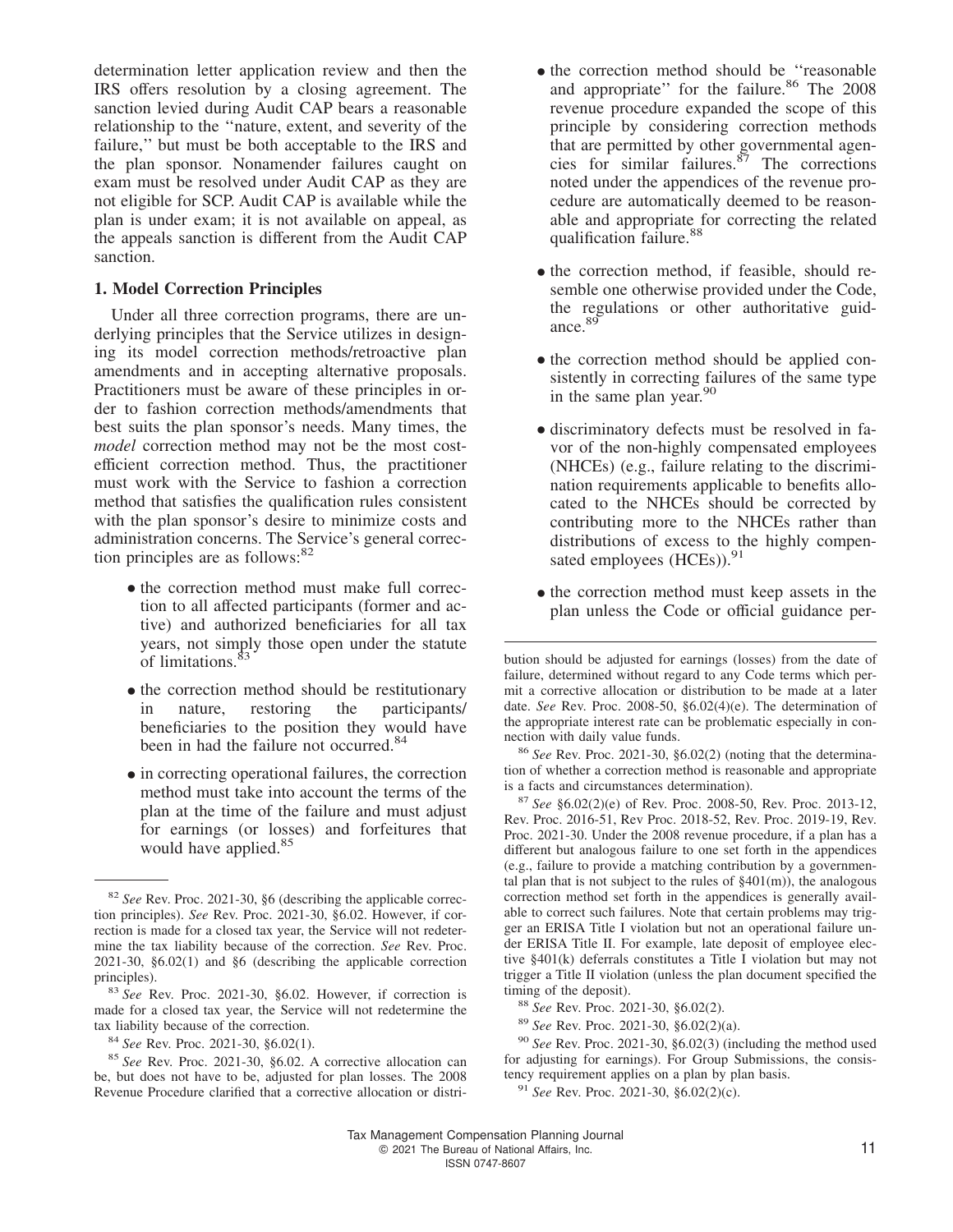mits correction through distribution of assets (e.g. distribution of excess allocations).  $92$ 

- the correction method should not violate another applicable provision of §401(a), §403(b),  $§408(k)$  or  $§408(p)$ , but it may take into account a correction method recognized by the DOL.<sup>93</sup>
- $\bullet$  the correction method must include a procedure to locate former participants/beneficiaries.<sup>94</sup>
- if the plan is subject to ERISA but the failure results from either the employer having ceased to exist, no longer maintaining the plan or similar reason, the permitted correction will be to terminate the plan and distribute assets to participants/beneficiaries in accordance with the DOL standards and procedures.<sup>95</sup> Similarly, in the case of fiduciary violations under Title I of ERISA, correction under the DOL's VFCP will be deemed correction for a similar failure under the Code.<sup>96</sup>

#### **2. Exceptions to Model Correction Principles**

There are several noted *exceptions* to these model correction principles which may serve as a welcome relief for plan sponsors:

• reasonable estimates may be used in making a correction if it is impossible to make precise calculations or if the administrative costs of exact calculations outweigh the difference between the proposed correction method and the

<sup>92</sup> *See* Rev. Proc. 2021-30, §6.02(2)(b) (noting an exception provided for under the Code, regulations or other IRS guidance for correction by participants or beneficiaries or return of plan assets to the plan sponsor).

<sup>94</sup> *See* Rev. Proc. 2021-30, §6.02(5)(d). Reasonable action includes mailing to the individual's last known address by certified mail, and if unsuccessful, then using a search method such as a commercial locator service. The revenue procedure was recently revised to delete the reference to the Social Security letter forwarding program as it is no longer available as a method for locating lost plan participants.

<sup>95</sup> *See* Rev. Proc. 2021-30, §6.02(2)(e)(i). The correction must satisfy four conditions: (1) fully comply with the DOL's regulations relating to abandoned plans, (2) the qualified termination administrator must have reasonable determined whether and to what extent the Code's survivor annuity requirements apply and taken reasonable steps to comply with such requirements, (3) each participant and beneficiary must be fully vested in his/her accrued benefits as of the date of deemed termination, and (4) participants and beneficiaries must be notified of their rights under §402(f).

<sup>96</sup> *See* Rev. Proc. 2021-30 §6.02(2)(e)(ii). Correction under the DOL's VFCP for correction of a defaulted participant loans that provides for repayment in accordance with  $\S 72(p)(2)$  requires only submission of the correction under VCP and inclusion of the VCP compliance statement (with proof of any required corrective payment).

precise corrective amount:  $97$  it states that the interest rate used by the DOL's VFCP Online Calculator is deemed to be a reasonable interest rate.<sup>98</sup>

- correction of small distributions (i.e., under-<br>neumento) of \$75 or loss do not have to be payments) of \$75 or less do not have to be made if the administrative costs associated with the payment of the benefit would exceed the amount of the distribution;<sup>99</sup>
- correction of small excess amounts (\$250 or less/participant) are not required to be distributed or forfeited;<sup>100</sup> Rev. Proc. 2021-30 increased the threshold from \$100 to \$250.
- recovery of small overpayments (\$250 or less) do not have to be sought if the plan sponsor so decides;  $^{101}$  Rev. Proc. 2021-30 increased the threshold from \$100 to \$250.
- corrective distributions to former participants/ beneficiaries whose location is unknown do not have to be made; $102$  and
- in the context of an orphan plan, the Service retains the discretion under VCP and/or Audit CAP whether to require full correction.<sup>103</sup>

#### **D. Common Violations Found in EPCRS**

On the IRS' website, it documents what appear to be the most common failures under the various programs:

<sup>99</sup> *See* Rev. Proc. 2021-30, §6.02(5)(b). According to the Service, this exception for small distribution applies to a single failure of \$75, not multiple failures of \$75 each. This correction refers to small corrective distributions that may not have to be made; it does not authorize the forfeiture of very small account balances. This exception also does not apply to corrective contributions, which are required to be made. Rev. Proc. 2021-30,  $§6.02(5)(b).$ 

<sup>100</sup> *See* Rev. Proc. 2021-30, §6.02(5)(e). If the excess amount exceeds a statutory limit, the participant/beneficiary must be notified that the excess amounts plus earnings is not eligible for favorable tax. The employer is still required to contribute to the plan to make it whole for the overpayment.

<sup>101</sup> *See* Rev. Proc. 2021-30, §6.02(5)(c). The plan sponsor is also not required to notify the overpayment recipient that an overpayment of \$250 or less is ineligible for favorable tax treatment (e.g., tax-free rollover).

<sup>102</sup> *See* Rev. Proc. 2021-30, §6.02(5)(d).

<sup>103</sup> *See* Rev. Proc. 2021-30, §6.02(5)(f).

<sup>93</sup> *See* Rev. Proc. 2021-30, §6.02(2)(d).

<sup>97</sup> *See* Rev. Proc. 2021-30, §6.02(5)(a). While the Service generally requires full correction, it acknowledges this need not occur if it is unreasonable or not feasible; however, the mere fact that the correction is inconvenient or burdensome alone is not sufficient.

<sup>98</sup> *See* Rev. Proc. 2021-30. The VFCP Online Calculator can be located on the web available at [https://www.dol.gov/agencies/](https://www.dol.gov/agencies/ebsa/employers-and-advisers/plan-administration-and-compliance/correction-programs/vfcp) [ebsa/employers-and-advisers/plan-administration-and](https://www.dol.gov/agencies/ebsa/employers-and-advisers/plan-administration-and-compliance/correction-programs/vfcp)[compliance/correction-programs/vfcp.](https://www.dol.gov/agencies/ebsa/employers-and-advisers/plan-administration-and-compliance/correction-programs/vfcp)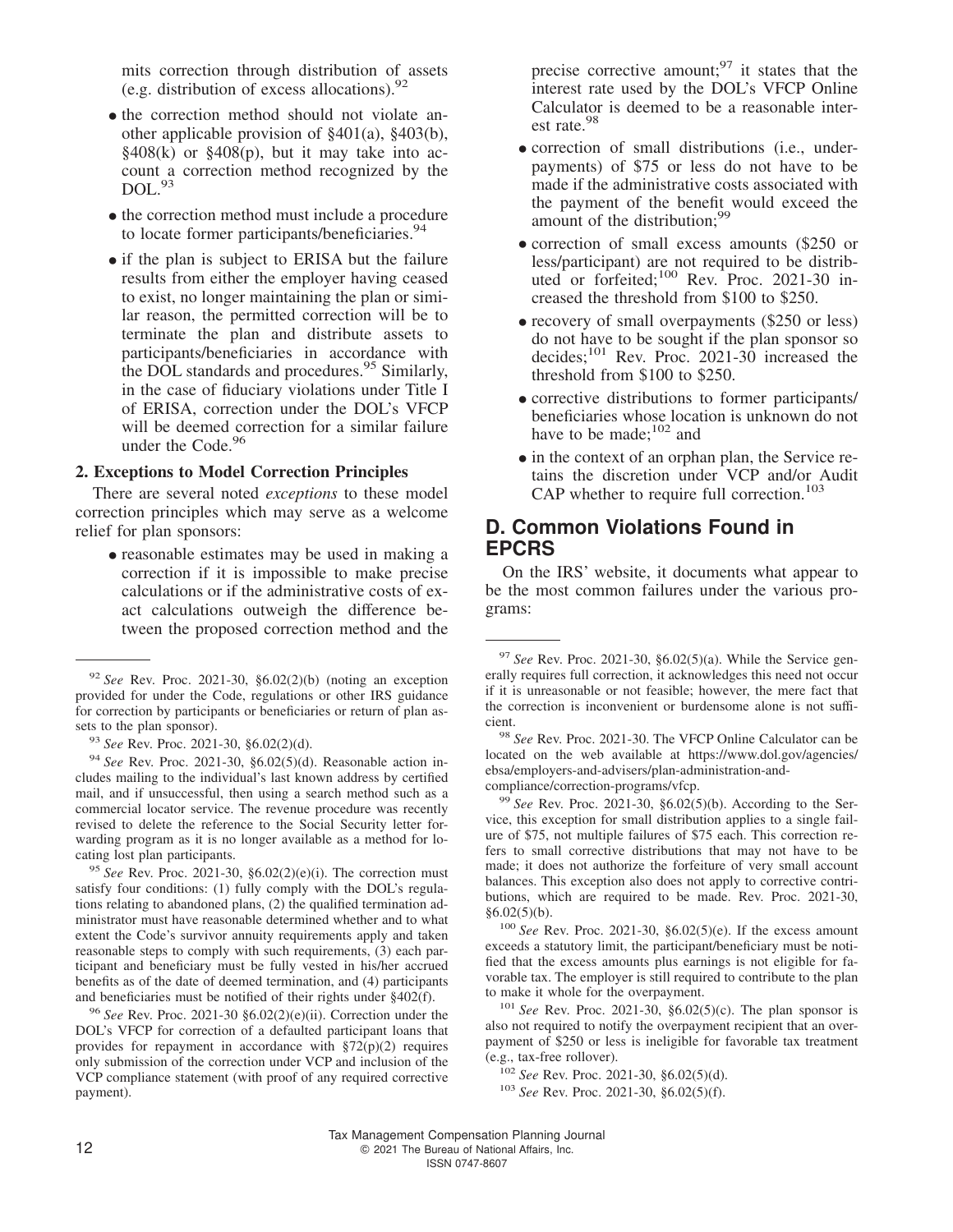- Most common violations for qualified plans include: failure to amend the plan for tax law changes by the end of the period required by plan; failure to follow the plan's definition of compensation for determining contributions; failure to include eligible employees or failure to exclude ineligible employees from the plan; plan loans that do not comply with  $\S72(p)$ ; impermissible in-service withdrawals; failure to satisfy §401(a)(9) minimum distribution rules; employer eligibility failures; failed actual deferral percentage (ADP) or actual contribution percentage (ACP) nondiscrimination tests under §401(k) and §401(m) that are not corrected in a timely manner; failure to properly provide the minimum top-heavy benefit or contribution under §416 to non-key employees; and failure to satisfy the limits of  $§415$ <sup>104</sup>
- Most common violations for §401(k) plans: failure to make required matching contributions; ADP/ACP failures that are not timely corrected; deferrals in excess of the  $§402(g)$ limits; late deposits by the plan sponsor of elective deferrals; misapplication of the plan's definition of compensation; exclusion of eligible employees; misclassification of HCEs and NHCEs; and failure to follow the plan loan provisions (e.g., loan exceeds the maximum amount, loan does not meet the time and payment schedules, and loans go into default for failure to make a repayment);  $^{105}$
- Common issues in §403(b) and §457 plans include: excess §402(g) contributions, including violating the 15-year rule limitation; universal availability; excess §415 contributions; plan loans that violate §72(p); hardship distribution failures; unforeseeable emergency distributions; §457(f) plan failures in operation; §457(f) plan cafeteria-style benefits; §403(b) annuity contract problems; and ineligible plan sponsors of  $§403(b)$  and  $§457$  plans.<sup>106</sup>

# **III. OUTLINE OF THE REVENUE PROCEDURE**

The current revenue procedure is outlined as fol $lows:107$ 

- Part I introduces the various correction programs and their effects on other programs, and requests public comments for future enhancements.
- Part II explains the effect of the compliance statement and the eligibility requirements for the various programs.
- Part III defines terms used in the revenue procedure, sets forth the general correction principles, and provides rules of general applicability. This section is important when fashioning an *alternative* correction method not otherwise set forth in the revenue procedure.
- Part IV explains SCP and its use for insignificant versus significant *operational* failures, and now certain plan document failures.
- Part V explains VCP, including its eligibility requirements and submission procedures.
- Part VI explains correction under Audit Cap, with its requirements, the effect of a closing agreement, and certain applicable sanctions.
- Part VII provides effective dates and various effects on other documents.
- Appendix A sets forth nine very common operational failures and deemed reasonable correction methods which plan sponsors may rely upon for SCP correction.
- Appendix B provides various correction methods (with examples) for other operational failures (e.g., ADP/ACP failures, exclusion of eligible employees, vesting failures,  $§401(a)(17)$ and §415 failures, overpayment failures, and retroactive plan amendments) and an explanation of the earnings adjustment that is required under the correction.
- A VCP submission must include material set forth in §11.04 of the revenue procedure. Applicants may use Form 14568 (Model VCP Compliance Statement), and Schedules 1 through 9 of Form 14568 (schedules to be completed depending on the type of failure or type

<sup>104</sup> *See* ''Top Ten Failures Found in Voluntary Correction Program,'' IRS available at [https://www.irs.gov/retirement-plans/top](https://www.irs.gov/retirement-plans/top-ten-failures-found-in-voluntary-correction-program)[ten-failures-found-in-voluntary-correction-program.](https://www.irs.gov/retirement-plans/top-ten-failures-found-in-voluntary-correction-program)

<sup>105</sup> *See* 401(k) Plan Fix-It Guide, IRS, available at [https://](https://www.irs.gov/retirement-plans/401k-plan-fix-it-guide) [www.irs.gov/retirement-plans/401k-plan-fix-it-guide.](https://www.irs.gov/retirement-plans/401k-plan-fix-it-guide)

<sup>106</sup> *See* ''Top Ten Issues for IRC 403(b) and 457 Plans,'' IRS, available at [https://www.irs.gov/retirement-plans/top-ten-issues](https://www.irs.gov/retirement-plans/top-ten-issues-for-irc-403b-and-457-plans)[for-irc-403b-and-457-plans](https://www.irs.gov/retirement-plans/top-ten-issues-for-irc-403b-and-457-plans) (last updated Nov. 23, 2020). <sup>107</sup> *See* Rev. Proc. 2021-30, Table of Contents.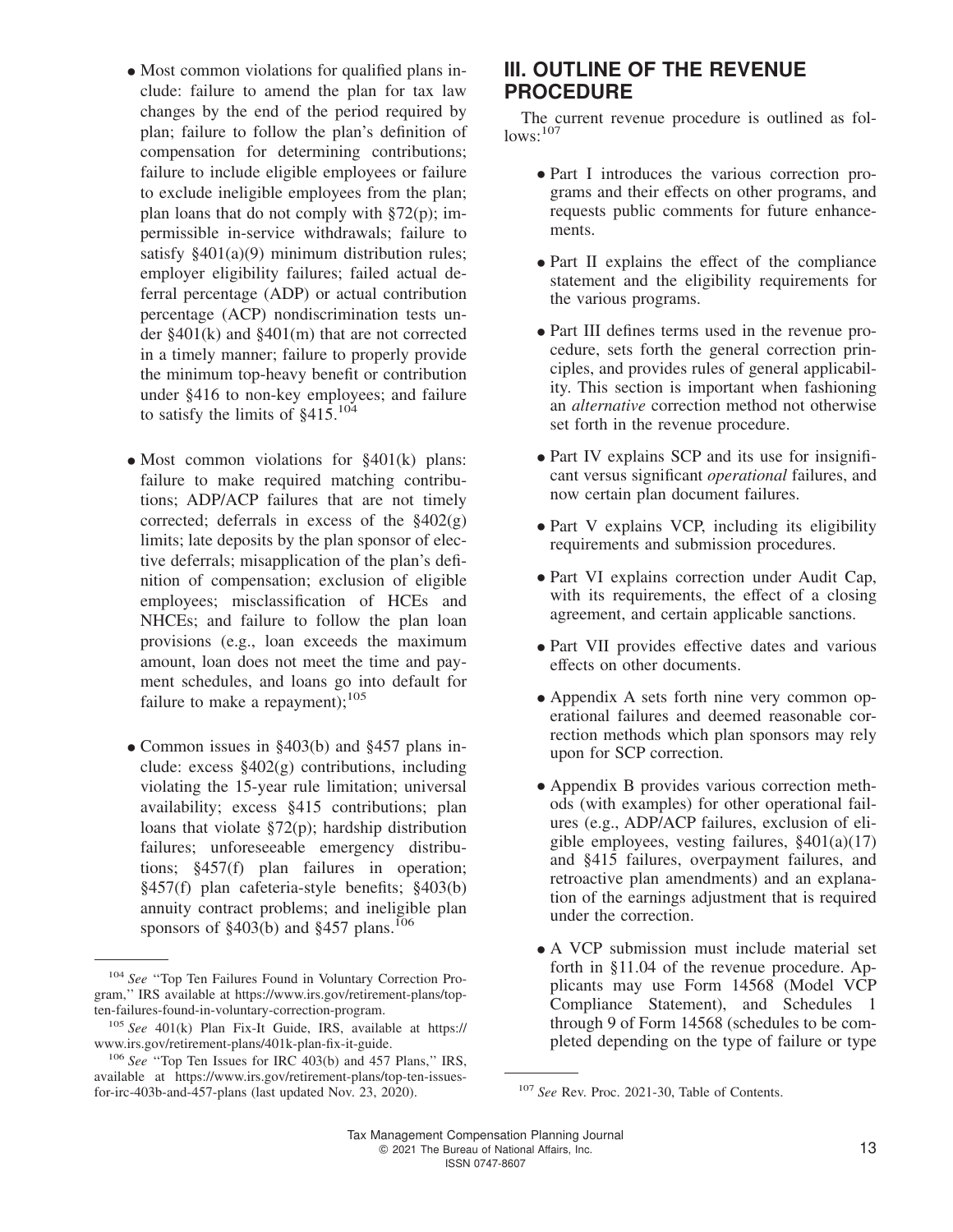of plan) to describe the methods for correcting failures and supporting computations.<sup>108</sup>

## **IV. SCP**

This EPCRS program provides a ''revolving door'' for the plan sponsor because it can simply self-correct as operational failures as they unfold with no IRS involvement.<sup>109</sup> In addition, there are no IRS compliance fees assessed. $110$  The cost of correction is simply the cost of applying the corrective method to the affected participants/beneficiaries. Obviously the sooner the defect is caught, the cheaper it is to correct the defect. SCP is not available to correct *egregious* failures.<sup>111</sup> The determination of an egregious failure is a facts and circumstances determination, with examples provided in the revenue procedure.<sup>112</sup>

#### **A. Prerequisites to SCP**

While SCP is voluntary on the part of the plan sponsor, there are several prerequisites to utilizing this program:

- Generally, any operational failure may be corrected under SCP;
- Until recently, operational failures that *require* retroactive *plan amendments* to conform the terms of the plan to its prior operations were permitted *only* with respect to the failures noted in §2.07 of Appendix B of the revenue procedure. The prior revenue procedure expanded the plan loan failure in §2.07 of Appendix B to include not only permitting plan loans under a plan that did not provide for plan loans, but also permitting participants to receive plan

<sup>111</sup> *See* Rev. Proc. 2021-30, §4.10.

loans in excess of the number permitted under the plan. $113$  It also expanded the use of retroactive plan amendments to conform to the terms of the plan to its prior operations beyond those in §2.07 of Appendix B, if the following conditions are met: (1) the plan amendment results in an increase of a benefit, right, or feature (BRF); (2) the increase in the BRF applies to all participants in the plan; and (3) the increase in the BRF is permitted under  $\S 401(a)(4)$ ,  $§410(b), §411(d)(6), and §403(b)(12)$  and satisfies the correction principles of  $§6.02$ .<sup>114</sup> The most recent revenue procedure eliminated the requirement that the increase in the BRF had to apply to all participants eligible to participate in the plan.<sup>115</sup> An example of the latter would include: an employer decides to permit installment payments as a distribution option effective January 1, 2017, but does not amend the plan by December 31, 2017, to provide such option. The plan has been operating during 2017 to allow installment distributions to all participants since January 1, 2107. This failure

<sup>108</sup> A signed and completed Form 8950, along with all other submission documents, must be uploaded into a single PDF file. The VCP submission must be filed using the<www.Pay.gov> website. *See* Rev. Proc. 2021-30, §11.02.

<sup>109</sup> *See* Rev. Proc. 2021-30, §7. SEPs and SIMPLE IRA plans may only utilize SCP for insignificant operational failures. Rev. Proc. 2021-30 at §4.01(c). SCP is also available is the plan is under examination — for failures that are either insignificant operational failures or significant operational failures that have been substantially completed. Rev. Proc. 2021-30, §4.02.

<sup>110</sup> *See* Rev. Proc. 2021-30, §1.03.

<sup>112</sup> *See* Rev. Proc. 2021-30 (citing the following as examples of egregious failures: the plan has consistently and improperly covered only highly compensated employees; the plan provides more favorable benefits for an owner of the employer based on a purported collective bargaining agreement where there has in fact been no good faith bargaining between bona fide employee representatives and the employer (*see* Notice 2003-24); or there are contributions to a defined contribution plan for a highly compensated employee several times greater than the maximum dollar limitations set forth in §415).

<sup>113</sup> *See* Rev. Proc. 2019-19, App. B, §2.07(3) (providing four situations in which retroactive plan amendments are provided as the corrective method: (1) for  $\frac{2401(a)(17)}{120}$  failures, amending the plan to increase the allocations for employees below the  $§401(a)(17)$  limit so that the allocation becomes the same percentage of compensation as contributed for the employee having the  $§401(a)(17)$  failure); (2) amending the plan to permit hardship distributions if the plan has been providing such distributions; (3) amending the plan to permit plan loans if the plan had been providing such loans or to permit the participant to obtain a number of loans that exceeds the number of loans permitted under the terms of the plan; and (4) amending the plan to reflect that the plan has admitted employees at an earlier entry date than specified in the plan document (provided the only employee affected by the amendment are predominately NHCEs). Under prior revenue procedures, correction by plan amendment required the plan sponsor under certain circumstances to file for a determination letter application with the IRS. Rev. Proc. 2016-51 eliminated this requirement with a VCP submission.

<sup>114</sup> *See* Rev. Proc. 2019-19, §4.05(2). The Service will consider other corrections through retroactive amendments under VCP even though they do not fit within one of the above model amendments. In the latest revenue procedures, the IRS noted that a plan that corrects through an appropriate correction method under Appendices A or B may voluntarily amend the plan to reflect the correction (e.g., if the plan failed the ADP test and the employer corrected through the use of nonelective employer contributions not otherwise authorized under the terms of the plan, the plan could be amended to reflect such correction). *See* Rev. Proc. 2019-19, §4.05(2). Informally, the IRS has stated that the term ''benefit, right, or feature'' has the same meaning as used in Reg.  $$1.401(a)(4)-4(e)$  (e.g., all optional forms of benefits, ancillary benefits, hardship distributions, plan loan provisions, the right to direct investments, the right to a particular form of investment, the right to make each rate of elective contributions, and the right to each rate of matching contributions). *See* Reg. §1.401(a)(4)-4.

<sup>115</sup> *See* Rev. Proc. 2021-30, §4.05(2)(a)(ii).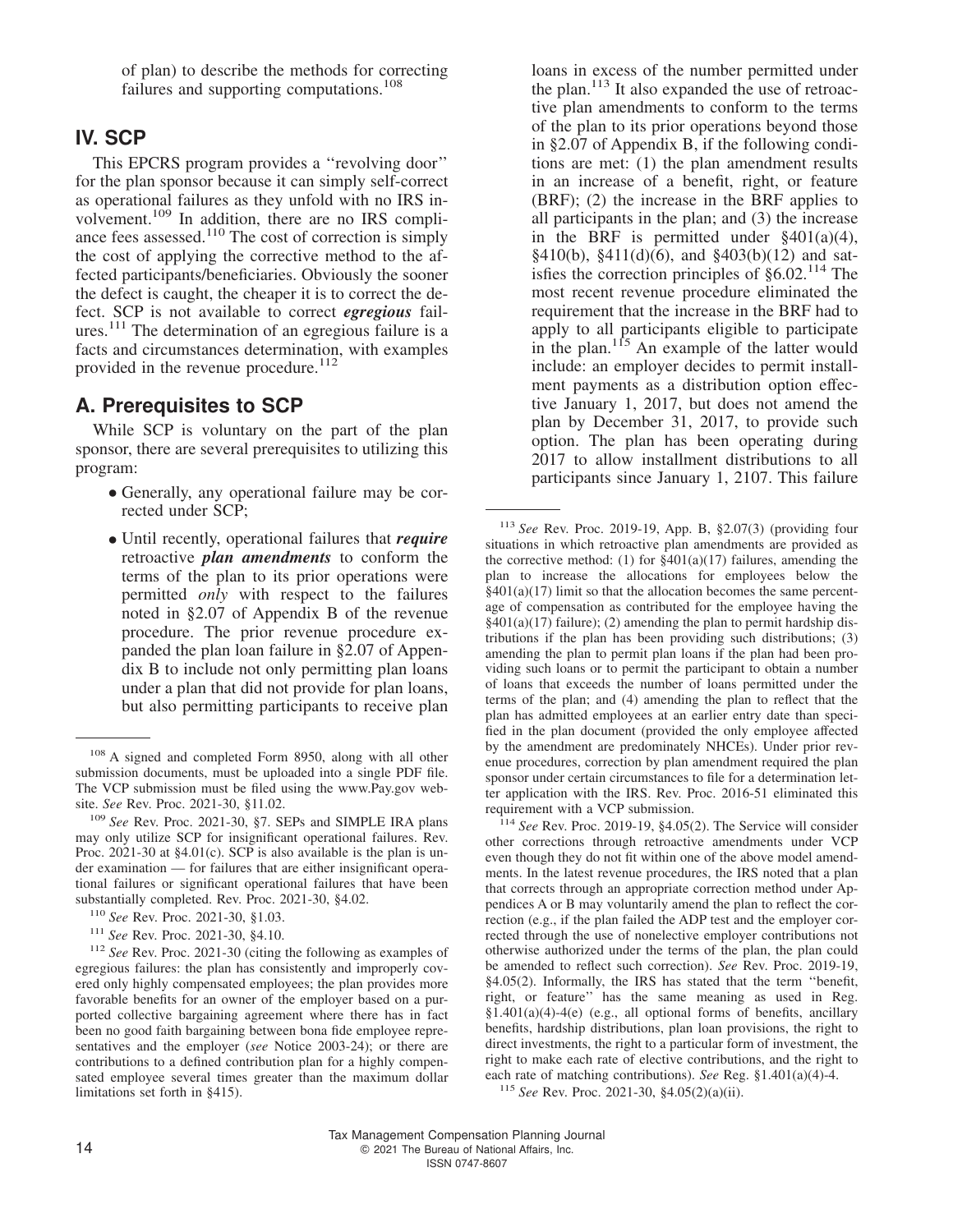could be corrected under SCP by a retroactive amendment during 2018 or 2019 because it adds an optional form of benefit for all eligible employees, provided the employer had communicated the availability of installments to all employees and/or recordkeeper. Had the plan sponsor failed to communicate the availability of this installment, SCP would not be applicable, and the plan sponsor would need to pursue VCP or Audit CAP.

- The prior revenue procedure permitted certain plan document failures to be corrected under SCP, including nonamender failures, failure to adopt good faith amendments, and failures to adopt interim amendments, which previously had not been allowed through SCP.<sup>116</sup> Plan document failures are always regarded as *significant* failures by the IRS and thus must be cured within the new three-year window period under  $SCP<sup>117</sup>$  The most recent revenue procedure extended the end of the SCP correction period for significant failures from the last day of the second plan year following the plan year in which the failure occurred to the last day of the *third* plan year following the plan year in which the failure occurred.<sup>118</sup>
- Under the prior revenue procedures, *significant* operational failures<sup>119</sup> had to be cured within a two-year window period under SCP, whereas

*insignificant* operational failures may be cured at any time, even if the plan or plan sponsor is under examination or an operational failure is discovered under examination.<sup>120</sup> The most recently released revenue procedure extended this two-year window to be a three-year win $d$ ow.<sup>121</sup>

- Beginning in 2017, the Service deleted the requirement that the plan sponsor have a favorable letter (i.e., determination or advisory letter) to correct significant operational failures under  $\text{SCP}^{122}$  However, as of the date of correction, the plan sponsor must have a favorable letter to self-correct plan document failures. $123$
- The plan sponsor must have in place "practices" and procedures'' designed to promote and facilitate overall compliance with the Code.<sup>124</sup>

<sup>120</sup> There are other extensions of the correction period. Correction of failures relating only to ''transferred assets'' or plans assumed in connection with a corporate merger or acquisition may be extended to the last day of the first plan year that begins after the merger or acquisition. *See* Rev. Proc. 2021-30, §9.02(2). For violations of the actual deferral percentage (ADP) and actual contribution percentage (ACP) applicable to §401(k) plans, such plans now have up to four years to correct the failure because the Reg. §1.401(k)-1(f) extends the correction for another 12 months after the plan year in which the failure occurred. Rev. Proc. 2021- 30, §9.02(1). In written materials prepared by Avaneesh Bhagat, a VCP program coordinator, for the 2007 Great Lakes Benefits Conference co-sponsored by the IRS TE/GE and ASPPA, the following examples were provided, illustrating the difference between insignificant and significant operational failures: for a plan with a total of 250 participants and total annual contributions of \$3,500,000, 3 participants (out of a potential pool of 50 affected participants) received allocations in excess of §415(c) of \$4,550. That represents an insignificant operational failure. However, if the number of participants who received excess allocations was 18 (instead of 3) and the excess allocations totaled \$150,000, that would represent a significant operational failure.

<sup>121</sup> Rev. Proc. 2021-30, §9.02(1).

 $123$  Rev. Proc. 2021-30, §4.05(2)(c)(i), cross-referencing the definition of a favorable letter set forth in §5.01(4) and §5.02(5). Note that in the context of a pre-approved plan, an advisory letter from the plan sponsor certifying that the plan as adopted is identical to the plan approved under the determination letter is sufficient to qualify for SCP submission.

<sup>124</sup> *See* Rev. Proc. 2021-30, §4.04 (noting that the plan sponsor or administrator must have established practices and procedures (formal or informal) reasonably designed to promote and facilitate overall compliance with applicable Code requirements). While the Service does not elaborate on the types of practices and procedures that would suffice, it does note that the plan document alone is insufficient. The reason for this is that operational failures should be the result of oversight or mistakes in applying existing practices and procedures. The practice and procedures don't have to be formal, but need to be in place before the failure occurred. Examples to the agent that a plan has such ''practice and proce-

<sup>116</sup> *See* Rev. Proc. 2019-19, §4.01(1)(b). A plan document failure includes any qualification failure that is a violation of the requirements of §401(403(a) and that is not an operational failure, demographic failure, or employer eligibility failure. It does not include failure to adopt a discretionary plan amendment by the appropriate date. A plan document failure which consists of the failure to adopt the initial qualified plan or failure to adopt a written 403(b) plan pursuant to Reg. §1.403(b)-3(b)(3) and Notice 2009-3 may not be corrected under SCP. *See* Rev. Proc. 2019-19, §5.01(2)(a) and §5.02(2)(a). *See also* Rev. Proc. 2021-30,  $§4.01(1)(b).$ 

<sup>117</sup> *See* §4.01(1)(b) of Rev. Proc. 2019-19, Rev. Proc. 2021-30. <sup>118</sup> Rev. Proc. 2021-30, §9.02.

<sup>119</sup> *See* Rev. Proc. 2019-19, §9.02. The two-year window extended to the last day of the second plan year following the plan year for which the failure occurred. Rev. Proc. 2019-19, §9.02(1). Examples provided as to what constitutes significant failures include: plan sponsor's lack of knowledge of a failure that was discovered upon exam by the agent; lack of discrimination testing for multiple years or if tests were made, but failures were never corrected; the amounts of the vested accrued benefits for terminated participants were routinely in error or if the amount of the distributions didn't match the documented distribution amount; exclusion of a group of eligible employees, especially in the context of a recent acquisition. Generally, errors that continue to occur over multiple years are regarded as significant and errors that affect multiple employees (especially a specific group of employees, e.g., part-time employees or employees of a certain employer within the controlled group) are regarded as significant. Rev. Proc.

<sup>2019-19, §8.04.</sup>

<sup>122</sup> Rev. Proc. 2016-51, §4.03.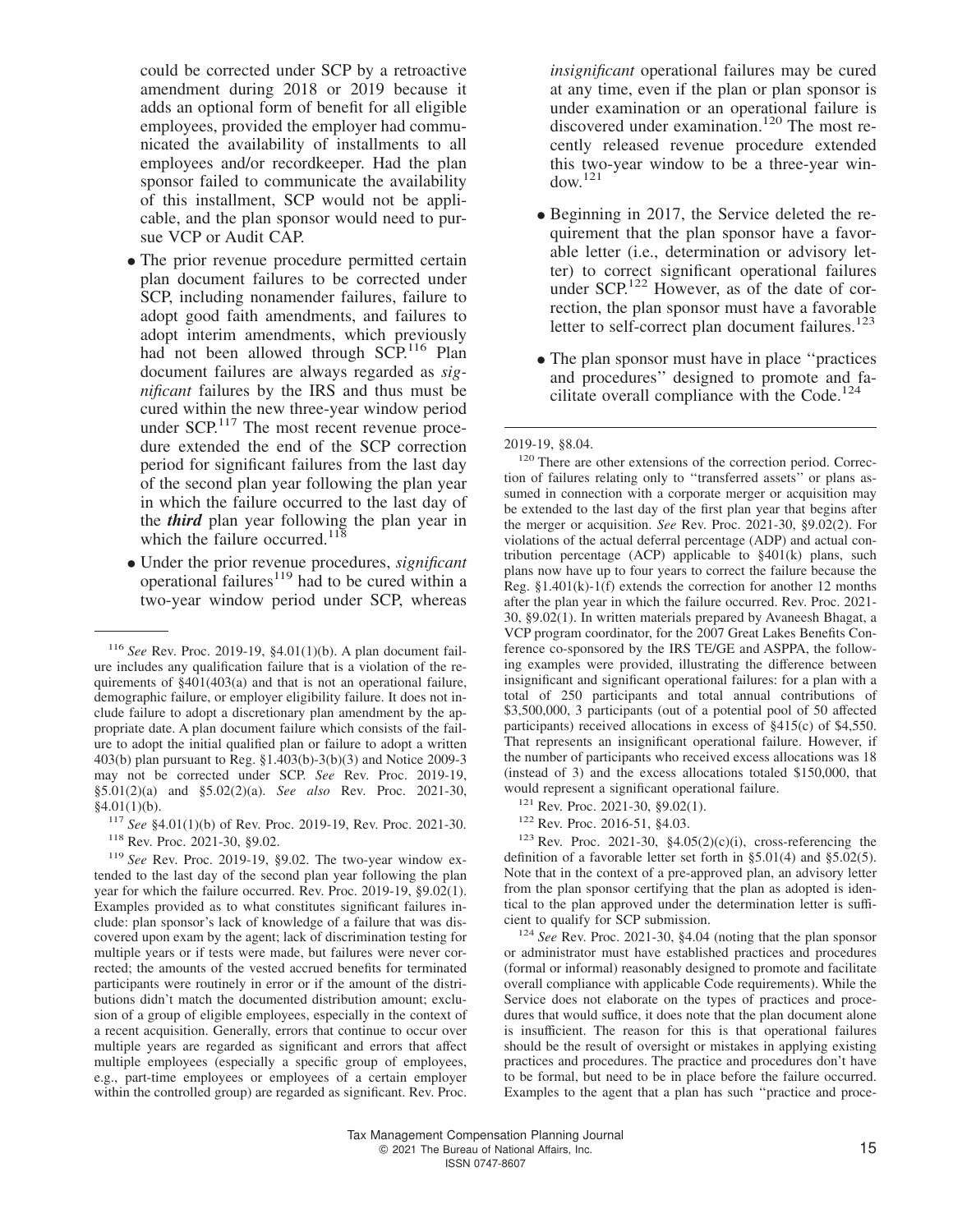According to the IRS, a plan document is not required for  $\S403(b)$  prior to 2009.<sup>125</sup> Thus, if the plan sponsor failed to adopt a plan document by December 31, 2009, the recent guidance permits a compliance statement to be obtained through VCP and Audit CAP correcting this failure.<sup>126</sup> There is still not a determination letter program for individually designed §403(b) plans; however, pre-approved §403(b) plans may apply for an advisory letter.<sup>127</sup> Thus, the guidance confirms that the requirement of having established practices and procedures in place in order to utilize SCP applies only for failures during periods after December 31, 2009.<sup>128</sup>

#### **B. Limitations of SCP**

Since SCP is ''self-corrective'' on the part of the plan sponsor, the Service has been reluctant to provide a blanket permission for retroactive plan amendments to cure operational failures due to its concern that such amendments could result in a cut-back of benefits in violation of §411(d)(6). Thus, prior to Rev. Proc. 2019-19, self-correction of an operational failure by means of a retroactive plan amendment was *only* available for the operational failures that relate to the types of failures noted in §2.07 of Appendix B of the revenue procedure:  $\S 401(a)(17)$  failures, hardship distribution failures, certain types of plan loan failures, and inclusion of ineligible employees failures.<sup>129</sup> The types of failures noted in §2.07 of Appendix B have been retained under the recent revenue procedure, with the addition of allowing a retroactive plan

<sup>126</sup> *See* §6.10 of Rev. Proc. 2016-51, Rev. Proc. 2018-52, Rev. Proc. 2019-1, Rev. Proc. 2021-30.

amendment to permit a participant to obtain a number of loans that exceeds the number of loans permitted under the terms of the plan.<sup>130</sup> But Rev. Proc. 2019-19 expanded the types of operational failures that may be corrected by plan amendment beyond those listed in §2.07 of Appendix B if three conditions are satisfied: (1) the plan amendment would result in an increase in a benefit, right, or feature (BRF), (2) the increase in the BRF is available to all eligible employees, and (3) providing the BRF is permitted under the Code and satisfies the correction principles set forth in §6.02 of the revenue procedure.<sup>131</sup> Rev. Proc. 2021-30 eliminated the requirement that the increase in the BRF be available to *all* participants eligible to participate under the plan. $132$ 

*Practical Pointer:* This correction method allows employers to address certain eligibility failures (e.g., a retroactive plan amendment may be made to permit a group of otherwise excluded employees to keep their  $\S 401(k)$  contributions in the plan as opposed to remitting them to the participants).

Retroactive plan amendments to cure *other* types of operational failures that cannot be corrected under SCP must be corrected under VCP.<sup>133</sup> Correction by a retroactive plan amendment previously required the plan sponsor to file for a determination letter in certain circumstances; due to the changes in the determination letter program, Rev. Proc. 2016-51 eliminated this requirement.<sup>134</sup>

Rev. Proc. 2019-19 also expanded as the use of plan document failures to be corrected under SCP as discussed above. These included nonamender failures; failure to adopt good faith amendments; and failure to adopt interim amendments.<sup>135</sup> But such failures are deemed to be significant failures, and thus, must be

dures'' include: employee census data is tested against the source document; participant statements are accurate; records indicate that deferrals were timely remitted. During an agent's exam of a plan, his/her initial interview is assessing the ''internal controls'' in place to assure adequate compliance of the terms of the plan. The IRS revised §4.04 with Rev. Proc. 2013-12 to extend SCP eligibility so that repeated corrections of excess annual addition under §415 would not prevent plans from meeting the SCP requirement of established practices and procedures provided the correction was achieved within 2<sup>1</sup> ⁄<sup>2</sup> months after the end of the plan's limitation year. *See* Rev. Proc. 2013-12, §4.04. The new guidance permits correction of these repeated failures provided the correction is achieved within 9<sup>1</sup> ⁄<sup>2</sup> months after the end of the plan's limitation year. *See* Rev. Proc. 2021-30, §4.04.

 $125$  Reg. §1.403(b)-3(b)(3)(i).

<sup>127</sup> *See* Rev. Proc. 2021-30 §6.10(2).

<sup>128</sup> Rev. Proc. 2021-30, §6.10(2).

<sup>129</sup> *See* Rev. Proc. 2021-30, App. B, §2.07 describes specific operational failures relations to  $\S401(a)(17)$  failures; hardship distribution failures; and early inclusion of ineligible employee failures. Each of these defects has a retroactive plan amendment provided to cure such defect. However, such permitted correction amendment must also comply with the requirement of §401(a), including  $§401(a)(4)$ ,  $§410(b)$ , and  $§411(d)(6)$ .

<sup>130</sup> Rev. Proc. 2021-30, App. B, §2.07(3)(a).

<sup>131</sup> *See* Rev. Proc. 2019-19, §4.05(2)(a). To use SCP, the uniformity requirement requires that all eligible employees be offered and benefit from the retroactive plan amendment. For example, if the employer's §401(k) plan excluded overtime in the plan's definition of compensation for purposes of employee deferrals and employer matches and the employer had been including overtime in plan compensation operationally, whether SCP could be used to retroactive amend the plan to reflect its operation depends on whether all eligible employees were eligible for overtime compensation, thus assuring that the amendment would benefit all eligible employees. The retroactive plan amendment would also need to be nondiscriminatory.

<sup>132</sup> *See* Rev. Proc. 2021-30, §4.05(2)(a)(ii).

<sup>133</sup> *See* Rev. Proc. 2021-30, §4.05(1) (noting that VCP is available to correct operational failures by a plan amendment to conform the terms of the plan to its prior operations, provided such amendment complies with the requirements of §401(a)(4), §410(b), §411(d)(6), and §4.03(b)(12)).

<sup>134</sup> Rev. Proc. 2016-51, §6.05.

<sup>135</sup> Rev. Proc. 2019-19, §5.01(2)(a), §5.02(2)(a). The revenue procedure defines what are good faith amendments, interim

Tax Management Compensation Planning Journal 16 **COLLET 16** COLLET 1 COLLET 1 COLLET 1 COLLET 1 COLLET 1 COLLET 1 COLLET 1 COLLET 1 COLLET 1 COLLET 1 COLLET 1 COLLET 1 COLLET 1 COLLET 1 COLLET 1 COLLET 1 COLLET 1 COLLET 1 COLLET 1 COLLET 1 COLLET 1 COLLET 1 COLLET 1 ISSN 0747-8607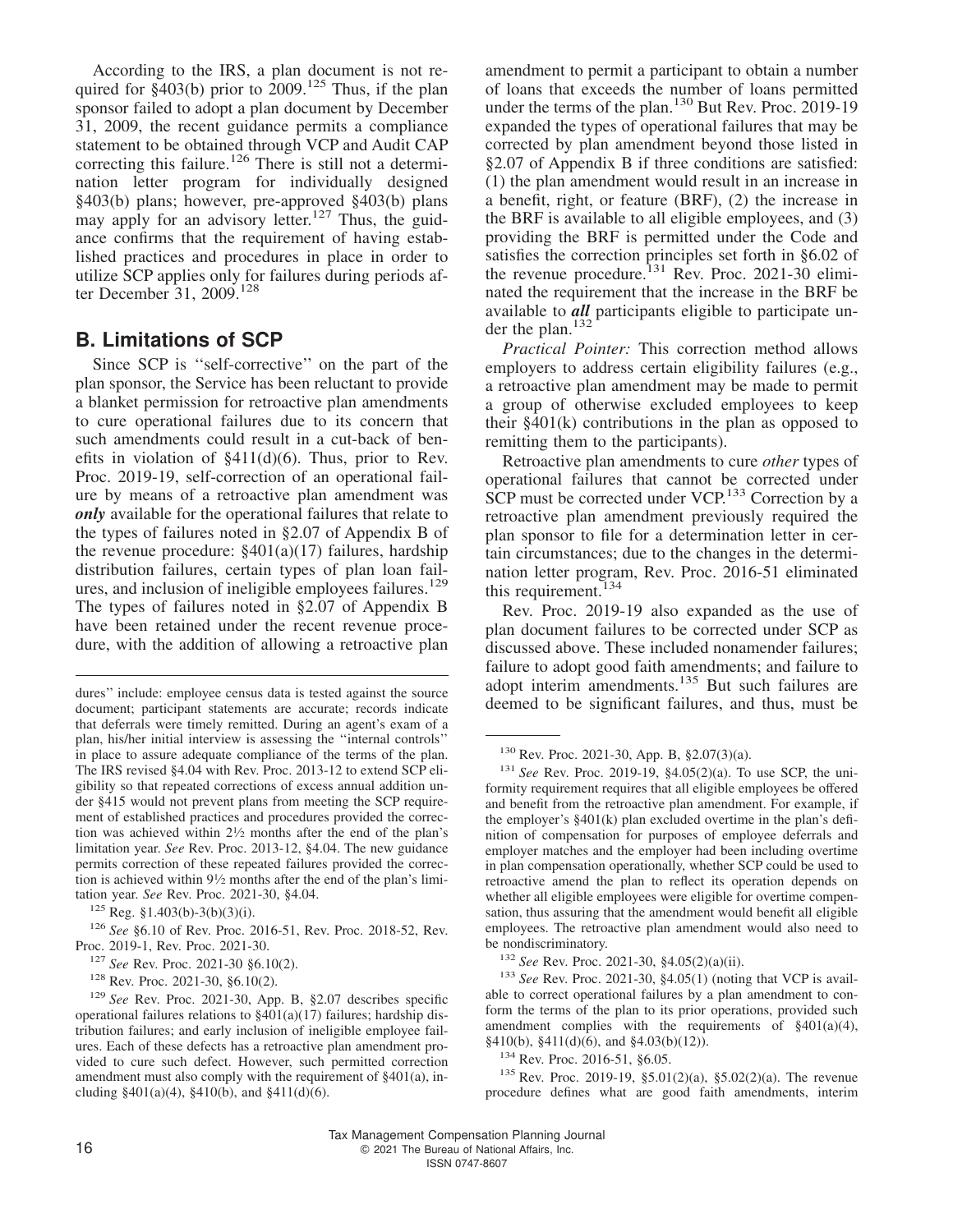corrected within the correction period for significant failures which is now the end of the third plan year following the year of failure.<sup>136</sup> Failure to make such timely amendments will result in pursuing correction under VCP.

For correction of other operational defects, use of any of the model correction methods described in Appendices A or B of the revenue procedure is deemed to be appropriate and reasonable.<sup>137</sup> However, the Service acknowledges that there may be more than one reasonable and appropriate correction for a given failure. Hence, if the plan sponsor wants assurance that the use of an *alternative* correction method is reasonable and appropriate, VCP, not SCP, must be utilized. While such alternative involves a fee under VCP, the alternative correction method approved by the Service may be less expensive for the plan sponsor than the model correction method.<sup>138</sup>

The revenue procedures clarify that SCP can be used to cure insignificant operational failure even if the plan or plan sponsor is ''under examination'' and even if the insignificant operational failures are discovered by an agent on examination.<sup>139</sup>

<sup>136</sup> Rev. Proc. 2021-30, §9.02(1). The plan sponsor must have a favorable determination letter or advisory letter, to make such correction as of the date the correction is made. Rev. Proc. 2021- 30, §4.03(1). For example: A plan document failure occurs when the plan is not amended to correct the disqualifying provision by the end of the remedial amendment period for the provision. If a sponsor of an individually designed plan does not adopt a required amendment by the end of the second calendar year after it appears on the IRS's Required Amendments List, it can now use SCP to amend the plan no later than the end of the second plan year after the end of the remedial amendment period.

<sup>137</sup> *See* Rev. Proc. 2021-30, App. A, §.01(2). Note that the plan sponsor is not required to use one of EPCRS's correction methods nor is it prevented from correcting a failure for which the EPCRS presently doesn't have a correction method. However, if the plan is audited, the plan sponsor may wish to concur with the plan's auditor in advance to assure that a viable audit will be issued.

<sup>138</sup> The Service has indicated its willingness to dialogue with plan sponsors as to the viability of alternative corrections methods, even under SCP. Note that if the plan is subject to ERISA's auditing requirements, any correction for an error that EPCRS does not have a prescribed correction method or for an error where an alternative correction method is being used may need the auditor's approval in order to secure a favorable audit. Alternatively, if the plan is not subject to an audit, the plan sponsor must believe the correction method being utilized is sufficiently appropriate to pass the scrutiny of an IRS's agent.

# **C. Significant Versus Insignificant Failures**

SCP makes a distinction between significant and insignificant operational defects, as the former must be cured within the new three-year window.<sup>140</sup> The revenue procedure provides the following list of factors to be used in determining ''significance'' (but no one factor is outcome determinative, nor is the list exhaustive):

- whether the failure occurred during the period of examination;
- percentage of assets/contributions involved;
- number of years involved in the failure;
- percentage of participants who were affected and could be affected;
- whether correction occurred within a reasonable period; and
- $\bullet$  the reason for the failure.<sup>141</sup>

In applying these factors, the Service has indicated that *all* failures during an applicable correction period must be *aggregated* before applying these factors.<sup>142</sup> Thus, plans with multiple defects will have a more difficult time justifying that the cumulative failures amount to an insignificant failure.

amendments, and nonamender failures and directs plan sponsors to the applicable revenue procedure relating to failures to adopt such amendments. Rev. Proc. §5.01(2)(a)(ii). *See also* Rev. Proc. 2021-30, §5.01(2)(a), and §5.02(2)(a).

<sup>139</sup> Rev. Proc. 2021-30, §8.01. This exception applies to operational failure, not plan document failures. *See* Rev. Proc. 2021- 30§4.02(2). In contrast, a plan that does a VCP submission is generally protected from an IRS exam during the submission process.

<sup>140</sup> *See* Rev. Proc. 2021-30, §9.02(1). ''Under examination'' is defined in §5.08 of the revenue procedure as including the plan being notified that it is under an Employee Plans exam; the plan sponsor that is under an Exempt Organization exam is notified; or the plan is under investigation by the Criminal Investigation of the Service. Rev. Proc. 2021-30, §9.02(1). Note the revenue procedure permits the plan sponsor upon examination to continue to correct any significant failures within the three-year window as long as it had substantially completed such correction (meaning it was completed about 65% of the correction and will correct the remaining in a diligent manner). *See* Rev. Proc. 2021-30, §9.03. This rule applies to correction of operational failures, not plan document failures.

<sup>141</sup> *See* Rev. Proc. 2021-30 §8.02 and §8.04, *Exs.* 1-5. Also note that the Service does not construe factors such as the percentage of assets/contributions involved in the failure; number of affected participants relative to the total number of participants; and number of affected participants relative to the total number of participants who could have been affected by the failure to exclude small businesses sponsoring plans from using SCP. Generally, errors that continue over multiple years or that affect multiple employees are regarded as significant. In informal contacts with the Service, it has expressed willingness to dialogue with the plan sponsor's representative as to whether a given set of facts and circumstances would qualify as an insignificant or significant error. Such discussion should ameliorate concerns for plan sponsors as whether SCP would be sufficient compliance under a given set of facts.

<sup>142</sup> *See* Rev. Proc. 2021-30, §8.03.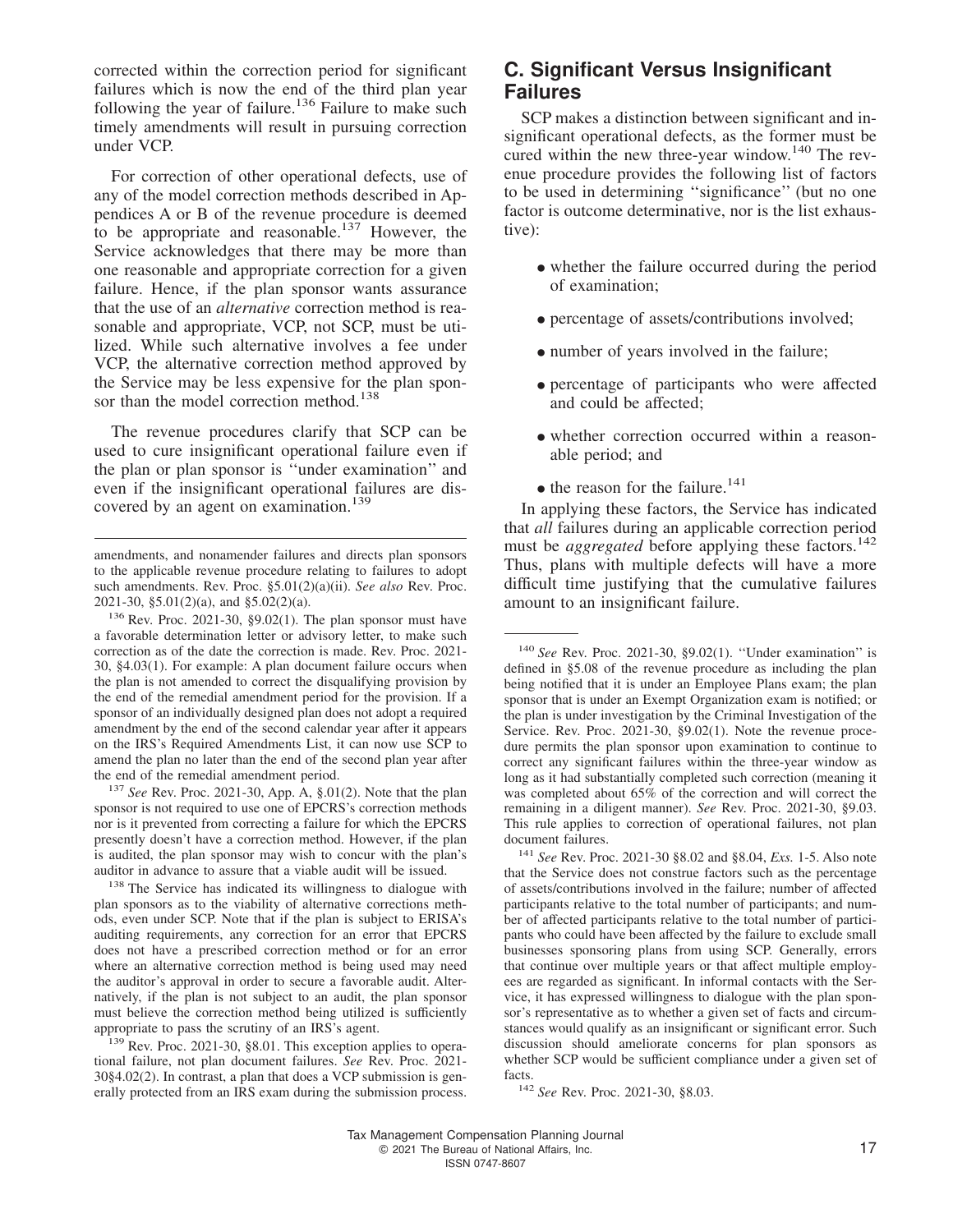# **E. New Three-Year Window for Significant Failures**

The new three-year window available for SCP begins on the date of the significant operational failure (not the date the plan sponsor discovers the error) and ends on the last day of the *third* plan year following the plan year in which the failure occurred.<sup>143</sup> For example: a plan sponsor with a calendar plan year discovers that certain eligible employees were excluded from participation as of the plan's entry date of July 1, 2021; the date of the operational failure is the applicable entry date (July 1, 2021, since the employees were excluded from participation) and the three-year ending date is December 31, 2024 (the end of the third plan year following the date of the initial plan failure). A few exceptions exist:

- If the plan becomes under examination, the correction period ends on the date notice of examination is provided (however, §9.03 of the revenue procedure recognizes that if correction has been substantially completed before that time, the plan sponsor will be permitted to complete correction);<sup>144</sup>
- If the operational failure is due to failing the provided discrimination to the of  $$401(h)(2)$ special discrimination tests of  $\S 401(k)(3)$  or §401(m)(9), the correction period is extended by the additional period of time permitted under those applicable Code sections;<sup>145</sup>
- For §403(b) plans that do not have a plan year, the calendar year will be presumed to be used: $146$
- Special rules and an extended period exist for transferred assets; and<sup>147</sup>
- The safe harbor correction method for employee elective deferral failures that exceed three months but do not extend beyond the SCP correction period for significant failures now has three years to correct such failures.<sup>148</sup>

*Practical Pointer*: This additional year provides more time for plan sponsors to take advantage of selfcorrection.

# **E. Administrative Practices and Procedures**

To utilize SCP, the Service requires that the plan sponsor have in place administrative practices and procedures designed to ensure compliance with the Code's qualification rules.<sup>149</sup> Thus, the operational failure must have occurred as a result of an oversight or mistake in application, or because of the inadequacy of the procedures.<sup>150</sup> While the Service doesn't offer much guidance as to what has to be in place to satisfy this practices and procedures requirement, it notes that the plan document alone is not sufficient.<sup>151</sup> Specifically what type of operations manual has to be in place to spot disqualifying failures is not clear from the revenue procedure. Also, it is not clear whether a plan sponsor can formulate these proce-

<sup>143</sup> *See* Rev. Proc. 2021-30, §9.02(1). Because Reg. §1.401(k)- 1(f) permits correction of ADP failures by the return of excess contributions to the HCEs within 12 months after the plan year in which the test failed or contribution of nonqualifying elective contributions (QNECs) for NHCEs within 12 months after the plan year in which the test was failed, such defect (if significant) now has 48 months in which it may be corrected.

<sup>144</sup> *See* Rev. Proc. 2021-30, §9.03 (noting that substantial completion of correction'' occurs (1) if the plan sponsor was reasonably prompt in identifying the failure, formulating a correction, and initiating the correction during the applicable period and within 120 days after that period completes the correction or (2) if the plan sponsor completes the correction with respect to 65% of the affected participants during the applicable period and diligently completes the correction for the remaining affected participants thereafter).

<sup>145</sup> *See* Rev. Proc. 2021-30, §9.02(1). This creates a four-year window as §401(k) plans that fail to satisfy the ADP or ACP or multiple use test have an additional 12 months after the close of the plan year of failure to make a valid correction (as provided under the statute).

<sup>146</sup> Rev. Proc. 2021-30

<sup>147</sup> *See* Rev. Proc. 2021-30, §9.02(2).

<sup>148</sup> Rev. Proc. 2021-30, App. A, §.05(9)(b)(iii).

<sup>149</sup> *See* Rev. Proc. 2021-30, §4.04.

<sup>150</sup> *See* Rev. Proc. 2021-30. In the context of a failure relating to ''transferred assets,'' the plan will be considered to have had established practices and procedures if they are in effect by the end of the first plan year that begins after the acquisition, merger or similar transaction. In the remarks from Michael J. Sanders, Mid-Atlantic Area Manager, and Kathleen Schaffer, Mid-Atlantic Area Coordinator, on an IRS phone forum hosted by the IRS on November 30, 2011, with the transcript available at [http://](http://www.irs.gov/pub/irs-tege/scp_cap_phoneforum_presentation.pdf) [www.irs.gov/pub/irs-tege/scp\\_cap\\_phoneforum\\_presentation.pdf,](http://www.irs.gov/pub/irs-tege/scp_cap_phoneforum_presentation.pdf) examples showing the existence of such ''practices and procedures'' would include testing employee census data against the source document; demonstrating that participant statements were accurate; and proof that elective deferrals were timely remitted. Note, the guidance makes it clear that §403(b) plan sponsors need have ''practices and procedures'' only after December 31, 2009, in order to use SCP. Rev. Proc. 2021-30, §6.10(2).

<sup>&</sup>lt;sup>151</sup> APRS, the predecessor to SCP, required established practices and procedures regarding the area in which the violation occurred. Therefore, some concern exists if the plan sponsor's general checklist or procedural guidelines does not cover a specific qualification failure; whether broad categories of qualification covered by the checklist or procedure are sufficient is not yet known. *See* Rev. Proc. 92-89.

Tax Management Compensation Planning Journal 18 **COLLEGE 2021** The Bureau of National Affairs, Inc. ISSN 0747-8607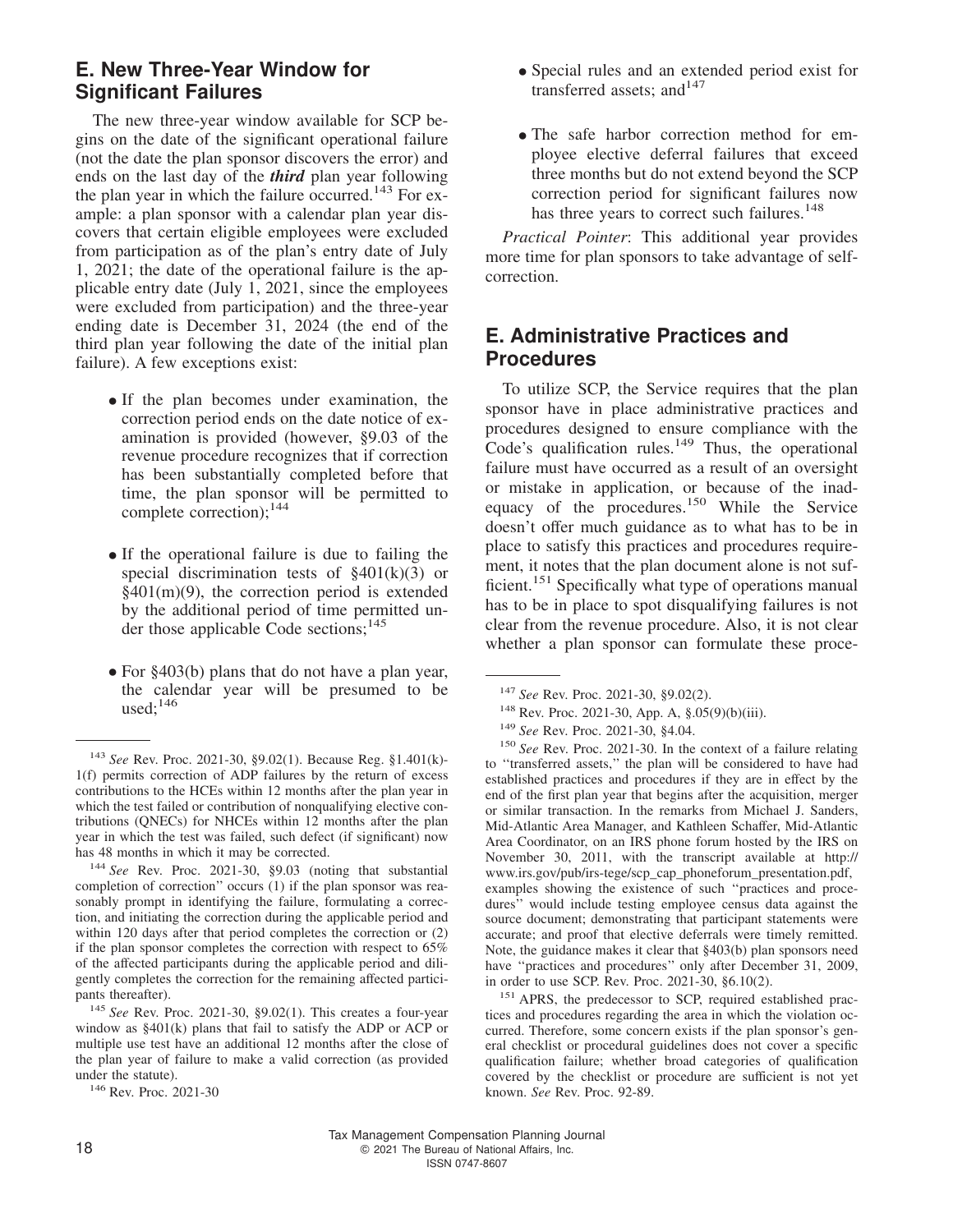dures on an on-going basis, as errors are uncovered, and methods are adopted to correct such errors.<sup>152</sup>

This requirement of pre-existing practices and procedures to facilitate on-going compliance is consistent with the Service's distinction in treatment between significant and insignificant operational defects. Such on-going practices and procedures assume that routine and insignificant defects will be uncovered and corrected on an on-going basis. To the extent a *significant* operational failure occurs but is not corrected within a three-year window, SCP is unavailable and, hence, the plan sponsor must pursue VCP, which means the Service's involvement and fees in order to bring the plan back into compliance. Such approach is certainly consistent with the philosophy that the plan's ''best practices'' should have on-going practices and procedures to identify any defects as they occur, with assumed methods of correction (from the IRS's revenue procedures), which keeps the plan in compliance and the Service at bay.

Since SCP is self-corrective on the part of the plan sponsor, certain verification information should be recorded by the plan sponsor in the event that the plan later finds itself under examination. Thus, the plan sponsor may wish to "mockup" the VCP form (e.g., "memo to file") and its related schedules to record the failures and correction, not for submission purposes, but to document how it proceeded. Such records would be extremely helpful to an IRS agent upon a subsequent plan audit. In reviewing verification of an SCP correction, the Service says it will look for the following documentation:

- that corrective contributions/distributions were adjusted for earnings;
- that significant operational failures were corrected within the applicable three-year window;
- if the correction method used was not one of the ones specifically described in the appendices of the revenue procedure, the correction method nevertheless complied with the Service's correction principles, especially those outlines in §6.02(2) of the revenue procedure regarding reasonableness and appropriateness; and

• steps were taken to verify that self-correction actually occurred.<sup>153</sup>

*Practical Pointer*: Given that the new user fees range from \$1,500 to \$3,500 for a regular submission,<sup>154</sup> plan sponsors may wish to correct through VCP, even if SCP was available, in order to receive a compliance statement from the Service that it will not treat the plan as failing to satisfy the applicable requirements of the Code on account of such failures. The cost for this additional ''insurance'' may well be worth the price.

The recent EPCRS guidance incorporates the changes made by Rev. Proc. 2015-27 such that SCP is available in the context of repeated corrections of excess annual additions under §415 as long as the plan corrects such excesses through the return of elective deferrals to affected employees within 9<sup>1</sup> ⁄<sup>2</sup> months after the end of the plan's limitation year.<sup>155</sup> Such failures do not constitute evidence of a lack of established practices and procedures.

# **V. VCP**

VCP has evolved the most over the past years. This door of opportunity must be opened by the plan sponsor and does involve the Service. The variety of programs offered under Rev. Proc. 2002-47 — VCO, VCS, VCT $^{156}$  — has now been consolidated into a single VCP program to simplify the submission process. For plan sponsors with very minor defects, the prior VCO provided a flat \$350 fee which was preferable to the new VCP fee schedule.<sup>157</sup> In all other respects the simplification and reduced fee schedule make the new VCP a more-welcomed program.<sup>158</sup> Prior to Rev. Proc. 2018-52, VCP submissions were sent to the IRS office in Covington, KY, with the intent to smooth out the processing time and allow the group managers more control over the allocation of cases among agents.<sup>159</sup> Under Rev. Proc. 2018-51, applicants submitting between January 1, 2019, through March 31, 2019, had the option of filing a paper VCP submission in accordance with Sections 10 and 11 of Rev. Proc. 2016-51; however, after March 31, 2019, all VCP submission must be filed electronically using

<sup>159</sup> Rev. Proc. 2016-51, §11.12.

<sup>&</sup>lt;sup>152</sup> If a plan sponsor retains an external or third-party recordkeeper, such recordkeeper's procedures should suffice for purposes of satisfying the administrative practices and procedures requirement; but as is the case in any fiduciary delegation, the plan sponsor must exercise due diligence in selecting and maintaining a given recordkeeper.

<sup>153</sup> *See Levine, et al.,* above, note 71, at Ch. 11, p. 13.

<sup>154</sup> *See* Rev. Proc. 2021-4, App. A, §.09, for applicable user fees, effective for submissions on or after January 4, 2021.

<sup>155</sup> Rev. Proc. 2021-30, §4.04.

<sup>156</sup> *See* Rev. Proc. 2002-47, §1.03 (for the definition of VCO, VCS and VCT).

<sup>157</sup> *See* Rev. Proc. 2002-47,§12.02.

<sup>158</sup> *Compare* the fee schedule in §12.02 of Rev. Proc. 2002-47, to the fee schedule in §12.02 of Rev. Proc. 2003-44.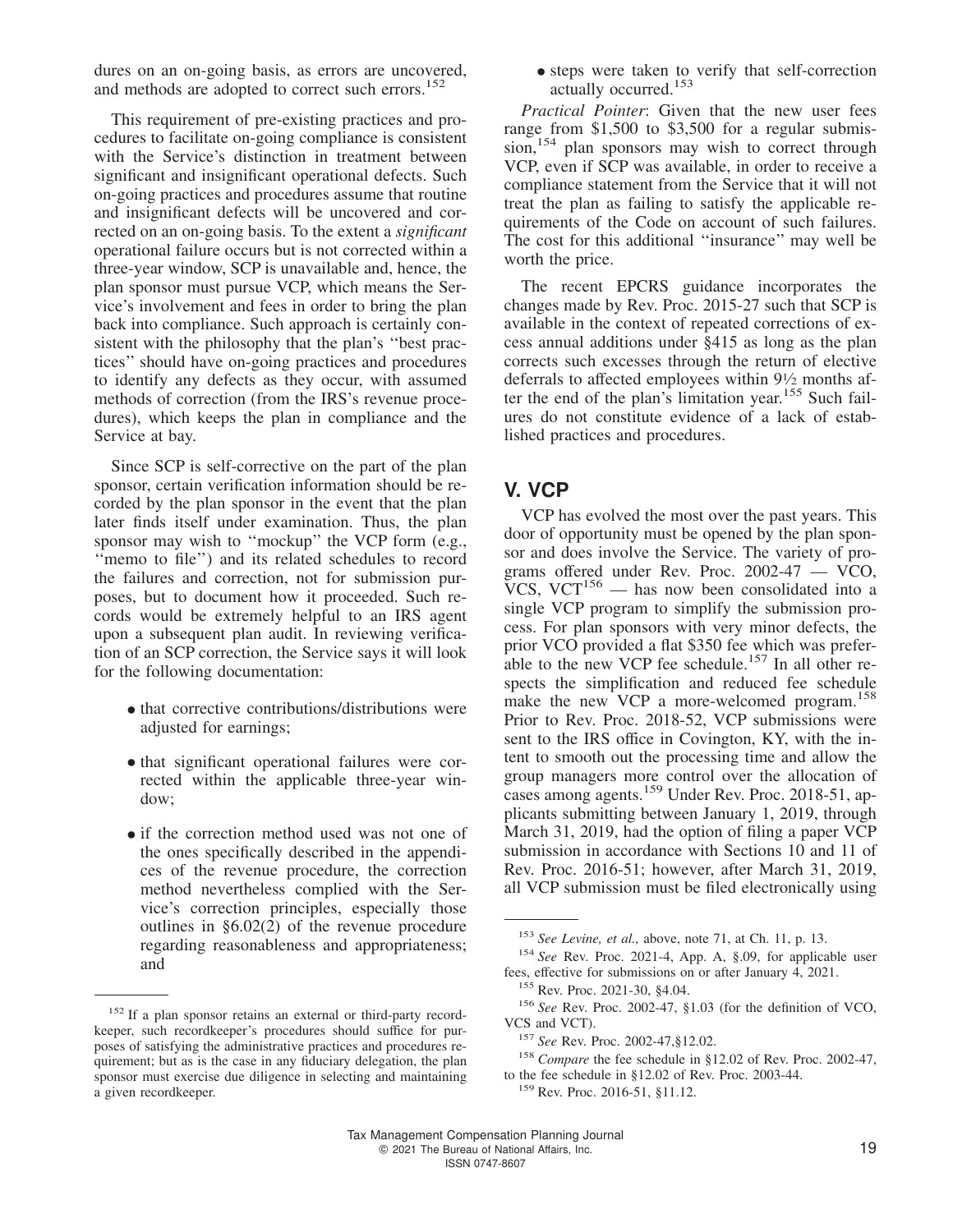the<www.Pay.gov> website and pay the applicable user fee. $160$ 

# **A. Types of Failures**

VCP is available to cure a wide variety of qualifying defects, including:

- plan document failures (which includes a plan provision or the absence of a plan provision that on its face violates the requirements of §401(a) or §403(b));
- operational failures that are or are not egregious in nature;
- demographic and employer eligibility failures; and
- significant operational defects not cured within the three-year correction period (available under SCP). $^{161}$

#### **B. Applicable Fee Schedule**

Under the current revenue procedure, for a given modest fee, the Service is willing to affirm acceptable correction methods in order for plans to rely on continued qualification, without the risk of audit. Interestingly, plan document failures were relatively rare during the past decade of compliance submission. During the past few years, the Service has indicated that plan document failures amount to a significant percentage of VCP requests. The general user fees for all VCP submissions was set forth in §6.08 of Rev. Proc. 2016-8, beginning February 1,  $2016$ <sup>162</sup> However, beginning in 2017, the user fees for VCP submissions

<sup>162</sup> Under Rev. Proc. 2016-8, §6.08, the fee schedule ranged from \$500 for plans with 20 or fewer participants to \$15,000 for plans with more than 10,000 participants. That revenue procedure also had reduced fees for certain types of failures. The reporting fees are filed on Form 8951. That revenue procedure provided reduced fees for certain failures (e.g., late adoption of interim plan amendments, other nonamender failures, if the submission related will be published within the annual revenue procedure which sets forth user fees in general.

Under the current user fee schedule set forth in Rev. Proc. 2021-4, the VCP fees for regular (non-group) submissions are based on net plan assets (effective for submissions made on or after January 1, 2020) as follows:

Plans with assets of

(a) \$500,000 or less, the user fee is \$1,500

(b) over \$500,000 to \$10,000,000, the user fee is \$3,000

(c) over  $$10,000,000$ , the user fee is  $$3,500$ .<sup>163</sup>

For group submissions, the compliance fee is based on the number of plans affected by the failure. The initial fee is \$10,000 due at the time of submission, with an additional fee equal to \$250 for each plan affected in excess of 20 plans, but a maximum fee of \$50,000.<sup>164</sup>

The revenue procedure also provides possible relief from the excise tax penalties under §4974 (for failures to satisfy the minimum required distribution rules); §4972 (for employer contributions that are nondeductible due to the limits of §404); §4979 (due to excessive elective deferrals or matching contributions made to the HCEs resulting from testing failures); §4973 (for excess contributions made to a §403(b) or IRA provided the participant/beneficiary removes the overpayment with earnings, returns such amounts to the plan, and reports the amount as a taxable distribution for the year in which the overpayment was removed); and §72(t) (for distributions from an employee's vested account balance that was distributed but not

<sup>164</sup> Rev. Proc. 2021-4, App. A, §.09(2). This was the same VCP fee for a group submission that was contained in Rev. Proc. 2016- 51, §12.06(2). For pre-approved plans, the fee is determined based on the number of basic plan documents submitted and the number of employers who have adopted each basic plan document according to the adoption agreement associated with such document. Rev. Proc. 2021-4, App. A §.09(2).

<sup>160</sup> Section 11.01 of Rev. Proc. 2018-52, Rev. Proc. 2019-19, Rev. Proc. 2021-30.

<sup>161</sup> *See* Rev. Proc. 2016-51, §4.01(2). The revenue procedure clarifies that the term plan document failure includes good faith amendments, interim amendments, and nonamender failures, as defined in  $$5.01(2)(a)$  for qualified plans and  $$5.02(2)(a)$  for §403(b) plans. If under VCP the Service determines that the plan or the plan sponsor was, or may have been, a party to an ATAT, the matter will be referred to relevant IRS personnel. If the failure in the VCP submission is related to the ATAT, the case will be referred to Employee Plans examination. *See* Rev. Proc. 2021-30, §4.12(1)(b). The Service also reserves the right to impose larger user fees than the usual fees in the case of egregious failures. *See* Rev. Proc. 2021-30, §4.10(3). The prior cap of 40% of the Maximum Payment Amount (MPA) for egregious failures contained in Rev. Proc. 2013-12, §12.07, has been deleted.

solely to the failure of the participant loans to comply with the requirements of  $\S72(p)(2)$  and the failure did not affect more than 25% of the sponsor's participants, and if the submission related solely to the minimum distribution requirements of §401(a)(9) and the failure would result in the imposition of an excise tax). Rev. Proc. 2018-4, generally effective January 2, 2018, eliminated the lower user fees for VCP submissions for most of these exceptions.

<sup>163</sup> Rev. Proc. 2021-4, App. A, §.09(1). The IRS reserves the right to issue a special closing agreement in lieu of a compliance statement so as to impose a sanction that may be larger than the VCP user fee in the following cases: a correction methodology that permits excess amounts to remain in effected SEP/SARSEP/ SIMPLE IRAs; any submission where the failures are egregious or intentional; an additional amount that the plan sponsor may pay as a condition for the IRS not to pursue some or all of the 10% additional tax under §72(t); and other situations described in Rev. Proc. 2021-30, §4.10(3), §6.09(6), §6.11(5), and §11.07.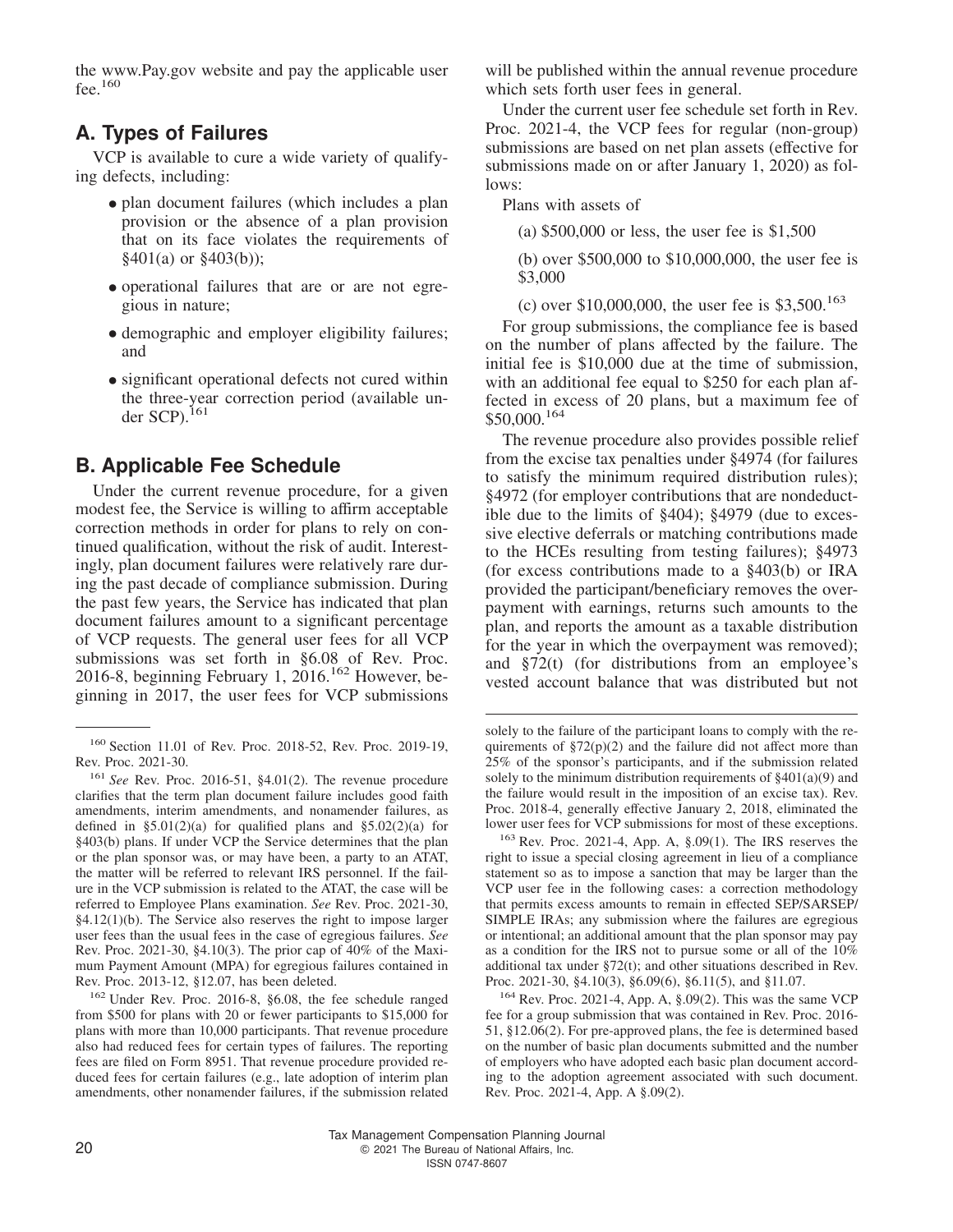pursuant to a distributable event provided the amount with earnings is returned to the plan).<sup>165</sup> Relief from these excise tax penalties is not available through SCP.

# **C. Correction Methods and Retroactive Plan Amendments**

Although the two voluntary doors (SCP and VCP) permit different correction methods, SCP assumes that defects listed in Appendix A of the revenue procedure will be corrected according to the model correction methods provided in the Appendices. If a retroactive plan amendment is necessary, Appendix B of the revenue procedure contemplates four different scenarios. Rev. Proc. 2019-19 expanded the use of retroactive plan amendments in situations beyond those listed in Appendix B of the revenue procedure.<sup>166</sup> Rev. Proc.  $2021$ -30 modified that expansion.<sup>167</sup> Use of VCP permits *alternate* correction methods and *alternate* plan amendments, provided they meet with the Service's approval. The Service has indicated its willingness to engage in dialogue with the plan sponsor's representative regarding possible correction methods, realizing that one correction method may not fit all fact situations. While EPCRS is primarily focused on operational plan defects, the Service realizes that not all plan sponsors have taken advantage of the determination letter process and the various extended remedial amendment periods and thus permits plan document failures to be corrected.

## **D. New VCP Pre-Submission Conference**

Under the newest revenue procedures, the IRS now permits a representative of the plan sponsor to request an anonymous VCP pre-submission conference regarding corrective actions for a failure that is eligible to be submitted under VCP, effective as a of January 1, 2022.<sup>168</sup> A request for a pre-submission conference is available only (1) for matters on which a compliance statement may be issued under the revenue procedure, (2) with respect to a requested correction method not otherwise described in Appendix A or B, and (3) subject to the discretion of the IRS and as time permits.

To request a pre-submission conference, the representative must submit a Form 8950, *Application for VCP Submission under EPCRS*, via the<Pay.gov> website, which must include (1) a description of the fail $ure(s)$ , including how and why they occurred; (2) a description of the proposed method(s) of correction; (3) a description of all relevant facts, including the type of participants affected (e.g., HCE and NHCE participants); (4) plan provisions and amendment that are relevant to the request; and (5) any other information the IRS requests.<sup>169</sup>

At the conference, the IRS will provide oral feedback to the plan sponsor's representative regarding the failure(s) and the proposed correction method(s) described in the request. The new VCP presubmission conference is replacing the John Doe submission process and is more favorable to plan sponsors as it does not involve a user fee.

#### **E. Application Process and Compliance Statement**

VCP begins with the plan sponsor or his representative creating a<Pay.gov> account on the<www.Pay.gov> website, as the applicant will use this account to complete and sign Form 8950, Application for Voluntary Correction Program (VCP) Submission Under the Employee Plans Compliance Resolution System.<sup>170</sup> The VCP submission includes a description of the failures, proposed methods of correction, and other procedural items set forth in §11.04 of the revenue procedure, which must be converted into a single PDF

<sup>165</sup> Rev. Proc. 2021-30, §6.09(2)-(6). VCP is not available for events for which the Code provides tax consequences other than plan disqualification, such as the imposition of an excise tax or additional income tax (e.g., funding deficiencies, prohibited transactions, and failure to file the Form 5500 series).

<sup>166</sup> Rev. Proc. 2019-19, §4.05(2)(a).

<sup>167</sup> Rev. Proc. 2021-30, §4.05(2)(a)(ii).

<sup>168</sup> Rev. Proc. 2021-30, §10.01(1).

<sup>169</sup> Rev. Proc. 2021-30, §10.01(2). At the conference, the IRS will provide oral feedback regarding the proposed correction method. It is anticipated that the IRS instructions associated with the Form 8950 will be modified accordingly.

 $170$  Rev. Proc. 2021-30, §11.03(3). Prior to using the website, the applicant should read the instructions to Forms 8950 and 8951 to understand the questions that will be asked on the website and to be able to pay the user fee. Rev. Proc. 2021-30, §11.03(1). Form 8950 is the Application for Voluntary Correction Program (VCP) Submission Under the Employee Plans Compliance Resolution System, and Form 8951 is the User Fee for VCP Submission. Instructions are located at [https://www.irs.gov/pub/irs-pdf/](https://www.irs.gov/pub/irs-pdf/i8950.pdf) [i8950.pdf.](https://www.irs.gov/pub/irs-pdf/i8950.pdf) These forms were developed under Rev. Proc. 2013-12, §11.03(4), to streamline the information to be submitted and to expedite the process. The submissions were previously directed to the IRS's service center in Covington, KY. A plan representative may act on behalf of a plan sponsor by complying with the requirements of  $\S6.02(11)$  and  $\S6.02(12)$  of Rev. Proc. 2021-4 and filing a Form 2848. If the plan sponsor is authorizing an individual to sign and file the VCP submission, the submission must contain a document signed by the plan sponsor with the following declaration: ''Under penalties of perjury, I declare that I have examined this submission, including accompanying documents, and, to the best of my knowledge and beliefs, the facts presented in support of this submission are true, correct, and complete.'' Rev. Proc. 2021-30, §11.04(16).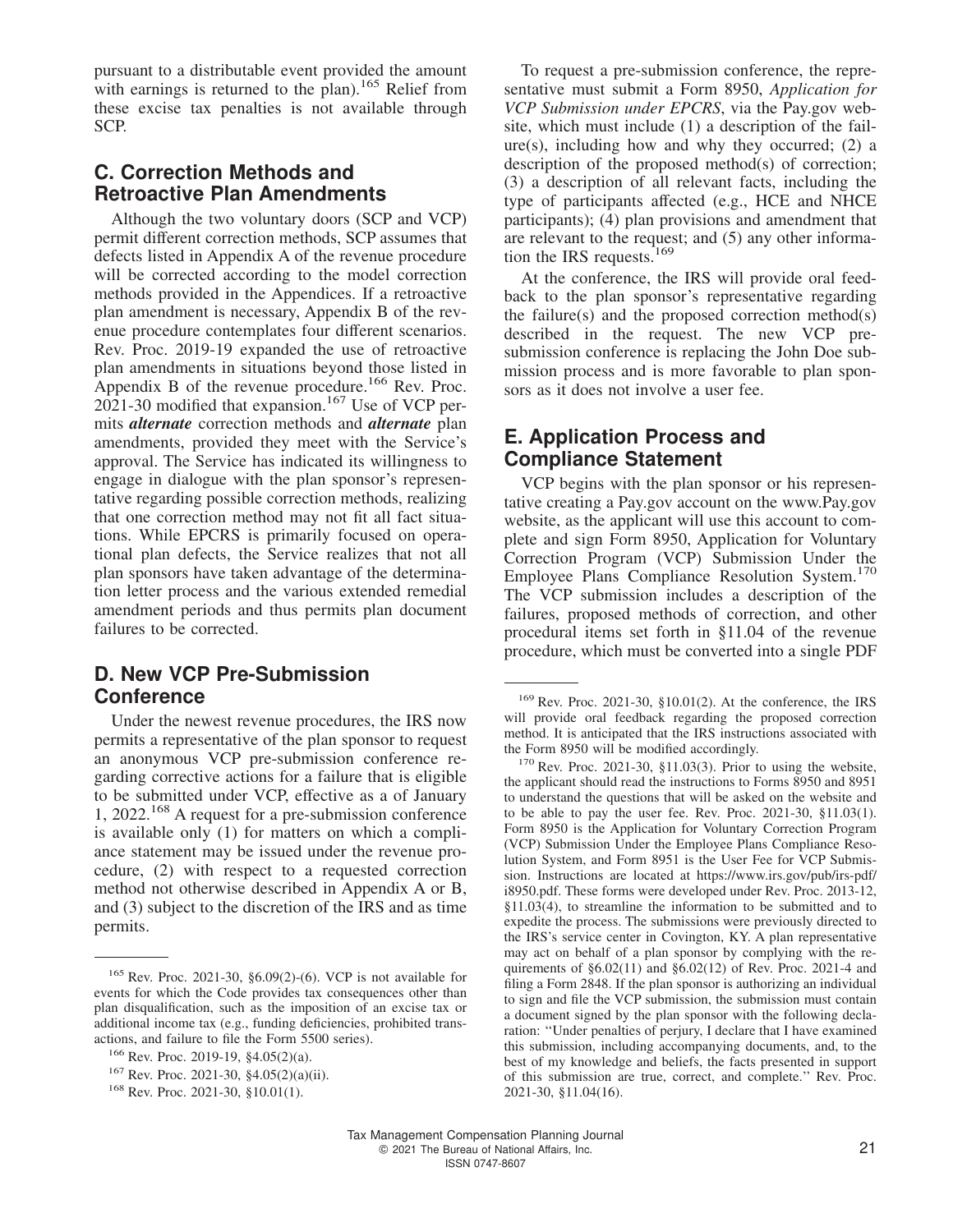file for purposes of the submission; a suggested ordering of documents is set forth in the revenue procedure.<sup>171</sup>

The last few revenue procedures have been streamlining the application process by providing model forms. Applicants may submit Form 14568 (Model VCP Compliance Statement), with attached separate narrative documents describing the qualification failures, correction methods, and the following other information described in  $§11.04$ .<sup>172</sup> Applicants may use Schedules 1 through 9 to Form 14568 (Forms 14568-A through 14568-I) in lieu of the separate narrative documents relating to the description and correction of identified failures and related changes in administrative procedures, and combine these forms with other submission documents into a single PDF.<sup>173</sup>

Section 11.04 of the revenue procedure requires the following information to be included in the submission:

- A description of the failure, the years in which the failures occurred, and the number of employees affected by each failure;
- An explanation of how and why the failures arose, including a description of the administrative procedures applicable to the failure that were in place at the time of the failure;
- A description of the proposed method for correcting the failures, including the number of employees affected and the expected cost of correction, the years involved, and calculations or assumption the plan sponsor used to determine the amounts needed for correction;
- A description of the methodology to be used to compute earnings or actuarial adjustments on any corrective contributions or distributions;
- Specific calculations for each affected employee (or a representative sample of affected

employees) needed for correction (e.g., with respect to a failure to satisfy the ADP test, the plan sponsor would submit ADP test results before and affect the correction);

- The method to be used to locate and notify former employees or beneficiaries affected the failure or correction;
- A description of changes in the administrative procedures to be implemented to ensure the same failure does not recur;
- A copy of the entire plan document or the relevant portions of the plan document;
- A specific request for relief for excise taxes (§4972, §4973, §4974, or §4979) or additional tax relief under  $\S72(t)$ , along with the rational for such a request;
- Whether the request involves participant loans to be corrected such that they will not be treated as deemed distributions under §72(p) or whether the request wishes to report the loan as a deemed distribution in the year of correction instead of the year in which the deemed distribution occurred;
- In the case of a §403(b) plan submission, a statement that the plan sponsor has contacted all other entities involved with the plan and has been assured of cooperation in implementing the corrections; and
- The user fee that is now set forth in Appendix A of Rev. Proc. 2021-4 (and its annual successors). $174$

Under the current revenue procedure, the supporting schedules under Form 14568 reflect particular failures and particular plan types:

**Form 14568-A:** for failure to adopt timely interim amendments or optional change amendments;

**Form 14568-B**: for failure to adopt amendments to comply with required legislative or regulatory changes and failure to timely adopt a §403(b) plan;

**Form 14568-C**: for a SEP or SARSEP with one or more failures shown below:

- Employer eligibility failure (SARSEPs only);
- Failure to satisfy the deferral percentage test (SARSEPs only);
- Failure to make required employer contributions to the plan;

<sup>171</sup> Rev. Proc. 2021-30, §11.03(2). The IRS will process the submission more quickly if the documents are presented in the following order: Plan Sponsor's Penalty of Perjury Statement; Power of Attorney (Form 2848) or Tax Information Authorization (Form 8821); applicable cover letter; narrative information required under §11.04 of the revenue procedure; if the VCP includes Form 14568 and/or any schedules, any required information and enclosures; supporting computations relating to correction; relevant plan document language; copy of the plan's opinion, advisory, or determination letter (if applicable); and any other items relevant to the submission. Rev. Proc. 2021-30, §11.11.

 $172$  Rev. Proc. 2021-30, §11.02(1)-(2). Even if the applicant does not submit Form 14568, it may include Schedules 1-9, as applicable, as part of the VCP submission to satisfy the requirements of the revenue procedure relating to the description and correction of identified failures and related changes in administrative procedures. Rev. Proc. 2021-30, §11.02(2).

 $173$  Rev. Proc. 2021-30, §11.02(2)-(3).

<sup>&</sup>lt;sup>174</sup> Rev. Proc. 2021-30, §11.05. Any documents that could not be included in the PDF file should be faxed to the IRS at 855-203- 6996, with the<Pay.gov> tracking ID number, as well as the applicant's EIN, and the names of the applicant and plan on the fax coversheet. Rev. Proc. 2021-30, §11.03(7).

Tax Management Compensation Planning Journal 22 C 2021 The Bureau of National Affairs, Inc. ISSN 0747-8607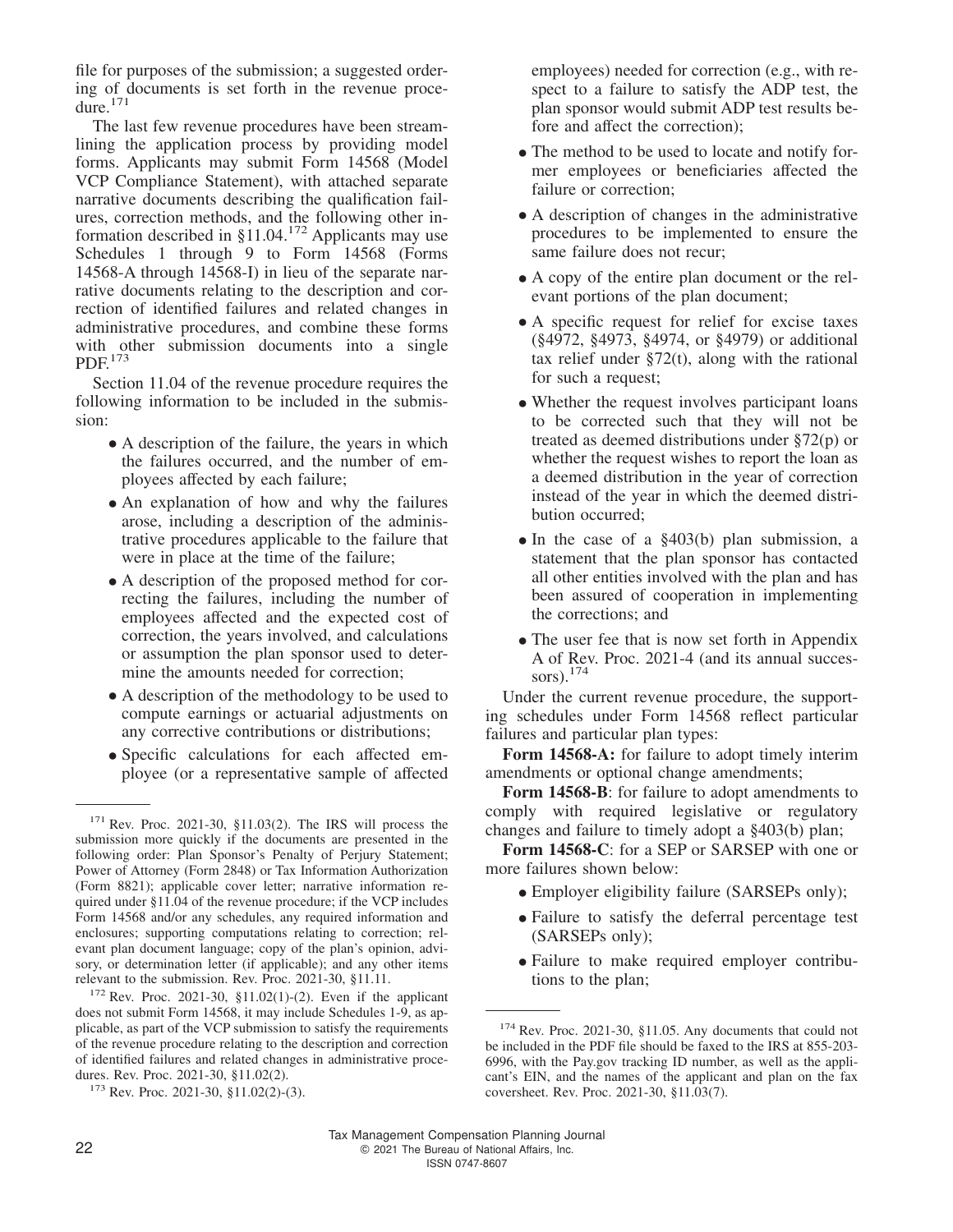- Failure to provide eligible employee with the opportunity to make elective deferrals (SARSEPs only); or
- Excess Amounts contributed to the plan.

**Form 14568-D**: for a SIMPLE IRA with one or more failures shown below:

- Employer eligibility failure;
- Failure to make required employer contributions to the plan;
- Failure to provide eligible employees with the opportunity to make elective deferrals; or
- Excess Amounts contribution to the plan.

**Form 14568-E**: for failure to administer plan loans under a qualified plan or §403(b) plan in accordance with  $\S72(p)(2)$ ;

**Form 14568-F:** for failure to satisfy the criteria for an employer to sponsor either a  $\S 403(b)$  or  $\S 410(k)$ plans;

**Form 14568-G**: for failure to distribute elective deferrals made in excess of the §402(g) limit;

**Form 14568-H**: for failure to make required minimum distributions pursuant to  $\S 401(a)(9)$ ; and

**Form 14568-I**: for one or more of the following failures:

- \$401(a)(17) failure;
- Hardship distribution failure;
- Loans permitted in operation, but not permitted under the terms of the plan, and now, loans permitted in operation in excess of the number required under the terms of the plan; or
- Early inclusion of other eligible employees.

*Practice Pointer:* Practitioners indicate that VCP submissions are now taking over a year to process. Thus, plan sponsors should consider correcting the failures as soon as possible to avoid paying unnecessary earnings adjustments on delayed payments. Practitioners also indicate that there is a wide disparity in handling of the VCP submissions, some reviewers affirming the submission with little adjustment, and others requiring numerous changes to the submission.<sup>175</sup>

One concern for practitioners is whether additional qualification defects may be added to the VCP after

the initial submission has been made. While the revenue procedure notes that the Service retains discretion in allowing or rejecting new failures,  $176$  the Service has indicated informally that it wishes to be extremely flexible in this regard as its goal is to resolve all known qualification failures.

VCP should end with a compliance statement issued by the Service, assuring the plan sponsor that the Service will not seek to disqualify the plan based on the information submitted in the  $VCP$ <sup>177</sup>. The compliance statement does not have to be signed by the plan sponsor unless material changes have been made to the application. This change is intended to expedite the processing time for submission. In the unlikely event that the parties are unable to agree upon resolutions, the plan sponsor may withdraw its submission. In actuality, the Service has indicated that this rarely ever happens. The 2018 revenue procedure clarified that if the submission is complete and sets forth an acceptable correction method, the IRS may issue a compliance statement without contacting the plan sponsor or his representative.<sup>178</sup>

The guidance clarifies that, with respect to failures to timely amend for good faith amendments, interim amendments or plan amendments to reflect the plan's operation, the issuance of a compliance statement will result in the corrective amendments being treated as if they had been adopted during the applicable remedial amendment period in accordance with Rev. Proc. 2007-44 and Rev. Proc. 2016-37.<sup>179</sup> However, such statement does not constitute a determination letter as to whether the plan amendments as drafted comply with the changes in the qualification requirements. It also provides that for failures to amend the plan timely for disqualifying provisions or a failure to timely adopt applicable required amendments provided on the Required Amendments List (nonamender failures), the compliance statement will result in the corrective amendments being treated as if they had been adopted during the applicable remedial amendment period in accordance with Rev. Proc. 2016- 37.<sup>180</sup>

<sup>&</sup>lt;sup>175</sup> For example, some IRS reviewers permit the use of the DOL's VFCP online calculator for purposes of the interest computations, whereas others require the use of the interest rate of the fund with the highest interest rate. Also, practitioners have experienced an additional six-month delay in a VCP submission if an IRS actuary is involved in the review of the actuarial equivalence computation used in correcting of a failure to pay minimum required distributions under a defined benefit plan.

<sup>176</sup> *See* Rev. Proc. 2021-30, §10.07(5).

<sup>177</sup> *See* Rev. Proc. 2021-30, §10.07(8). However, the Service reserves the right to require the plan sponsor to sign the compliance statement. Since ATATs cannot be corrected through EPCRS, any compliance statement issued by the Service through VCP may not be relied on for purposes of concluding that the plan or the plan sponsor was not a party to an abusive tax avoidance transaction. *See* Rev. Proc. 2021-30, §4.12(1)(b).

<sup>178</sup> *See* Rev. Proc. 2018-52, §10.06(3).

<sup>179</sup> *See* Rev. Proc. 2021-30, §10.08(2).

<sup>180</sup> *See* Rev. Proc. 2021-30, §10.08(2)(b).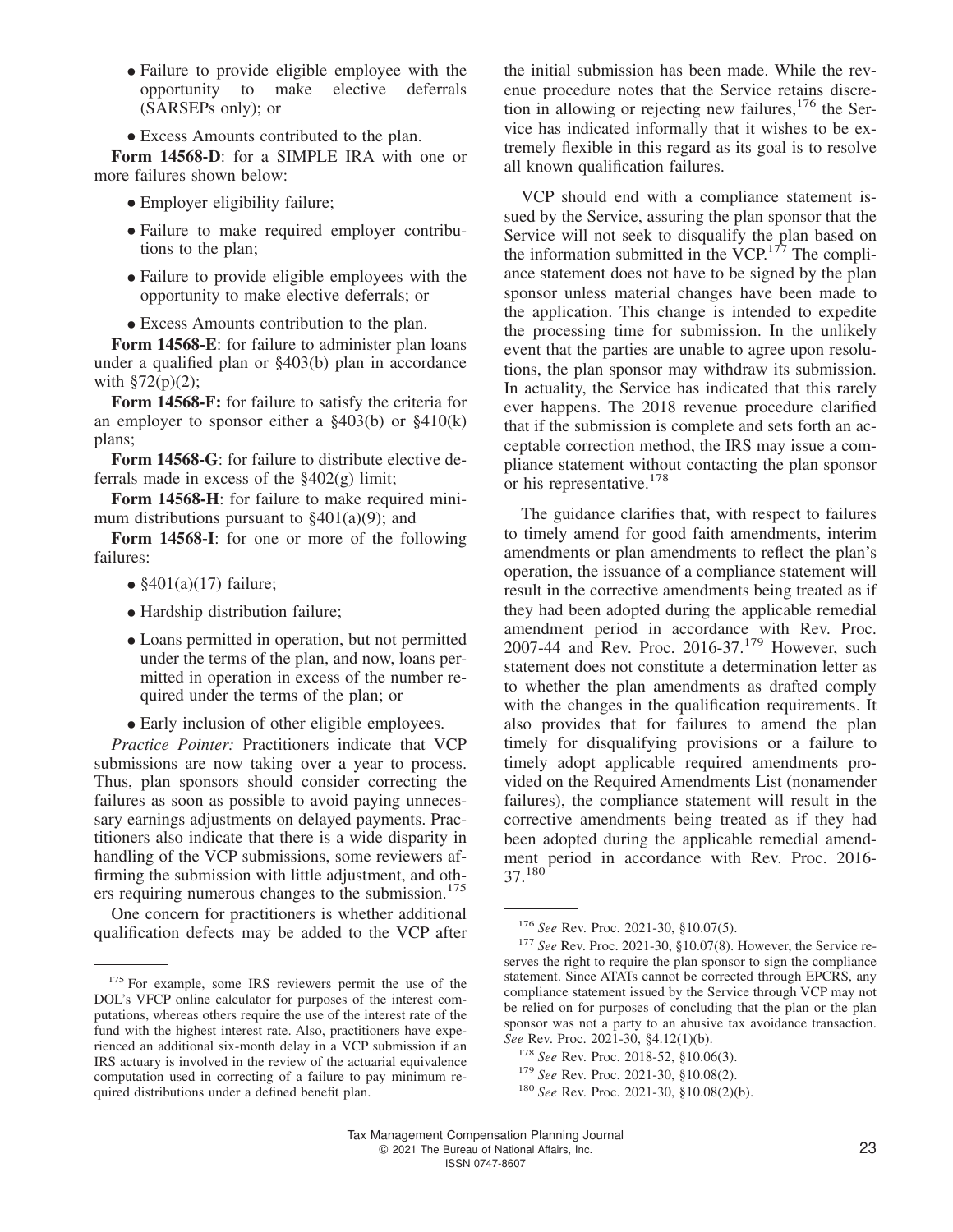# **F. John Doe Submissions Being Eliminated**

EPCRS began offering anonymous or ''John Doe'' submissions to VCP in  $2001$ .<sup>181</sup> Originally such submissions could only address compliance failures not otherwise addressed in the appendices of the applicable revenue procedure. Prior to the issuance of this most recent revenue procedure, any type of failure permitted under EPCRS could be submitted under a ''John Doe'' basis. A ''John Doe'' submission contained the same information that is required to be submitted under the VCP, except that identifying information is redacted.<sup>182</sup> Once an agreement is reached between the Service and the plan sponsor's representative, there was a 21-day window in which the plan sponsor must be identified in order to move forward under VCP.<sup>183</sup> The objective of the Joe Doe submission process was to secure IRS approval regarding controversial issues without revealing the name of the plan sponsor. If an agreement could not be reached, the plan sponsor could remove the application while the IRS retained the application fee.

As practitioners continue to receive assurances from the Service that ''EPCRS'' is not ''EPCRS with referral for examination,'' there became less of a need for a plan sponsor to pursue a ''John Doe'' submission under VCP. If the plan sponsor could not reach an agreement under VCP with the Service, experience has demonstrated that a plan audit is not imminent, let alone automatic. Given that this is the case, pursuing ''John Doe'' submission simply forestalled the VCP process and subjected the plan to a greater time period in which it could be selected for audit.

Under the current revenue procedure, the anonymous submission procedure under VCP will be eliminated, effective January 1, 2022.<sup>184</sup> It is being replaced with an anonymous, *no-fee*, VCP presubmission conference, effective January 1,  $2022^{185}$ Such procedure may be utilized by plan sponsors to discuss requested correction methods that are not described as a safe harbor correction method in the appendices, but are held at the discretion of the IRS. To take advantage of such procedure, the plan sponsor's representative must submit the VCP pre-submission conference request via the<Pay.gov> website by submitting Form 8950.<sup>186</sup>

## **G. Group Submissions**

Group submissions under EPCRS were introduced in 2001, by adding a separate submission process for ''Eligible Organizations'' (i.e., sponsor or administrator of an eligible master or prototype plan) to correct plan document and operational failures.<sup>187</sup> According to the Service, very few Eligible Organizations have taken advantage of this program. A VC Group submission may be made only for failures ''resulting from a systematic error involved the Eligible Organization that affects at least 20 plans."<sup>188</sup> The Eligible Organization makes the submission, as opposed to the plan sponsors (which do not have to be identified until the compliance stage).<sup>189</sup> Once agreement is reached between the Eligible Organization and the Service, the revenue procedure provides a 120-day window period in which the plan sponsor's identifying information must be revealed and a 240-day window period to make the agreed-upon corrections.<sup>190</sup> The fee schedule for VC Group submissions is a flat fee of \$10,000, with an additional fee for each plan in excess of 20 that is part of the group submission, with an overall maximum of  $$50,000$ .<sup>191</sup> The revenue procedure makes it clear that the group VCP submission protects all the adopting employers' plans against ex-

<sup>181</sup> *See* Rev. Proc. 2001-17, §10.12.

<sup>&</sup>lt;sup>182</sup> See Rev. Proc. 2019-19, §10.09, noting that if the submission is made by the plan sponsor's representative, such individual must satisfy the power of attorney requirements set for in §11.08. As part of the submission on the<www.Pay.gov> website, the authorized representative must, under penalty of perjury, assert that he complies with the power of attorney requirements and that he will submit an executed copy of Form 2848, upon the disclosure of the identity of the plan sponsor. Rev. Proc. 2019-19, §10.09.

<sup>183</sup> *See* Rev. Proc. 2019-19. The older practice under Rev. Proc. 2013-12, §10.06(7), of refunding 50% of the paid VCP fee if the IRS and the submitter could not agree with the correction no longer applies.

<sup>184</sup> *See* Rev. Proc. 2021-30, §10.10.

<sup>185</sup> Rev. Proc. 2021-30, §10.10

<sup>186</sup> Rev. Proc. 2021-30, §10.01(2).

<sup>187</sup> *See* Rev. Proc. 2001-17, §10.14(2) (defining an ''Eligible Organization;'' as (a) a sponsor of a master or prototype plan that receives an opinion letter that considers the provisions of GUST or (ii) has received an opinion letter than considers the Tax Reform Act of 1986 (TRA '86), Pub. L. No. 99-514, and has been submitted for a GUST opinion letter by December 31, 2000; (b) an insurance company or other entity that has issued annuity contracts or provided services with respect to assets for §403(b) plans; or (c) an entity that provides its clients with administrative services with respect to qualified plans or §403(b) plans).

<sup>188</sup> *See* Rev. Proc. 2021-30, §10.10.

<sup>&</sup>lt;sup>189</sup> The 2008 Revenue Procedure clarified that if a plan sponsor who is eligible to be included in the Group Submission and has not elected to be excluded from such submission is later notified of an impending examination, the plan sponsor's plan is deemed to be included in the Group Submission. *See* Rev. Proc. 2008-50, §10.11(3)(d). This was affirmed in §10.11(3) of Rev. Proc. 2013- 12, Rev. Proc. 2021-30, and §10.10(3) of Rev. Proc. 2016-51, Rev. Proc. 2018-52, Rev. Proc. 2019-19.

<sup>190</sup> *See* Rev. Proc. 2021-30, §10.11(3)(c). Note the required power of attorney for each affected plan sponsor is not required. The sponsor of the master or prototype plan, the insurance company or the third-party administrator must notify all affected plan sponsors of the group submission.

<sup>191</sup> *See* Rev. Proc. 2021-4, App. A, §.09.

Tax Management Compensation Planning Journal 24 C 2021 The Bureau of National Affairs, Inc. ISSN 0747-8607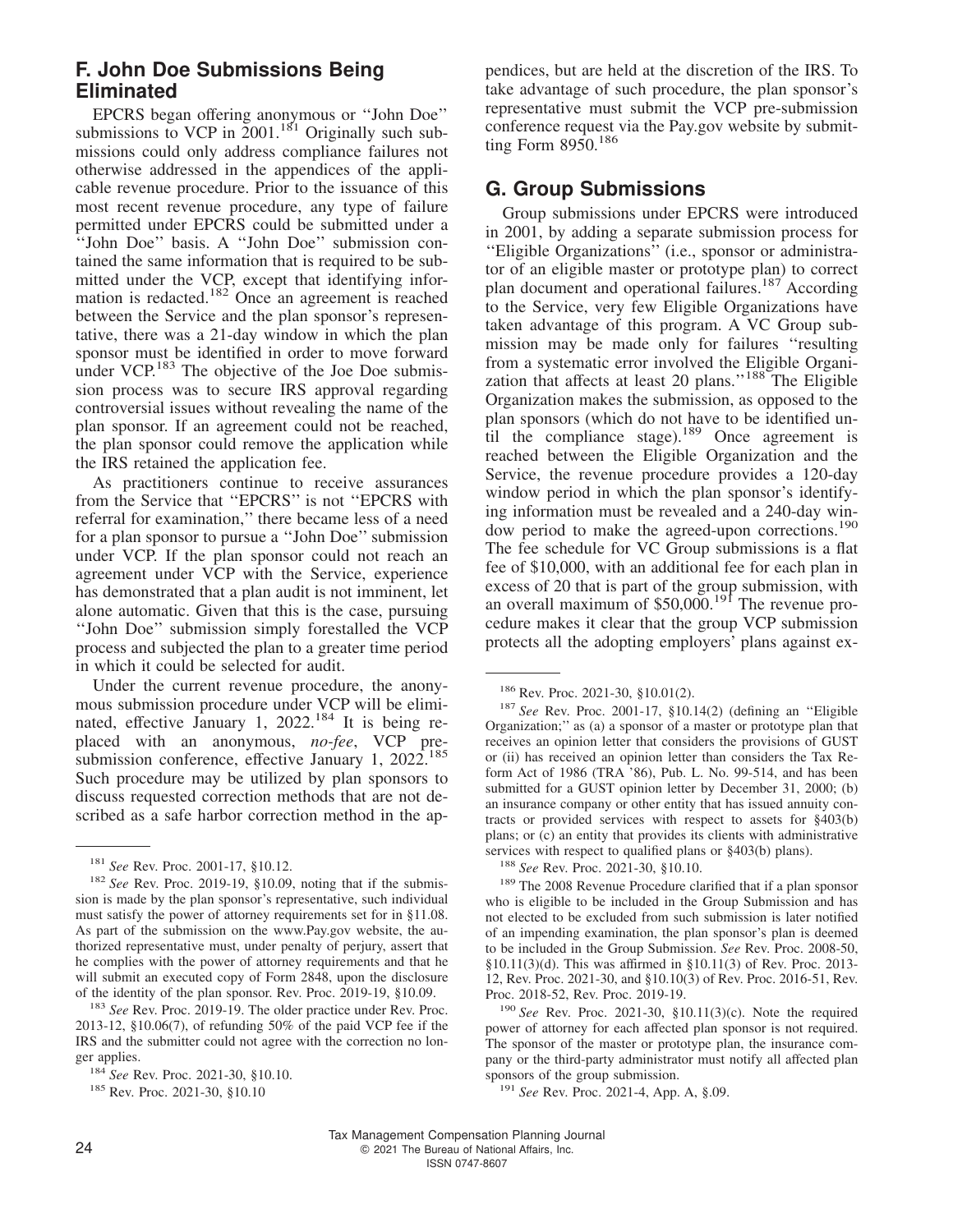amination but only with respect to the failures identified in the submission.<sup>192</sup>

#### **H. Specific Correction Methods Under the Revenue Procedure**

There are specified correction methods in Appendix A of the revenue procedure used to correct certain operational failures.<sup>193</sup> Appendix B expands the model correction methods for additional operational failures and provides model retroactive plan amendments that may be used to correct the plan document. Corrective allocations and distributions prescribed under a given model correction must reflect investment earnings and actuarial adjustments, if necessary. An explanation of the model correction methods is provided in Attachment 1 of this article. The following is a summary of the most common failures and model corrections set forth in Appendix A and B of the most recent guidance:

#### **1. Excess Amounts**

The 2008 revenue procedure changed the definition of the term ''excess amounts'' to include a qualification failure due to a contribution, allocation or credit made on behalf of a participant or beneficiary in excess of the maximum amount permitted, either because of the limits in the plan or statutory limits (Code or regulations). $194$  The term "excess allocation'' refers to a subset of ''excess amounts'' and covers those that do not already have a corrective mechanism provided by the Code or regulations.<sup>195</sup> See attachment 1 for a description of the statutory correction mechanisms used to handle failures associated with §402(g) violations; ADP/ACP failures; and associated employer matches.

Excess allocation failures are handled according to a method referred to as the ''reduction of account balance'' correction method, and generally depend on whether the failure is caused by employer monies or employee deferrals or after-tax contributions.<sup>196</sup> If the failure is attributable to the employer monies, the employee's account balance is reduced by the excess (plus earnings). $197$  If the excess would have been allocated to the other employees in the year of failure, the excess is adjusted for earnings and reallocated according to the plan terms.<sup>198</sup> Otherwise, the excess (plus earnings) is placed in a suspense account.<sup>199</sup>

To the extent the excess is attributable to an employee's elective deferrals or after-tax contributions, the excess plus earnings are to be distributed to the participant.<sup>200</sup> Such distribution is not eligible for rollover or other favorable tax treatment.<sup>201</sup> The distribution must then be reported on Form 1099-R for the year of distribution and the taxpayer must be informed that the distribution is an excess amount and does not qualify for favorable tax treatment, specifically, not eligible for rollover.<sup>202</sup>

Notwithstanding the above rules, there is a special ordering rule to be used for correcting §415 violations, which is set forth in Attachment 1.

#### **2. Overpayments**

The term "overpayment" refers to a qualification failure as a result of payment being made to a participant or beneficiary (referred to as ''the overpayment recipient'') that exceeds the amount to be paid under

- <sup>197</sup> Rev. Proc. 2021-30.
- <sup>198</sup> Rev. Proc. 2021-30.

<sup>192</sup> *See* Rev. Proc. 2021-30, §10.11. The 2013 revenue procedure made it clear that with respect to preapproved plans, the compliance fee is based on the number of basic plan documents and the number of employers who have adopted each basic plan by using an adoption agreement for such plan. *See* Rev. Proc. 2013-12, §12.05.

<sup>193</sup> *See* Rev. Proc. 2021-30, App. A (providing the original seven operational errors and correction methods approved under the original SCP program that was part of VCR.).

<sup>194</sup> *See* §5.01(3) of Rev. Proc. 2008-50, Rev. Proc. 2013-12, Rev. Proc. 2016-51, Rev. Proc. 2018-52, Rev. Proc. 2019-19, Rev. Proc. 2021-30. It includes: (1) elective deferrals or after-tax employee contributions in excess of the maximum contribution under the plan (e.g., 10% of compensation as the maximum limit); (2) elective deferrals or after-tax employee contributions made in excess of the limitation in §415; (3) elective deferrals in excess of  $§402(g);$  (4) excess contribution or excess aggregate contribution under  $\S 401(k)$  or  $\S 401(m)$ ; (5) elective deferrals or after-tax employee contribution made in excess of the limitation of §401(a)(17); (6) elective deferrals or after-tax employee contribution in excess of the limitations of  $\S 401(a)(17)$ ,  $\S 401(m)$  (but only with respect to the forfeiture of nonvesting matching contributions that are excess aggregate contributions,  $\S411(a)(3)(G)$  or  $\S415$ . Excess amounts do not include contributions, allocations or credits made to correct a different qualification failure. They are limited to contributions, allocations or annual additions under a defined contribution plan, after-tax employee contributions under a defined benefit plan, and contributions and allocations that are made to a separate account (with earnings) under a defined ben-

efit plan. In the context of §403(b) plans, excess amount refers to amounts returned to guarantee that the plan satisfies with the requirements of  $\S 402(g)$  and  $\S 415$  and any distributions to guarantee that the plan complies with the requirements of §403(b). *See* Rev. Proc. 2021-30, §5.02(3).

<sup>195</sup> *See* Rev. Proc. 2021-30, §5.02(3).

<sup>196</sup> Rev. Proc. 2021-30, §6.06(2).

<sup>&</sup>lt;sup>199</sup> Rev. Proc. 2021-30. While such amounts remain in the suspense account, the employer is not permitted to make contributions to the plan (other than elective deferrals).

<sup>200</sup> Rev. Proc. 2021-30. Such amounts are to be disregarded for purposes of §402(g) and §415, and the ADP and ACP tests of  $\bar{\S}401(k)$ .

<sup>201</sup> Rev. Proc. 2021-30, §6.06(1). If such amounts had been rollover over to an IRA, it is not a valid rollover contribution and may result in an excess IRA contribution, subject to a 6% penalty.

<sup>202</sup> Rev. Proc. 2021-30. The employer uses Code E on the Form 1099-R.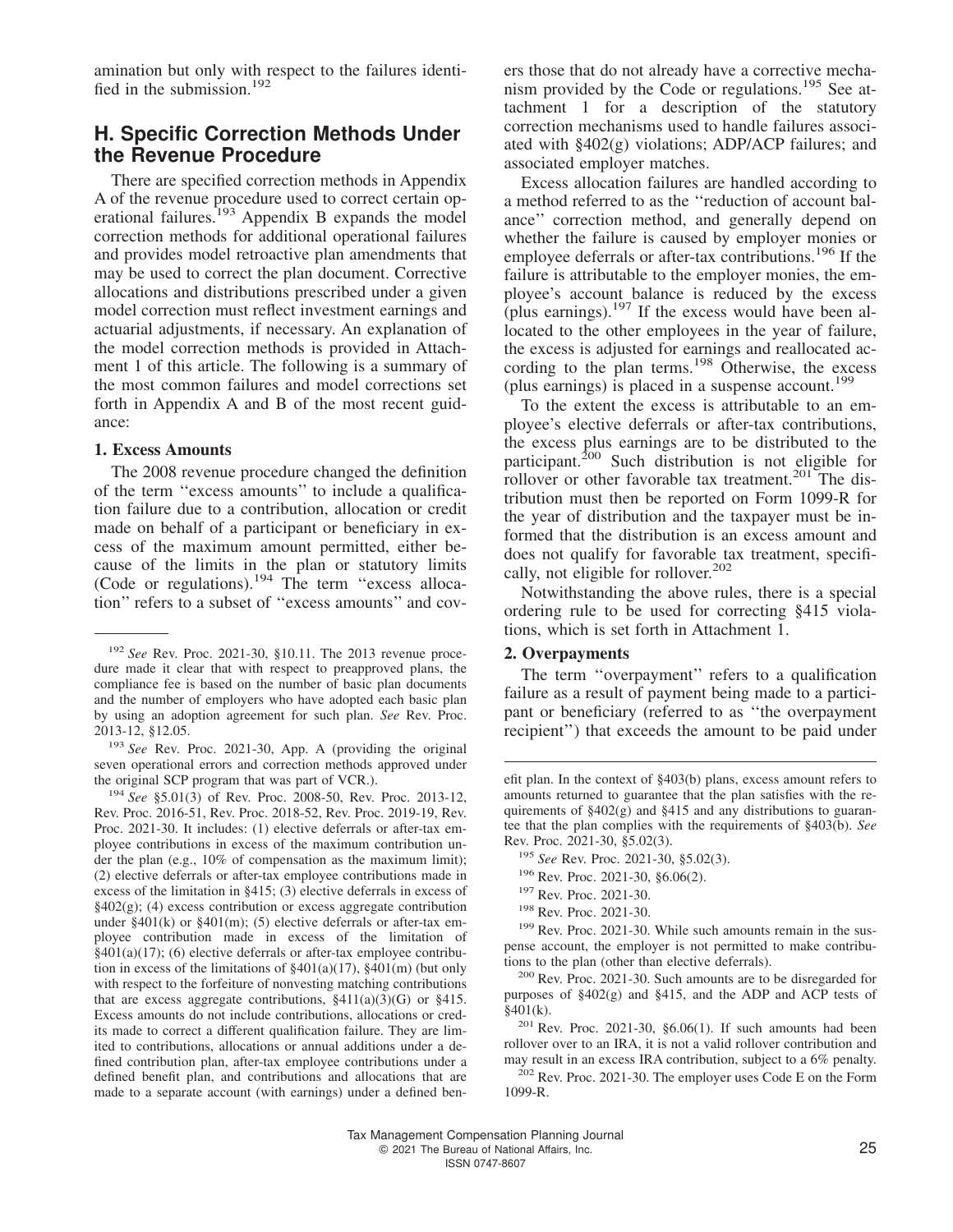the terms of the plan or exceeds a statutory limit (Code or regulations), including those amounts distributed too soon or in excess.<sup>203</sup> It includes overpayments from defined benefit and defined contribution plans.<sup>204</sup> The latest revenue procedure has been revised to provide that plan sponsors may allow the overpayment recipient the option of repaying the overpayment through a single sum, installment payments, or an adjustment in future payments.<sup>205</sup>

For defined benefit overpayments, the correction method requires the employer to take ''reasonable steps'' to have the overpayment plus earnings, returned to the plan or offset against future payments, using the same method applied for overpayments relating to a §415(b) failure, which is described in Appendix 1.<sup>206</sup> Otherwise, the employer (or another person) must contribute the difference to the plan. $20^\circ$ 

The latest revenue procedure has been revised to provide for two new overpayment correction methods for defined benefit plans: the funding exception correction method and the contribution credit correction method.<sup>208</sup> According to the IRS, these methods will lessen the need for defined benefit plans to seek re-

<sup>204</sup> Rev. Proc. 2021-30. Examples of overpayments from a qualified plan includes distributions for benefits in excess of the §415 limits; amounts in excess of the plan's formula; amounts that were not vested benefits. Additional examples for defined benefit plans could include making an in-service distribution before the participant attains age 62 or paying a lump sum benefit when the plan was subject to the benefit restrictions of §436(d). Additional examples for defined contribution plans could include providing a matching contribution when the participant failed the allocation condition; making a hardship distribution when the participant was not eligible for one; or distributing an amount that should have forfeited as an ACP failure. During this latest revenue procedure, the IRS has retooled the examples to show they apply in alternate scenarios. *See* Exs. 25, 26, 27 and 28 in App. B, §2.05.

<sup>205</sup> Rev. Proc. 2021-30, §6.06(3), §6.06(4), and App. B, §2.05. The overpayment recipient must be notified that the overpayment is ineligible for tax-free rollover treatment.

<sup>206</sup> Rev. Proc. 2021-30, §6.06(3), and App. B, §2.05(2).

<sup>207</sup> Rev. Proc. 2021-30. Rev. Proc. 2016-51, §6.06(1), clarifies that there is flexibility in correcting an overpayment. It permits the employer or a third party to contribute the amount of the overpayment (with interest) to the plan instead of seeking recoupment from plan participants and beneficiaries or a retroactive plan amendment to have the document conform with its operations. If the overpayment is not repaid or if less than the full overpayment is returned to the plan, the employer must notify the taxpayer that the overpayment doesn't qualify for favorable tax treatment, specifically, not eligible for rollover.

<sup>208</sup> Rev. Proc. 2021-30, §6.06(3)(d) and App. B, §2.05(3) and

coupment from overpayment recipients and ease the process for overpayment recipients who are repaying overpayments.<sup>209</sup>

Section  $6.06(3)(d)(i)$  sets forth the new funding exception correction method. This method does not require corrective payments to be made for a plan subject to §436 (i.e., the benefit restrictions applicable to certain defined benefit plans), provided the plan's certified or presumed adjusted funding target attainment percentage (AFTAP) is equal to at least 100% (or in the case of a multiemployer plan, the plan's most recent annual funding certification shows that the plan is not in critical, critical and declining, or endangered status, determined at the date of correction). $2^{10}$  Future benefit payments to an overpayment recipient must be reduced to the correct benefit payment amount. For purposes of EPCRS, no future corrective payments from any party are required, no future reductions to future benefit payments to an overpayment recipient, or any spouse or beneficiary of an overpayment recipient, are permitted, or any spouse or beneficiary of an overpayment recipient, are permitted.<sup>211</sup>

Section  $6.06(3)(d)(ii)$  sets forth the new contribution correction method. This method provides that the amount of the overpayment required to be repaid to the plan is the amount of the overpayments reduced (but not below zero) by: (A) the cumulative increase in the plan's minimum funding requirements attributable to the overpayments (including the increase attributable to the overstatement of liabilities, regardless of whether it was funded through cash contributions or through the use of a funding standard carryover balance, prefunding balance, or funding standard account credit balance), beginning with (1) the plan year for which the overpayments are taken into account for funding purposes, through (2) the end of the plan year preceding the plan year for which the corrected benefit payment amount is taken into account for funding purposes; and (B) certain additional contributions in excess of minimum funding requirements paid to the plan after the first of the overpayments was made.<sup>212</sup> Such reduction is referred to as a ''contribution ,credit.'' Future benefit payments to an overpayment recipient must be reduced to the correct benefit payment amount. For purposes of EPCRS, if the amount of the overpayments is reduced to zero after the contribution credit is applied, no future corrective payments from any party are required, no further reduc-

<sup>203</sup> Rev. Proc. 2021-30, §5.01(3)(c). In May 2021, the U.S. House Ways & Means Committee passed SECURE 2.0 (Securing a Strong Retirement Act of 2021), H.R. 2954, as a follow-up to the legislation passed in 2019, entitled Setting Every Community Up for Retirement Enhancement (SECURE Act). Under §3.01 of H.R. 2954, relief has been provided for plan sponsors' of §401(k), §403(b), or governmental plans regarding the treatment of overpayments.

<sup>§2.05(4).</sup> The IRS stated in Rev. Proc. 2015-27, §3.02(4) that it intended to make revisions regarding the correction of overpayments and solicited comments from the public on this issue.

<sup>209</sup> Rev. Proc. 2021-30, §2.02(3).

<sup>&</sup>lt;sup>210</sup> Rev. Proc. 2021-30, §6.06(3)(d)(i), and App. B, §2.05(3).

<sup>211</sup> Rev. Proc. 2021-30.

<sup>212</sup> Rev. Proc. 2021-30, §6.06(3)(d)(ii) and App. B, §2.05(4).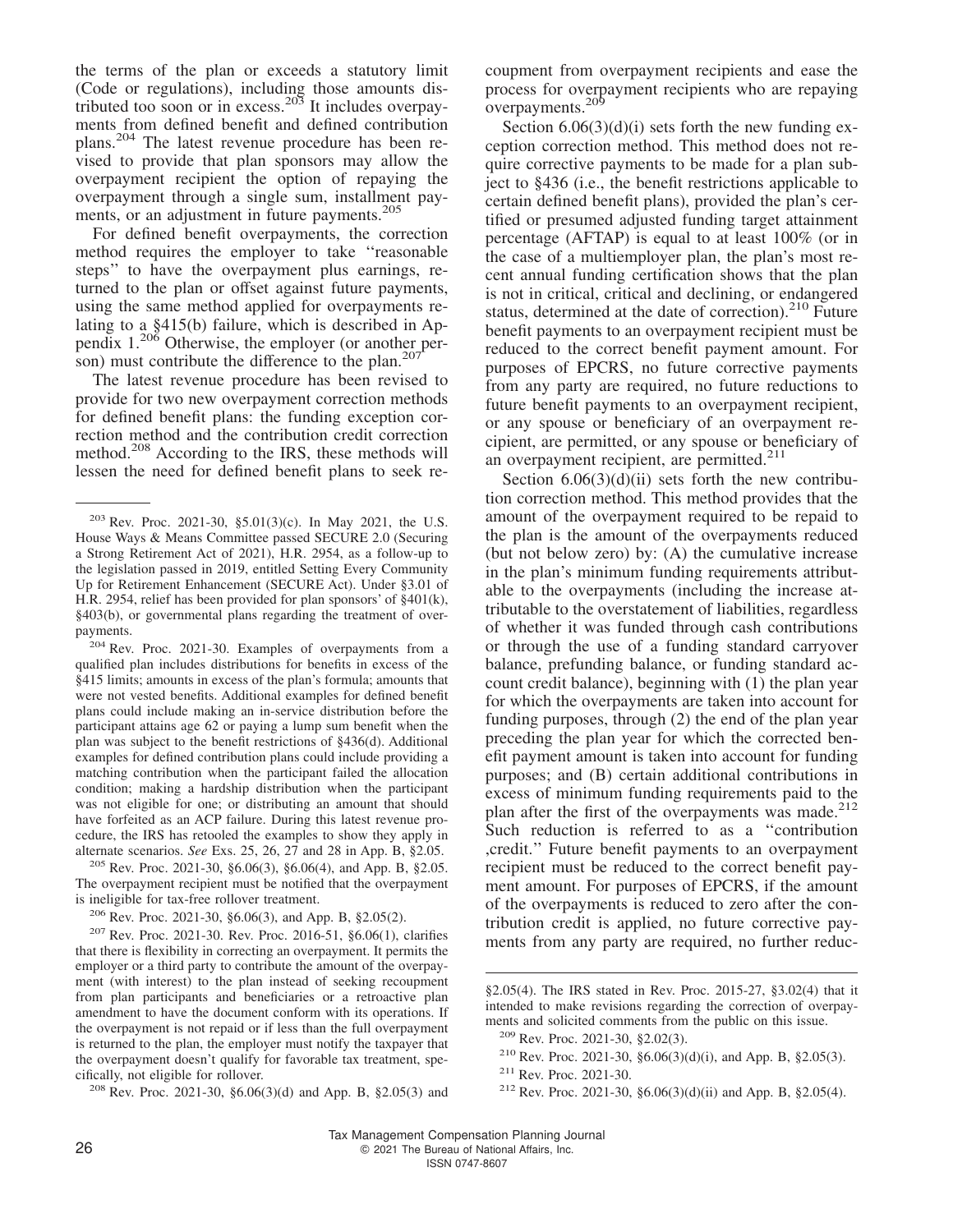tions to future benefit payments to an overpayment recipient, or any spouse or beneficiary of an overpayment recipient, are permitted, and no future corrective payments from an overpayment recipient, or any spouse or beneficiary of an overpayment recipient, are permitted. $2^{13}$  But if a net overpayment remains after the application of the contribution credit, the plan sponsor or another party must take further action to reimburse the plan for the remainder of the overpayment.<sup>214</sup>

For defined contribution plan (including §403(b) plans) overpayments, the correction method requires that the employer take ''reasonable steps'' to have the overpayment, plus earnings, returned to the plan. $^{215}$  If less than the amount of the overpayment is returned, the employer (or another person) must contribute the difference. $216$ 

#### **3. Excluded Eligible Employees**

For defined benefit plans, when an employee is excluded from eligibility, the plan sponsor corrects by contributing the benefit accruals for such employees.<sup>217</sup> For defined contribution plans with nonelective employer contributions, the plan sponsor corrects by contributing on the same basis as the allocation amounts were determined for other employees.<sup>218</sup> However, there is an alternate reallocation correction method described in Attachment 1.<sup>219</sup>

The more complicated question concerns elective defined contribution plans and defined benefit plans with after-tax employee contributions. If an employee otherwise is eligible but was excluded from participation, the Service had to make some assumption as to the participant's *presumed* elective contribution, as there was no actual election to implement. This was referred to as the ''missed deferral.'' Obviously, such discussion becomes more complicated depending on whether the employer relied on the nondiscrimination tests of §401(k) or whether the employer used the safe

harbor rules of §401(k)(12) (both safe harbor nonelective and safe harbor match plans). $220$ 

Under the earlier guidance, the Service's correction for a traditional  $§401(k)$  plan required the employer to make a qualified non-elective contributions (QNEC) that had to equal 100% of the ADP percentage rate relating to the excluded employee's group (NHCE or HCE) applied to the excluded participant's compensation.<sup>221</sup> Beginning with the 2006 revenue procedure, EPCRS provided a correction of 50% of the presumed missed deferral (i.e., the ADP percentage rate related to the excluded employee's group (NHCE or HCE) applied to the excluded participant's compensation), referring to this as "missed deferral opportunity."<sup>222</sup> Practitioners viewed the correction as resulting in a windfall to the employee. Thus, there has been continued pressure on the Service to reduce the amount of the corrective deferral percentage based on the employee's actual election.

Under the current guidance, for ''missed deferral'' under a traditional  $§401(k)$  plan, the "missed deferral'' continues to be the ADP percentage related to the employee's group (NHCE or HCE) multiplied by the employee's compensation, and the necessary contribution will be a QNEC equal to 50% of the ''missed deferrals'' (referred to as the ''missed deferral opportunity).<sup>223</sup> However, any employer matching contributions must be corrected with the necessary matching

<sup>221</sup> *See* Rev. Proc. 99-31, §4.02.

<sup>222</sup> *See* App. A, §.05, and App. B, §2.02 of Rev. Proc. 2006-27, Rev. Proc. 2019-19, Rev. Proc. 2021-30.

 $223$  Note there is a brief exclusion rule exception in the case of a participant that was excluded for less than three months but still had the opportunity to contribute the annual limit for at least nine months during the plan year; in such context, the plan does not have to make required corrective contributions for the missed deferrals or missed after-tax deferrals, but does have to make a cor-

<sup>213</sup> Rev. Proc. 2021-30.

<sup>214</sup> Rev. Proc. 2021-30.

<sup>215</sup> Rev. Proc. 2021-30 §6.06(4)(a), and App. B, §2.04 To the extent the overpayment was due to a premature distribution, it will be allocated to the participant's or beneficiary's account balance. Rev. Proc. 2021-30,  $\S6.06(4)$ (e). Otherwise, it will be treated as an excess allocation returned to the plan and placed in a suspense account or reallocated to other employees if the plan so provides. Rev. Proc. 2021-30, §6.06(4)(d).

<sup>&</sup>lt;sup>216</sup> Rev. Proc. 2021-30,  $\S6.06(4)(b)$ . Note there is an exception if the overpayment distributed the correct amount but did so in absence of a distributable event (e.g., in-service or lack of hardship).

<sup>217</sup> Rev. Proc. 2021-30, App. A, §.05(1).

<sup>218</sup> Rev. Proc. 2021-30, App. B, §2.02(2)(a)(ii).

<sup>219</sup> Rev. Proc. 2021-30, App. B, §2.02(2)(a)(iii).

 $220$  In a traditional §401(k) plan, the employer matches the actual elective deferrals and must satisfy both the actual deferral percentage (ADP) test of  $\S 401(k)(3)$  (which is applied to the elective deferrals) and the average contribution percentage (ACP) test of §401(m) (which is applied to employer matching or employee after-tax contributions other than designated Roth §401(k) contributions). To avoid these tests, there are safe harbor designs that can be used, including the use of an alternative automatic enrollment option, effective beginning in 2008. Under the safe harbor nonelective plan, the employer makes a QNEC equal to 3% of the employee's compensation, whereas under the safe harbor match plan, the employer's match must be 100% on all salary deferrals up to 3% of the employee's compensation plus 50% match on deferrals between 3% and 5% of the employee's compensation. PPA'06 new statutory safe harbor permits eligible employees who have not elected to defer to have automatic deferrals of 3% of compensation (first year); 4% (second year); 5% (third year); and 6% (fourth year). The employer match must be at least 100% on deferrals up to 1% of compensation plus 50% on deferrals over 1% and up to 6% of compensation. Similar to the prior safe harbor, the employer may make QNECs equal to at least 3% of compensation for every NHCE.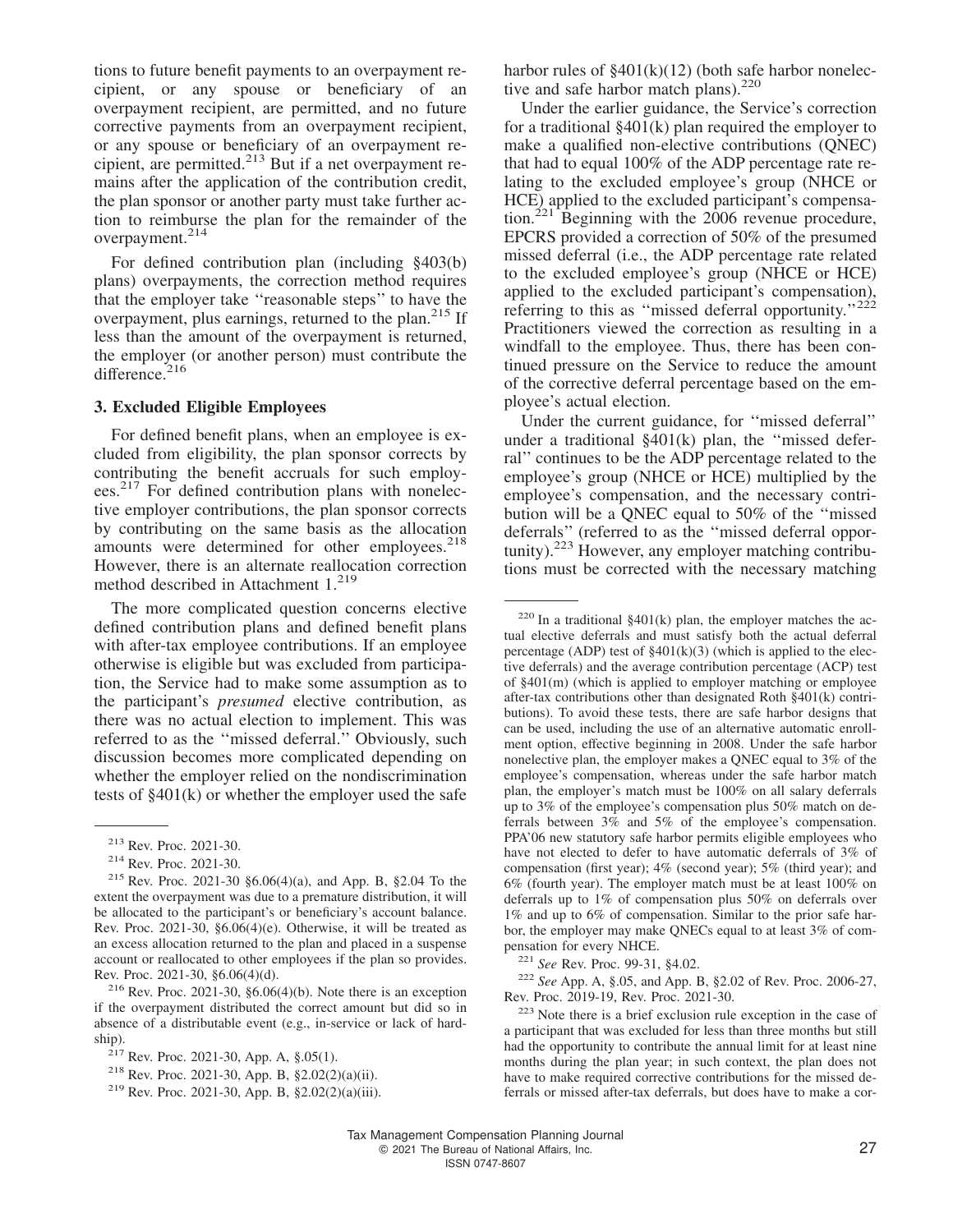percentage applied to the entire ''missed deferral.''<sup>224</sup> See Attachment 1 for the calculations of the ''missed deferrals'' to be used for safe harbor §401(k) plans, §403(b) plans, SIMPLE IRAs, "catch-up" contributions, after-tax employee contributions, and designated Roth contributions.

#### **4. Failure to Obtain Required Spousal Consent**

The current guidance sets forth an additional correction method in the context of failing to obtain the required spousal consent under §401(a)(11),  $\frac{$411(a)(11)}{4}$ , and  $\frac{$417^{225} \text{ If a distribution was made}}{4}$ without the necessary spousal consent, EPCRS recognized that consent may be given retroactively. However as it is unlikely that the spouse will provide such consent, the plan is still required to provide the survivor portion of the QJSA after the participant's death.<sup>226</sup> Under the 2003 revenue procedure, the plan could commence payment of the QJSA upon the participant's death (with the participant's portion of the QJSA offset by payments already made).<sup>227</sup> The 2006 revenue procedure provided the plan with the alternative of providing the spouse with a lump sum equivalent to the actuarial value of the survivor benefit.<sup>228</sup> This avoids the problem of waiting and seeing whether the spouse later claims a spousal benefit. It also eliminates the plan's liability for the survivor annuity benefit. Such lump sum payment is treated in the same manner as a distribution under  $§402(c)(9)$ for purposes of rolling over the amount to an IRA or other eligible retirement plan.

#### **5. Retroactive Plan Amendments for Plan Loans**

The 2006 revenue procedure allowed a retroactive plan amendment to be made if plan loans were actually being made but not authorized under the terms of the plan.<sup>229</sup> Such loans nevertheless had to comply with the Code requirements in order to retain the

rective contribution with respect to any matching contributions. *See* Rev. Proc. 2021-30, App. B, §2.02(1)(a)(ii)(F).

<sup>225</sup> This correction method was added under §6.04 of Rev. Proc. 2003-44. *See also* §6.04 of Rev. Proc. 2016-51, Rev. Proc. 2018-52, Rev. Proc. 2019-19, Rev. Proc. 2021-30.

<sup>226</sup> *See* App. A, §.07 of Rev. Proc. 2006-27, Rev. Proc. 2008- 50, Rev. Proc. 2013-12, Rev. Proc. 2016-51, Rev. Proc. 2018-52, Rev. Proc. 2019-19, Rev. Proc. 2021-30.

<sup>227</sup> *See* Rev. Proc. 2003-44, §6.04.

<sup>228</sup> *See* §6.04(2) of Rev. Proc. 2006-27, Rev. Proc. 2008-50, Rev. Proc. 2013-12, Rev. Proc. 2016-51, Rev. Proc. 2019-19, Rev. Proc. 2021-30.

plan's qualification status. For example, a plan loan is made for \$10,000 over a 6-year repayment schedule and the defect is discovered in year two. The loan may be re-amortized and repaid over the next 3-year period (consistent with the  $\S72(p)(2)(B)$  5-year required repayment schedule) and comply with the qualification rules. The 2013 revenue procedure clarifies that these correction principles would also apply to Audit CAP.<sup>230</sup>

The 2008 revenue procedure extended corrections to situations where the plan loan did not satisfy the requirements if  $\S72(p)(2)$ .<sup>231</sup>

#### **6. Correction of Failures of the ADP, ACP, and/or Multiple Use Tests**

The 2003 revenue procedure provided two correction methods for §401(k) plans for failing the  $§401(k)(3)$  (ADP test),  $§401(m)(2)$  (ACP test) or  $§401(m)(9)$  (multiple use test) required for passing the special nondiscrimination rules applicable under  $§401(k)$  and  $§401(m).^{232}$  Under the 2003 revenue procedure, both methods permitted QNEC contributions to be made on behalf of NHCEs, allocated *either* on a pro rata (based on compensation) or per capita (equal amount for each eligible NHCE).<sup>233</sup> In December of 2004, the §401(k) final regulations eliminated the use of disproportionate QNECs to correct ADP failures<sup> $234$ </sup> or ACP failures.<sup>235</sup> Hence, the 2006 revenue procedure updating EPCRS eliminated the per capita method of allocation under both of these correction methods.<sup>236</sup> The 2013 revenue procedure made it clear that QNECs needed to correct these failures may not be funded from the plan's forfeiture accounts. $237$ 

- <sup>234</sup> *See* Reg. §1.401(k)-2(a)(6)(iv).
- <sup>235</sup> *See* Reg. §1.401(m)-2(a)(6)(v).

<sup>236</sup> *See* Rev. Proc. 2006-27, App. A, §.03, and App. B,  $§2.01(1)(b)(iv).$ 

 $224$  Rev. Proc. 2021-30, App. A,  $\S.05(2)(c)$ . Under the finalized §401(k) regulations, the QNECs may be funded from forfeiture monies, effective for plan years beginning on or after July 20, 2018. Reg. §1.401(k)-6.

<sup>229</sup> *See* App. B, §2.07 of Rev. Proc. 2006-27, Rev. Proc. 2008- 50, Rev. Proc. 2013-12, Rev. Proc. 2016-51, Rev. Proc. 2019-19, Rev. Proc. 2021-30.

<sup>230</sup> *See* §6.07 of Rev. Proc. 2013-12, Rev. Proc. 2016-51, Rev. Proc. 2018-52, Rev. Proc. 2019-19, Rev. Proc. 2021-30.

<sup>231</sup> *See* §6.07(2)(d) of Rev. Proc. 2008-50, Rev. Proc. 2013-12, Rev. Proc. 2016-51, Rev. Proc. 2018-52, Rev. Proc. 2019-19, Rev. Proc. 2021-30. To correct any ERISA fiduciary violations associated with such failures under the DOL's Voluntary Fiduciary Correction Program (VFCP), the plan must contain plan provisions requiring that the loan comply with  $\S72(p)(2)(A)$ ,  $\S72(p)(2)(B)$ , and §72(p)(2)(C), available at [https://www.dol.gov/agencies/ebsa/](https://www.dol.gov/agencies/ebsa/about-ebsa/our-activities/enforcement/oe-manual/voluntary-fiduciary-correction-program) [about-ebsa/our-activities/enforcement/oe-manual/voluntary](https://www.dol.gov/agencies/ebsa/about-ebsa/our-activities/enforcement/oe-manual/voluntary-fiduciary-correction-program)[fiduciary-correction-program.](https://www.dol.gov/agencies/ebsa/about-ebsa/our-activities/enforcement/oe-manual/voluntary-fiduciary-correction-program)

<sup>232</sup> *See* Rev. Proc. 2003-44, App. A, §.03.

<sup>233</sup> *See* Rev. Proc. 2003-44 App. B, §2.01(1)(b)(iv)(A).

<sup>237</sup> *See* App. A, §.03 of Rev. Proc. 2013-12, Rev. Proc. 2016- 51, Rev. Proc. 2018-52, Rev. Proc. 2019-19, Rev. Proc. 2021-30. Such contributions must satisfy the definition of QNEC in Reg. §1.401(k)-6.

Tax Management Compensation Planning Journal 28 **28** C 2021 The Bureau of National Affairs, Inc. ISSN 0747-8607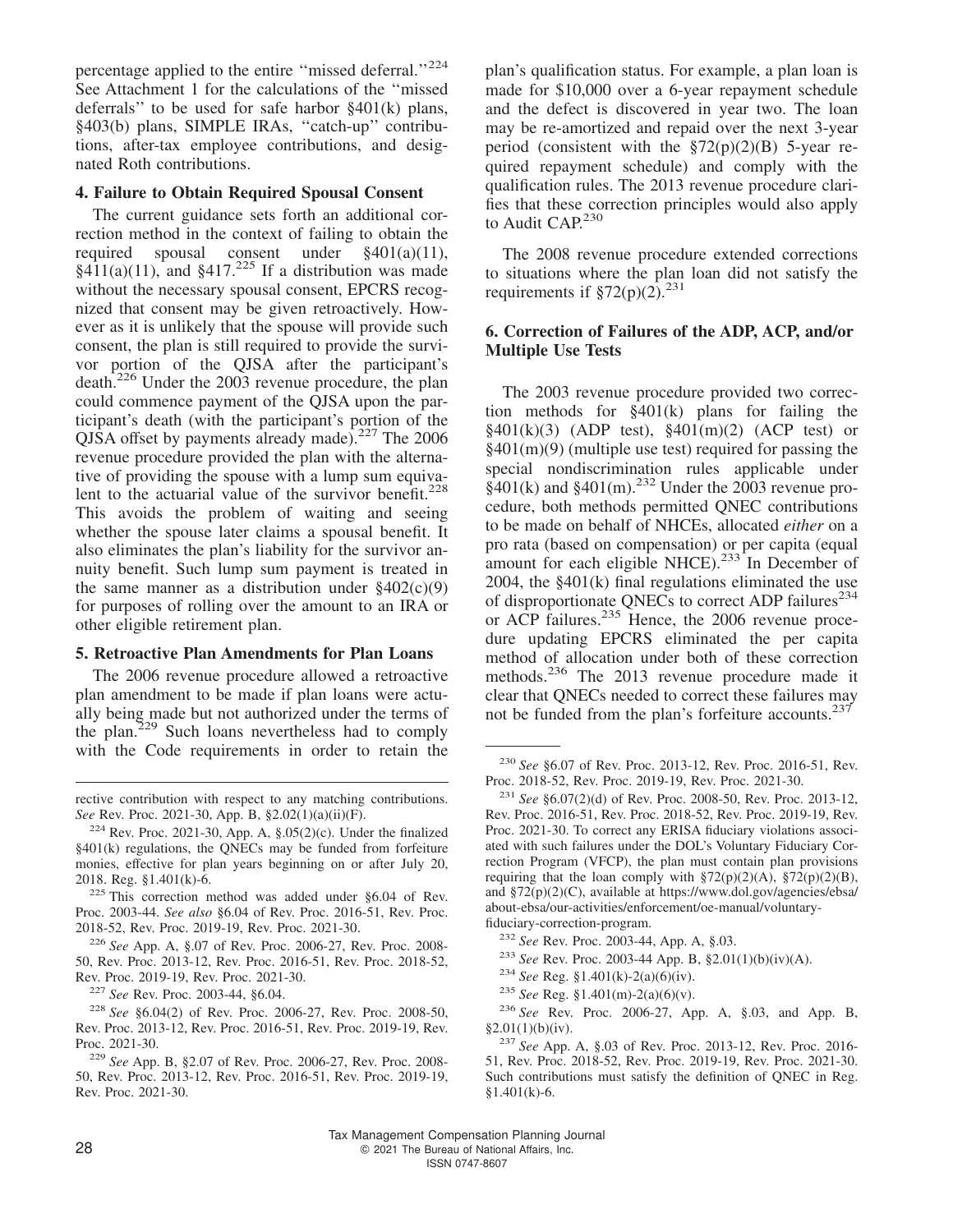#### **7. Benefit Restrictions**

The 2013 guidance addressed correction methods for defined benefit plans with benefit restrictions failures under  $§436<sup>238</sup>$  Generally, failures to satisfy §436(b) (payment of unpredictable contingent event benefits when the AFTAP is below  $60\%$ ),  $§436(c)$ (adoption of a plan amendment increasing liabilities when the AFTAP is below 80%), or §436(e) (not freezing benefit accruals when the AFTAP is below 60%) may be corrected with an employer contribution (plus earnings) such that the restriction no longer applies.<sup>239</sup> This could be a fairly large contribution depending on the level of benefits in question. The plan sponsor may also correct any such failures by treating any actual distributions as an overpayment. $240$ 

In the plan is subject to a restriction under §436 at the time of correction, the plan sponsor is required to make a contribution to the plan as follows: (1) if distributions were made in a single lump sum or other prohibited payments at the time the plan was subject to the restriction of §436(d), the contribution equals the amount of the corrective distribution (but only 50% if the plan was simply subject to the restriction of  $$436(d)(3)$  and  $$436(d)(2)$  if the correction is accomplished through a plan amendment at the time the plan was subject to the restriction of §436(c), the contribution equals the amount necessary to increase the funding target attributable to the corrective amendment. $^{241}$ 

#### **8. §403(b) Operational and ''Late-Adopter'' Plan Document Failures**

Prior to 2009, the IRS did not require §403(b) plans to have a plan document. The 2007 IRS regulations added this requirement, generally effective for the 2009 plan year. $242$  IRS Announcement 2009-34 and Announcement 2009-89 provided guidance on the plan document requirement, including a retroactive

remedial amendment period for years after 2009, allowing employers to retroactively amend for plan document failures.<sup>243</sup> The 2013 EPCRS guidance added new correction principles applicable to §403(b), including the failure to timely adopt a written plan document, which begins the integration of these plans into the same correction system applicable to qualified plans.<sup>244</sup> The guidance stated that most of the corrections for operational failures under §403(b) are expected to be the same correction as used under a §401(k) plan, except that pre-2009 plan document failures are not correctable as there was no requirement for a pre-2009 document.<sup>245</sup>

The 2013 guidance clarified the four types of failures in the context of §403(b) plans:

- Plan document failures, which now includes the failure of a §403(b) plan to be adopted in written form or amended to reflect a new requirement within the plan's applicable remedial amendment period; $^{246}$
- Operational failures, which for §403(b) plans includes failure to follow the terms of the plan beginning January 1, 2009; $^{247}$
- Demographic failures, which for §403(b) plan is failure to satisfy the nondiscrimination requirements of  $\frac{\$403(b)(12)(A)(i)}{i}$  and  $§403(b)(12)(A)(ii);$  and
- Employer eligibility failures, which could include correction by having the contributions being treated as if contributed to an annuity contract under  $§403(c).^{248}$

The special correction principles now applicable to §403(b) plan include correction under VCP and Audit CAP for failure to adopt a written plan during  $2009<sup>249</sup>$  Issuance of a compliance statement or closing agreement for such failure will result in the plan being treated as having a timely adoption within the

<sup>238</sup> *See* §6.02(4)(e)(i) of Rev. Proc. 2013-12, Rev. Proc. 2016- 51, Rev. Proc. 2018-52, Rev. Proc. 2019-19, Rev. Proc. 2021-30. Note there are multiple avenues available to plan sponsors to avoid triggering the benefit restrictions of §436: use of credit balance; additional employer contributions; elections of ''burn'' funding balances. *See* Kathryn J. Kennedy, *PPA New Benefit Restrictions in Light of Recent Regulations*, 130 Tax Notes 1429 (Mar. 21, 2011).

<sup>239</sup> Rev. Proc. 2021-30, §6.02(4)(e).

<sup>&</sup>lt;sup>240</sup> Rev. Proc. 2021-30, §6.02(4)(e)(i).

<sup>&</sup>lt;sup>241</sup> Rev. Proc. 2021-30, §6.02(4)(e)(ii).

<sup>&</sup>lt;sup>242</sup> Reg. §1.403(b)-3(b)(3)(i), requiring plan document be adopted by December 31, 2008. The Service granted an extension until December 31, 2009, provided the plan was adopted during 2009, effective January 1, 2009; the plan was operated in accordance with a reasonable interpretation of §403(b) and its regulations; and before the end of 2009, the sponsor made best efforts to retroactively correct any operational failures to conform to the written terms of the plan. *See* Notice 2009-3.

<sup>243</sup> Announcement 2009-34, Announcement 2009-89.

<sup>244</sup> Rev. Proc. 2013-12, §2.03.

<sup>245</sup> Section 6.10(3) of Rev. Proc. 2013-12, Rev. Proc. 2016-51, Rev. Proc. 2018-52, Rev. Proc. 2019-19, Rev. Proc. 2021-30.

<sup>246</sup> Section 5.01(2)(1) of Rev. Proc. 2013-12, Rev. Proc. 2016- 51, Rev. Proc. 2018-52, Rev. Proc. 2019-19, Rev. Proc. 2021-30.

<sup>247</sup> *See* Rev. Proc. 2013-12, §4.01, §16; Rev. Proc. 2018-52, §4.03, clarifying that §403(b) plans could use SCP to correct significant operational failures if the plan satisfied the conditions in §6.10(2) for being treated as having a favorable letter; §4.03 of Rev. Proc. 2018-52, Rev. Proc. 2019-19.

<sup>248</sup> Section 2.03 of Rev. Proc. 2013-12. Section 6.10 of Rev. Proc. 2016-51, Rev. Proc. 2018-52, Rev. Proc. 2019-19, Rev. Proc. 2021-30.

<sup>249</sup> Rev. Proc. 2021-30, §6.10(3).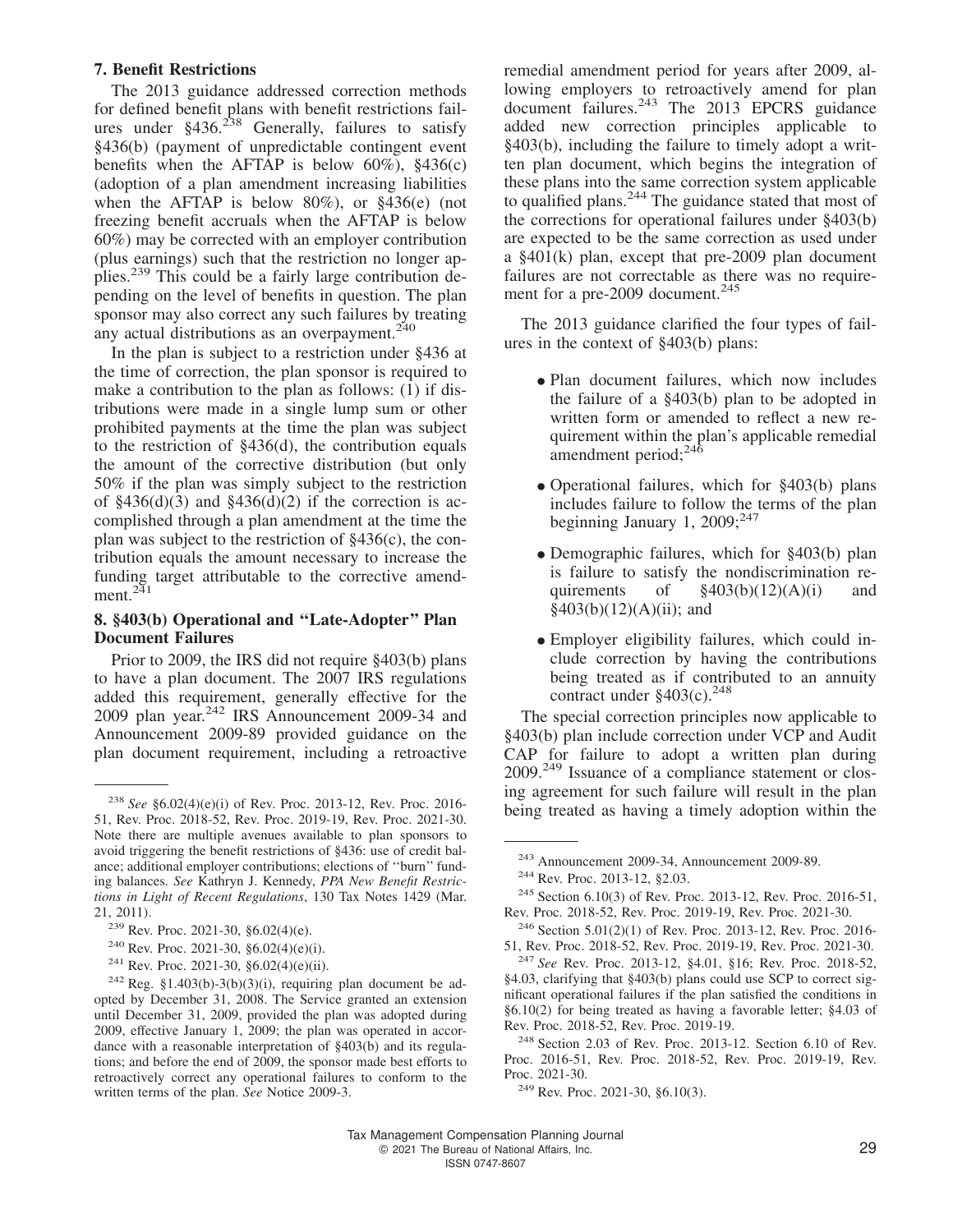applicable remedial amendment period.<sup>250</sup> To incentive such plan sponsors, the correction fee under VCP was reduced by 50% if this is the only failure in the submission and application is made by December 31, 2013.<sup>251</sup> Special correction principles exist for failures to provide for full vesting (including failure to maintain a separate account) and information sharing failures (which involve transfer of assets to a vendor which is not part of the plan). $252$ 

#### **9. Plan Loan Failures**

Plan loan failures that may now be cured under SCP include defaulted loans; failure to timely report deemed distributions; failure to obtain spousal consent; and failure to follow plan terms that limit the number of loans allowed.<sup>253</sup>

• A defaulted plan loan is failure to pay the loan in accordance with loan terms that satisfy §72(p)(2) (i.e., maximum dollar amount, repayment within 5 years, and level amortization repayments at least quarterly). A defaulted loan (or a portion thereof) becomes a ''deemed distribution'' for tax purposes. If the loan failure consists of a participant defaulting on a loan repayment, plan sponsors can either report the default as a deemed distribution in the year of correction or avoid the deemed distribution all together. Normally, a defaulted loan would be regarded as a deemed distribution and reported on Form 1099-R if the loan repayments were not made within the ''cure period'' defined by the plan document.<sup>254</sup> Now, this failure can be cured through SCP, as well as VCP, provided it is corrected before the maximum period for repayment of the loan expires.<sup>255</sup> The correction can be to (1) repay a single sum corrective pay-

ment equal to the repayments that would have been made had there been no failure, plus interest; (2) reamortize the outstanding balance of the loan, plus interest, over the remaining repayment period; or (3) a combination of the two above approaches. $256$  If a plan sponsor wishes to have a no-action letter under the DOL's VFCP for this failure, it will need to use VCP for its correction.<sup>257</sup>

- If the plan loan exceeded the maximum dollar amount, correction is possible if there is payment back to the plan based on the excess loan amount. If loan repayments have already been made before correction, the prior repayments may be applied in one of three ways: (1) apply the repayments already received to the original loan amount that was not in excess of the maximum, causing the corrective repayment to equal the excess loan amount plus interest; (2) apply the repayments first to the interest that has accrued on the portion of the loan that was in excess, and then used them to reduce the principal of the loan amount that was not in excess, causing the corrective repayment to consist only of the original loan excess, but not interest on the excess; or (3) pro rate the repayments against the loan excess and the maximum allowable amount of the loan, causing the corrective repayment of the amount of the loan excess as of the date of correction. After one of these methods has been selected, the loan can be re-amortized over the remaining period.<sup>258</sup> This correction may only be cured under VCP or Audit Cap.
- If the plan loan did not meet the maximum repayment term requirement or the level amortization requirement, it may be corrected under VCP or Audit CAP by re-amortizing the loan balance in accordance with  $\S72(p)(2)(C)$  over the remainder of the maximum period that complies with  $\S72(p)(2)(B)$ , as measured from the original date of the loan.<sup>259</sup> The above correction method is not available if the maximum period for repayment of the loan pursuant to  $\frac{1}{2}$ s<sup>2</sup>(p)(2)(B) has expired.<sup>260</sup> In that case, a deemed distribution has occurred and may be

<sup>250</sup> Rev. Proc. 2021-30. However, as noted by Bob Toth in his Business of Benefits blog, available at [http://](http://www.businessofbenfits.com/Robert-toth.html) [www.businessofbenfits.com/Robert-toth.html,](http://www.businessofbenfits.com/Robert-toth.html) the revenue procedure requires representation from the plan sponsor that it ''has contacted all other entities involved with the plan and has been assured of cooperation to the extent necessary to implement the applicable correction.'' See Item 25 on the Procedural Requirement Checklist on Form 8950. According to Bob Toth, this raises the issue as to what contracts are under the plan and what are not.

<sup>251</sup> Rev. Proc. 2013-12, §12.02(5).

<sup>252</sup> Rev. Proc. 2021-30, §6.10(2).

<sup>253</sup> Rev. Proc. 2021-30, §6.07.

<sup>254</sup> The ''cure period'' extends until the last day of the calendar quarter following the quarter of the missed payment. Thereafter, if repayment is not made, the loan becomes a deemed distribution. Reg. §1.72(p)-1, Q&A-10. The amount reported on Form 1099-R includes the unpaid loan principal balance and accrued, but unpaid interest. Reg. §1.72(p)-1, Q&A-10. The plan sponsor is also responsible for paying income tax withholding under certain conditions as discussed in Reg. §1.72(p)-1, Q&A-15.

 $255$  Rev. Proc. 2021-30, §6.07(3)(d).

<sup>256</sup> Rev. Proc. 2021-30, §6.07(3)(d).

<sup>257</sup> The DOL's Voluntary Fiduciary Correction Program (VFCP) is available at [https://www.dol.gov/agencies/ebsa/about](https://www.dol.gov/agencies/ebsa/about-ebsa/our-activities/enforcement/oe-manual/voluntary-fiduciary-correction-program)[ebsa/our-activities/enforcement/oe-manual/voluntary-fiduciary](https://www.dol.gov/agencies/ebsa/about-ebsa/our-activities/enforcement/oe-manual/voluntary-fiduciary-correction-program)[correction-program.](https://www.dol.gov/agencies/ebsa/about-ebsa/our-activities/enforcement/oe-manual/voluntary-fiduciary-correction-program)

<sup>258</sup> Rev. Proc. 2021-30, §6.07(3)(b).

<sup>259</sup> Rev. Proc. 2021-30, §6.07(3)(c).

<sup>260</sup> Rev. Proc. 2021-30, §6.07(3)(a).

Tax Management Compensation Planning Journal 30 80 R 2021 The Bureau of National Affairs, Inc.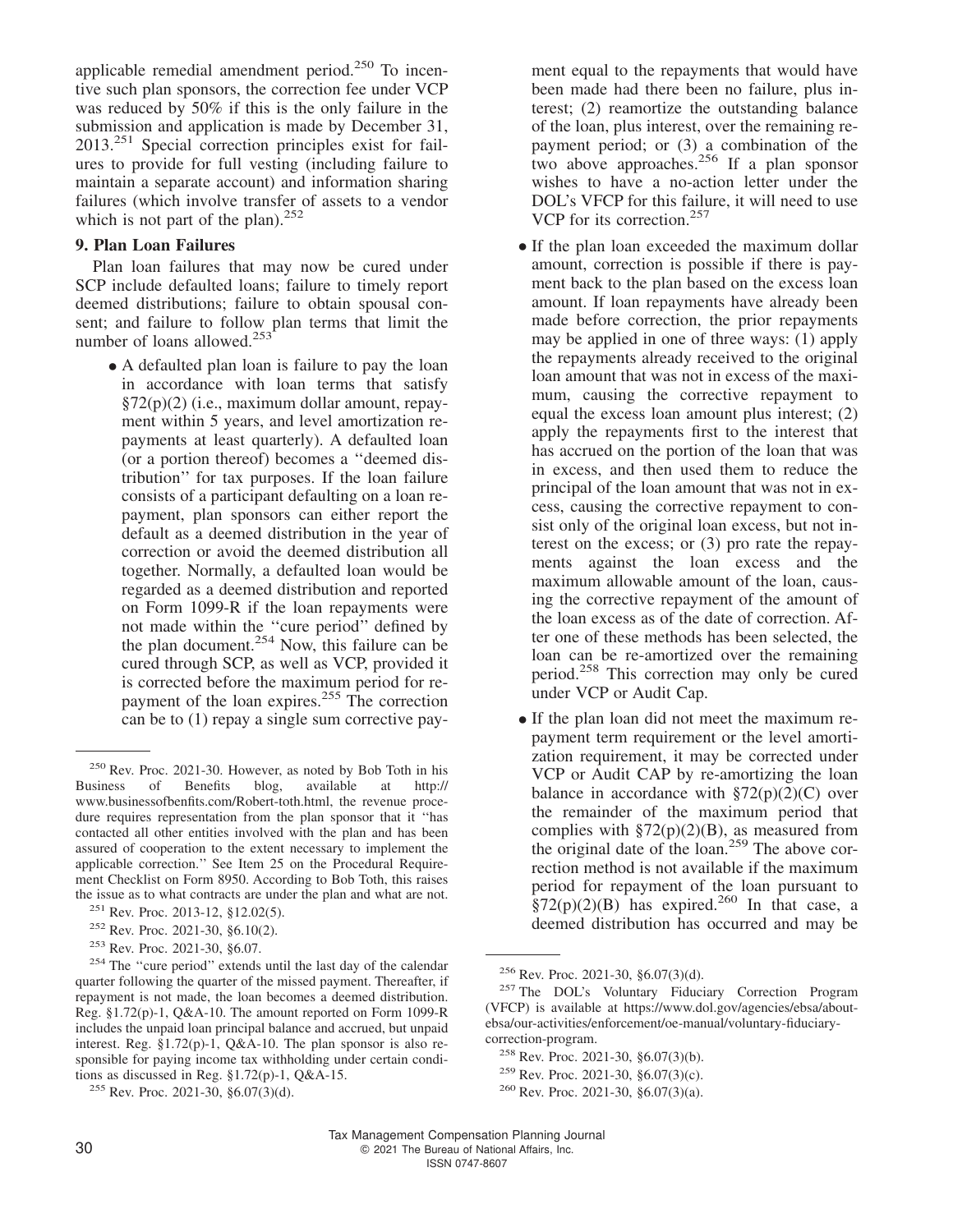reported on Form 1099-R for the year of correction, instead of the year of failure.<sup>261</sup>

- EPCRS allows the plan sponsor to use SCP to correct failures to obtain spousal consent of participant loans. The correction would be to notify the participant and the participant' spouse and obtain spousal consent.<sup>262</sup> If spousal consent cannot be obtained, the failures must be corrected through VCP or Audit  $CAP<sup>263</sup>$
- Rev. Proc. 2019-19 permitted plan sponsors to use SCP for failures resulting from permitting multiple loans to a participant in excess of the maximum number permitted by the plan by retroactively amending the plan to permit such number.<sup>264</sup> This correction was previously available only under VCP or Audit CAP.

#### **I. Scrivener's Errors**

These types of errors are the most problematic for the Service as they truly involve an equitable remedy to cure the problem. The doctrine of scrivener's error permits the plan sponsor to ignore a given plan provision if it can show the terms were ambiguous and do not represent the understanding of the parties. These types of errors commonly occur with prototype documents where a plan sponsor checks off a box that it hadn't intended. But the Service has in a very few instances allowed the plan sponsor to reform the document to reflect the intent of the parties.<sup>265</sup> The alternatives are to go to court (which is expensive) or to live with the mistake (which also could be expensive). In any event, the plan sponsor should amend the document prospectively to eliminate the error.

#### **J. Failure to Give Safe Harbor Notice**

The safe harbor notice is a requirement for reliance on a safe harbor  $\S 401(k)$  plan.<sup>266</sup> On recent audits, the Service has been requesting evidence of proof that such safe harbor notices were in fact made. Thus, the issue becomes how to correct such defect if the notice was never made or made late. While the latest guidance does not address this issue, the IRS in its outreach through newsletters and presentations has been setting forth a possible correction method depending on whether the participant knew about his or her eligibility to made deferrals under the plan.  $267$  If the participant knew about his or her eligibility to defer, the correction appears to be to provide the late notice and modify the plan administrator's procedures to avoid such future failures. However, if the participant was unaware of his or her eligibility to defer, the correction appears to treat such participant as if he or she were an improperly excluded employee. Thus, the "missed deferral" would depend on whether the safe harbor was a matching or nonelective plan and the plan sponsor would contribute 50% of the ''missed deferral.'' If there were required matching contributions, the correction would be to contribute the matching formula to the missed deferral (not 50% of the missed deferral).<sup>268</sup>

#### **K. Determination Letter Submissions**

The 2013 guidance permitted a plan sponsor to submit a determination letter request with its VCP submission.<sup>269</sup> In fact, if the correction included a plan amendment submitted under VCP or corrected under Audit CAP during an on-cycle year, a determination letter was required.<sup>270</sup> A determination letter was also required to correct a nonamender failure under VCP

<sup>269</sup> Rev. Proc. 2013-12, §6.05(1).

 $270$  Rev. Proc. 2013-12, §6.05(2) (however, a determination letter is not required and should not be submitted under the VCP submission if the correction by plan amendment is accomplished through (1) the adoption of an amendment that is a model amend-

<sup>261</sup> Rev. Proc. 2021-30, §6.07(2). Under Rev. Proc. 2018-52, the relief of reporting the participant's loan as a deemed distribution in the year of correction applied only if the plan sponsor specifically requests such relief. *See* Rev. Proc. 2018-52, §6.07(1). *See* §6.07 of Rev. Proc. 2019-19, Rev. Proc. 2021-30 which states that no advance relief request is required.

 $262$  Rev. Proc. 2021-30, §6.07(4)(a).

<sup>263</sup> Rev. Proc. 2021-30, §6.07(4)(b).

<sup>264</sup> Rev. Proc. 2019-19, §6.07(5) and App. B, §2.07(3). *See also* Rev. Proc. 2021-30, §6.07(5) and App. B, §2.07(3). This correction is not permitted unless (1) the amendment satisfies §401(a), (2) the plan as amended would have satisfied the qualification requirements of §401(a) (and the requirements applicable to plan loans under §72(p)) had the amendment been adopted when plan loans were first made available, and (3) plan loans (including plan loans in excess of the number permitted under the terms of the plan) were available to either all participants or solely to one or more participants who were nonhighly compensated employees. The third condition was recently added. Rev. Proc. 2021-30, App. B, §2.07(3). The correction for hardship distributions uses the first two requirements as well. Rev. Proc. 2021-30 App. B, §2.07(2).

<sup>265</sup> In such instances, the Service will want extrinsic evidence of the parties' intention and a showing that the reformation will not result in a cut-back in participants' benefits. If the reformation involves a plan amendment, it will have to be cured through VCP

as SCP does not generally allow operational failures to be corrected through plan amendment.

<sup>266</sup> *See* §401(k)(12)(D), §401(k)(13)(E).

<sup>&</sup>lt;sup>267</sup> The Service requested comments as to the appropriate correction method in Rev. Proc. 2013-12, §2.05.

<sup>268</sup> *See* a discussion of correction for a failure to provide the safe harbor notice at the IRS webpage, available at [https://](https://www.irs.gov/retirement-plans/fixing-common-plan-mistakes-failure-to-provide-a-safe-harbor-401k-plan-notice) [www.irs.gov/retirement-plans/fixing-common-plan-mistakes-](https://www.irs.gov/retirement-plans/fixing-common-plan-mistakes-failure-to-provide-a-safe-harbor-401k-plan-notice)

[failure-to-provide-a-safe-harbor-401k-plan-notice](https://www.irs.gov/retirement-plans/fixing-common-plan-mistakes-failure-to-provide-a-safe-harbor-401k-plan-notice) (last updated April 30, 2021). Such failure can be corrected under SCP and VCP.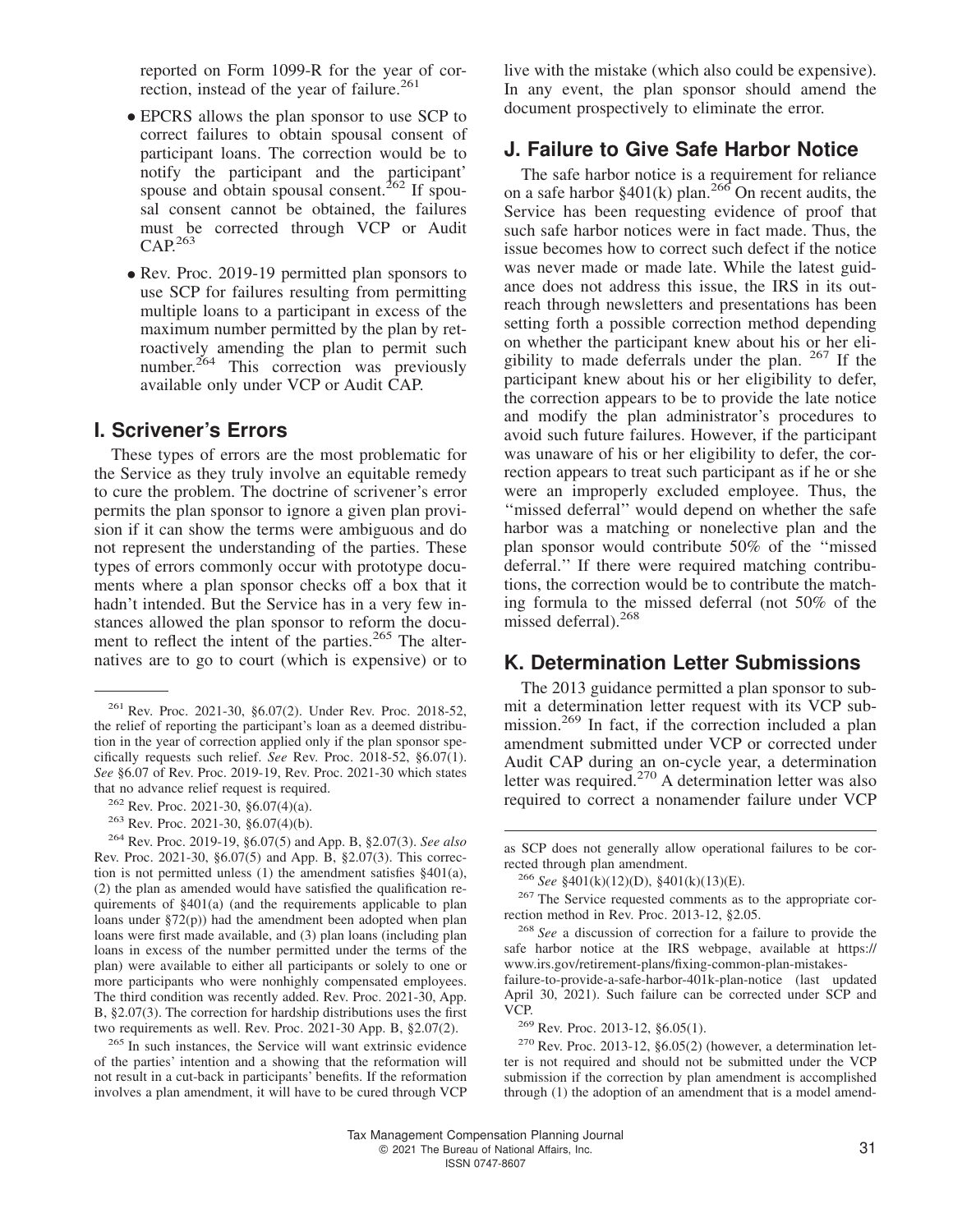or Audit CAP, whether or not the plan is submitted under or corrected under Audit CAP during an oncycle year.<sup>271</sup>

Due to changes in the determination letter program, $272$  the 2016 EPCRS guidance clarified how changes in the determination letter program will impact the EPCRS program.<sup>273</sup> SCP would be available regardless of the status of the individually designed plan's determination letter.<sup>274</sup> The prior requirement under SCP that a determination letter must be submitted during the plan's next on-cycle year if plan correction involved a plan amendment has been eliminated. In addition, the availability of applying for a determination letter or the requirement to file for a letter under VCP or Audit CAP has been eliminated for individually designed plans.<sup>275</sup>

#### **VI. AUDIT CAP**

The third door by which a plan sponsor may correct disqualifying defects is actually a ''trap door'' in which the plan sponsor finds itself, once the plan is ''under examination.'' The Service provides a closing agreement program (Audit CAP) for plans ''under examination'' to correct uncovered failures or risk plan disqualification. All types of qualification failures may be corrected under this program — plan document failures; operational failures; demographic failures; and employer eligibility failures; however, defects relating to the misuse or diversion of plan assets and ATATs may not be corrected through this program.<sup>276</sup> Unfortunately plan sponsors who refuse to accept correction under Audit CAP are faced with the penalties of plan disqualification.

Under Audit CAP, since the plan sponsor did not take advantage of VCP, the fixed fee schedule of VCP

<sup>274</sup> *See* §5.01(4)(a) of Rev. Proc. 2016-51, Rev. Proc. 2018-52, Rev. Proc. 2019-19, Rev. Proc. 2021-30.

<sup>275</sup> *See* §6.05(1) of Rev. Proc. 2016-51, Rev. Proc. 2018-52, Rev. Proc. 2019-19, Rev. Proc. 2021-30.

<sup>276</sup> While the corrections noted in Appendices A and B of the revenue procedure are safe harbor corrections for SCP and VCP, Michael J. Sanders and Kathleen Schaffer noted use of such corrections under audit CAP requires Area Counsel's approval. See, above, note 151.

is no longer available. Instead the Service negotiates a sanction based on the facts and circumstances, which will not be less than the VCP user fee that would have been applicable.<sup>277</sup> The Service will no longer negotiate the sanction as percentage of the Maximum Payment Amount (MPA).<sup>278</sup>

The IRS considers the cost of correction, the financial condition of the employer, and overall practices and procedures that were in place by the plan sponsor in making this determination.<sup>279</sup> The sanction fee is not intended to be excessive but instead should bear a reasonable relationship to the nature, extent and severity of the failures, based on the following factors:<sup>280</sup>

- whether the plan sponsor has steps in place to ensure that the plan had no failures;
- whether the plan sponsor's steps identified failures that may have occurred;
- the extent to which correction had progress prior to the audit;
- the number and type of employees affected by the failure;
- the number of NHCEs that would be affected if the plan were disqualified;
- whether the failure is of the type under  $\frac{8401(a)(4)}{8410(a)(26)}$  or  $\frac{8410(b)}{60}$  (or  $§401(a)(4)$ ,  $§410(a)(26)$  or  $§410(b)$ §403(b)(12) for §403(b) plans);
- whether the failure is solely an employer eligibility failure;
- the period of time over which the failure occurred;
- the reason for the failure; and
- the maximum payment amounts.<sup>281</sup>

Practitioners negotiating for a given correction ment by the Service or the adoption of a prototype or volume sub-<br>method during Audit CAP should be cognizant of ne-

mitter with an opinion or advisory letter on which the plan sponsor has reliance or (2) the failure is corrected as a demographic failure).

<sup>271</sup> Rev. Proc. 2013-12, §6.05(2)(ii).

<sup>272</sup> *See* Rev. Proc. 2016-37, which eliminates the staggered 5-year remedial amendment cycles for individually designated plans beginning January 1, 2017, and limits the availability of the determination letter program for individually designated plans to initial plan qualification, qualification upon plan termination, and certain other circumstances. As of January 1, 2017, the cycle system applies only to pre-approved plans.

<sup>273</sup> *See* Rev. Proc. 2016-51, §2.02.

 $277$  Rev. Proc. 2021-30, §14.01, using the facts and circumstances listed in §14.02.

<sup>278</sup> *See* Rev. Proc. 2021-30, §14.01, where the MPA equaled the tax the service could have collected upon disqualification of the plan due to the following: sum of the tax on realized trust earnings for all open years; income tax on the employer's disallowed deductions for the non-vested allocation of employer contributions; and the income tax on the vested allocations to participants' accounts under the plan.

<sup>&</sup>lt;sup>279</sup> Additional factors considered in deciding upon the sanction include the size of the employer and the number and type of participants affected (e.g., nonhighly compensated employees). While a member of the IRS's ACT, it was learned that an assessment of the plan's ''internal controls'' is made during the initial interview by the revenue agent in a plan audit.

<sup>280</sup> *See* Rev. Proc. 2021-30, §14.01.

<sup>281</sup> *See* Rev. Proc. 2021-30, §14.02(1). In the case of nonamender failures additional factors will be considered which include whether the plan has a favorable determination letter;

Tax Management Compensation Planning Journal 32 C 2021 The Bureau of National Affairs, Inc. ISSN 0747-8607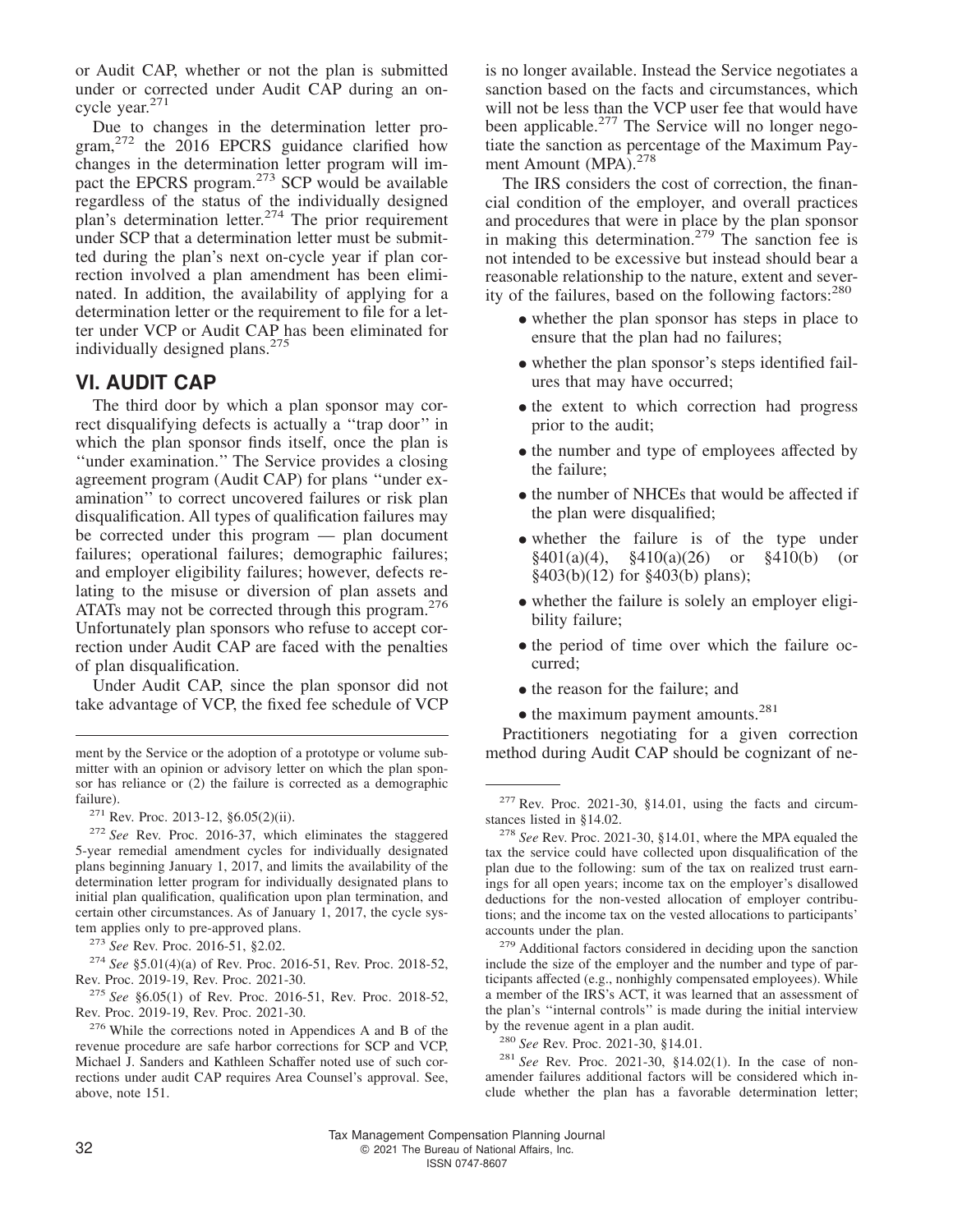gotiating a less restrictive fee for their client. Depending on the types of failures uncovered during an audit, the plan sponsor may be required to establish administrative practices and procedures.<sup>282</sup>

Audit CAP should result in a closing agreement after full correction and the payment of the sanction has been made.<sup>283</sup> Such agreement binds both the plan sponsor and the Service regarding the tax matters identified in the agreement.<sup>284</sup>

## **VII. EFFECTIVE DATE**

The effective date of Rev. Proc. 2021-30 is July 16, 2021;<sup>285</sup> Rev. Proc. 2019-19 is April 1, 2019; Rev. Proc. 2018-51 is effective January 1, 2019; Rev. Proc. 2016-51 is effective January 1, 2017. Rev. Proc. 2013- 12, as modified by Rev. Proc. 2015-27 and Rev. Proc. 2015-28, remained in effect for 2016.

While the changes to the 2016 revenue procedure were expected so as to incorporate the changes under Rev. Proc. 2015-27 and Rev. Proc. 2015-28 and to align its requirement with changes under the determination letter program, the continued makeover of EPCRS is a welcome breath of fresh air for qualified plans and §403(b) plans. It was also refreshing to see several of the ACT recommendations implemented in the latest revenue procedures. As mentioned before, practitioners should encourage plan sponsors and plan administrators to conduct internal plan audits, not only to self-correct on an on-going basis, but to eliminate the potential for future failures. The 2012 ACT report made it clear that the IRS auditors are focusing on the plan's internal controls as a measure of its ability to keep a plan in compliance with its own terms.<sup>286</sup> Now plan sponsors and plan administrators are on notice that such controls will be keenly scrutinized by IRS auditors in plan examinations.

#### **Attachment 1**

Appendix A covers most correction defects, prescribing model correction methods for such defects.

Appendix B expands the list of defects and correction methods. Such failures and correction methods are described as follows:

1. Appendix A now states that a plan sponsor may choose any correction method listed in the appendices to cure a failure. For example, an §401(k) plan that improperly excluded an employee may use the general correction method under the rules of §5.02; but if it has an automatic contribution features, it may also use the correction method under §5.08 if it meets those eligibility requirements.

2. Failure to make the minimum top heavy allocation/benefit: The plan sponsor must contribute and allocate the make-up top heavy contribution (for defined contribution plans) or the make-up top heavy benefit (for defined benefit plans) for non-key employees (and any other employees required under the plan) to receive the top-heavy allocation.<sup>287</sup>

3. Failure to pass the  $$401(k)(3)$  (APD test), the  $§401(m)(2)$  (ACP test),<sup>288</sup> or the  $§401(m)(9)$ (multiple use test) $^{289}$  required for passing the special nondiscrimination rules applicable under §401(k) and §401(m) and to correct within the prescribed 12-month correction period:

a. QNEC correction method: Under the correction method specified in Appendix A, the employer must contribute QNECs for *all* eligible NHCEs (in accordance with §415) to raise the APD or ACP of the NHCEs so as to satisfy the tests.<sup>290</sup> This allocation is not done in accordance with the terms of the plan, but instead in conformity with the terms of the revenue procedure. QNECs must be given to all eligible NHCEs and must now be a flat percentage of compensation amount for eligible NHCEs. The 2003 revenue procedure permitted QNECs to be determined as a flat dollar amount (i.e., per capita allocation) for NHCEs (usually cheaper

whether internal controls were implemented to ensure timely adoption of required amendments; whether any timely plan amendments were later found to be defective; the extent to which the sponsor had otherwise adopted other amendments on the Requirement Amendments List; and whether the sponsor reasonable determined that the required amendments did not apply. Rev. Proc. 2021-30 at §14.02(2).

<sup>282</sup> *See* Rev. Proc. 2021-30, §13.03.

<sup>283</sup> *See* Rev. Proc. 2021-30, §13.02. Because of changes made by the most recently released revenue procedure, payment of the sanction must now be paid using the payment methods available on the<www.Pay.gov> website (instead of by certified check or cashier's check), beginning January 1, 2022.

<sup>284</sup> *See* Rev. Proc. 2021-30, §13.05.

<sup>285</sup> *See* Rev. Proc. 2021-30, §16.

<sup>286</sup> *See* 2012 ACT Report, available at [http://www.irs.gov/pub/](http://www.irs.gov/pub/irs-tege/tege_act_rpt11.pdf) [irs-tege/tege\\_act\\_rpt11.pdf.](http://www.irs.gov/pub/irs-tege/tege_act_rpt11.pdf)

<sup>287</sup> *See* Rev. Proc. 2021-30, App. A, §.02.

<sup>288</sup> *See* Rev. Proc. 2021-30, App. A, §.03. Reg. §1.401(k)-  $2(a)(6)(i)$  allows the plan sponsor to contribute QNECs by the end of the 12-month period after the plan year in which the test is failed. Often time this additional 12-month period is not sufficient to correct the failed test(s) because of the amount of data needed to do the correction.

<sup>289</sup> *See* §666(a) of the Economic Growth and Tax Relief Reconciliation Act of 2001 (EGTRRA), Pub. L. No. 107-16 eliminated the multiple use test, effective for years beginning after December 31, 2001.

<sup>290</sup> *See* Rev. Proc. 2021-30, App. A, §.03. The revenue procedure makes it clear that the QNEC used to fund such amount must satisfy the requirements of Reg. §1.401(k)-6, and thus cannot be funded from forfeitures.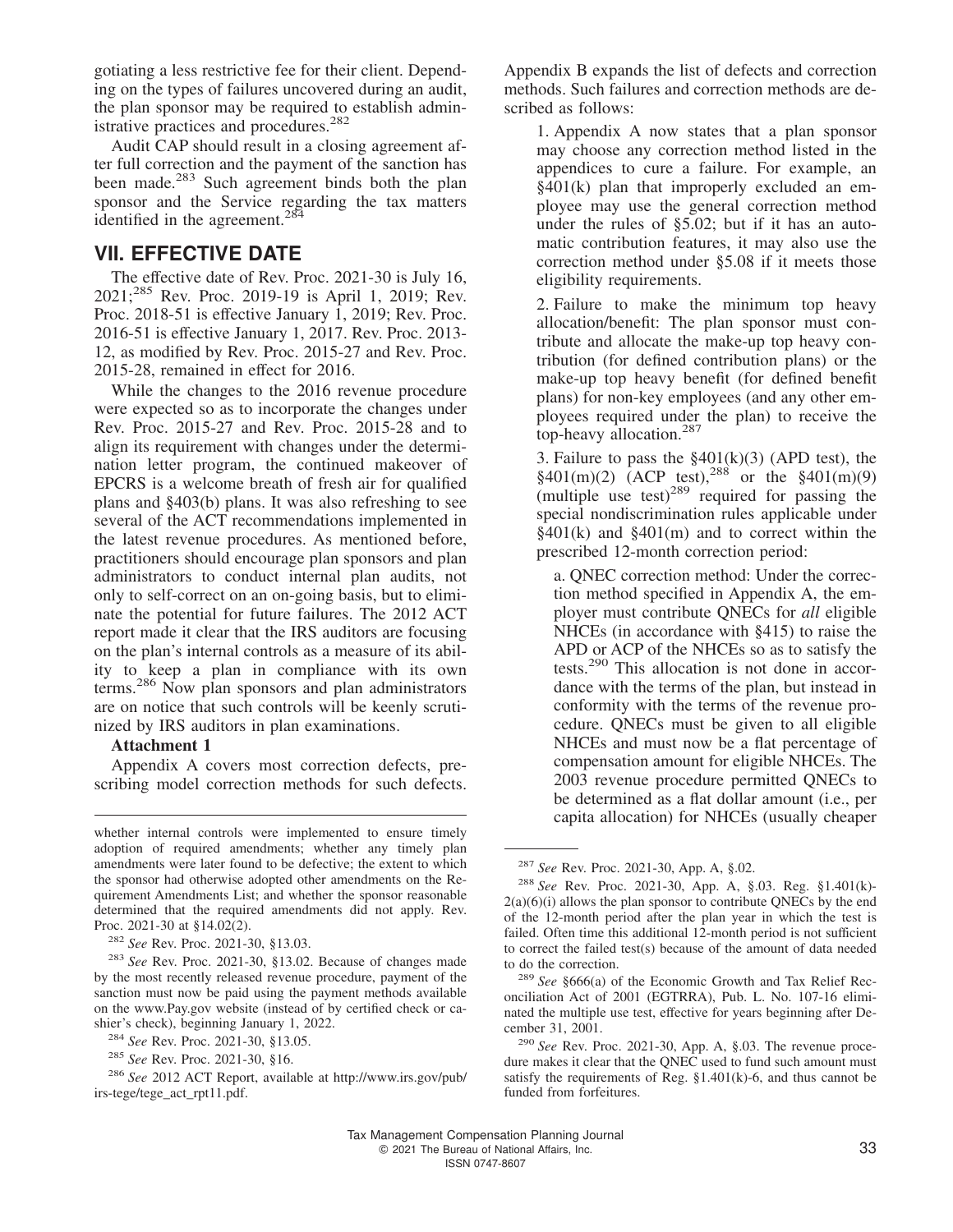than a flat percentage of compensation allocation).<sup>291</sup> The QNEC is considered an annual addition for §415 purposes in the year it was contributed, not the year the test was failed. Such QNECs need not be matched.

Example: ADP test is failed. Based on the applicable percentages used in the testing, \$25,000 in QNECs must be contributed and allocated to NHCEs in order to pass the ADP test. [Note: correction of the ADP test could also have been made by distribution of the excess contributions (say \$10,000) to the HCEs be made within 12 months after the close of the plan year of failure.<sup>292</sup>]

b. One-to-one correction method: Under the alternative correction method specified in Appendix B, the Service permits a one-to-one correction method to satisfy this failure. Such method may be cheaper for the employer, and thus worth considering. Under this method, the excess ADP amounts and vested excess ACP amounts for each HCE are distributed (including earnings) and the plan forfeits any nonvested excess ACP amounts and related match contributions (which are allocated per the plan's forfeiture provisions for the failed year).<sup>293</sup> The employer then contributes as a QNEC (including earnings) in the *same amount* (excluding the amount of the forfeited match) to a smaller group of eligible NHCEs.<sup>294</sup> So in the above example, if \$10,000 in corrective distributions is made to HCEs, QNECs in the amount of \$10,000 may be made under the one-to-one correction method. In this example, correction of \$10,000 is preferable to the \$25,000 amount necessary under the method proposed in Appendix A. The 2006 revenue procedure eliminated the option of a per capita allocation of contributions, which is consistent with the 2004 final §401(k) regulations which stated that disproportionate contributions could not be taken into account for purposes of satisfying the ADP test or the  $\angle ACP$  test.<sup>295</sup>

4. Failure to distribute timely elective deferrals in excess of the  $$402(g)$  limit (i.e., the \$19,500 annual limit for 2021 applicable to elective  $§401(k), §403(b), and §457$  deferrals): In accordance with the rules under the Code, if the plan sponsor distributes the excess amount (plus earnings) before April  $15<sup>th</sup>$  following the calendar year of the failure, the excess will be taxable in the year the contribution was made whereas the earnings taxable in the year of distribution. $296$  If the excess and earnings are distributed after the April  $15<sup>th</sup>$  date, both are taxable in the year of distribution (even though the excess deferral already was taxable in the year of contribution).<sup>297</sup> Thus, EPCRS does not provide relief for the employees for the double taxation rule.

5. Exclusion of an eligible employee from plan participation under the plan's eligibility requirements:

• For noncontributory defined benefit plans, when an employee is excluded from eligibility, the plan sponsor corrects by contributing the benefit accruals for such employees.<sup>298</sup> For defined contribution plans with nonelective employer contributions, the plan sponsor can correct by contributing on the same basis as the allocation amounts used to determine other eligibility employees.<sup>299</sup> Appendix B provides a ''reallocation correction method $\mathbf{r}'$  as an alternative.<sup>300</sup> This method assumes that the employer intended on making a given contribution to be allocated among all eligible employees; the original allocation was incorrect because all eligible employees had not been considered. Hence, the proper amount may be redetermined for each eligible employee's account, realizing that this will increase the accounts of the excludible employees and decrease the accounts of the includible employees. The model correction requires that the make-up contribution be based on the allocations provided to all other employees under the plan formula, taking into account all relevant facts for the excluded employees, but the accounts of the other employees are not adjusted.

*Example*: The employer contributes \$250,000, which resulted in an allocation of 10% for eligible employees. It was discovered that certain employ-

<sup>291</sup> *See* Rev. Proc. 2003-44, App. A. §.03.

<sup>292</sup> *See* Reg. §1.401(k)-2(b)(2)(v).

<sup>293</sup> *See* Rev. Proc. 2021-30, App. B, §2.01(1)(b). The 2013 revenue procedure affirms that this correction method can be used to correct a failure to satisfy the multiple use test for applicable years. *See* App. B §2.01(1)(b)(i) of Rev. Proc. 2013-12, Rev. Proc. 2016-51, Rev. Proc. 2019-19.

<sup>294</sup> *See* Rev. Proc. 2021-30, App. B, §2.01(1)(b).

<sup>295</sup> *See* Reg. §1.401(k)-2(a)(6)(iv),§1.401(m)-2(a)(6)(v).

 $296 \text{ } $402(g)(2)$ .

 $297 \frac{\$402(g)(2)(C)(ii)}{297}$ .

<sup>298</sup> *See* Rev. Proc. 2021-30, App. A, §.05(1).

<sup>299</sup> *See* Rev. Proc. 2021-30, App. B, §2.02(2)(a)(ii).

<sup>300</sup> *See* Rev. Proc. 2021-30, App. B, §2.02(2)(a)(iii).

Tax Management Compensation Planning Journal 34 C 2021 The Bureau of National Affairs, Inc.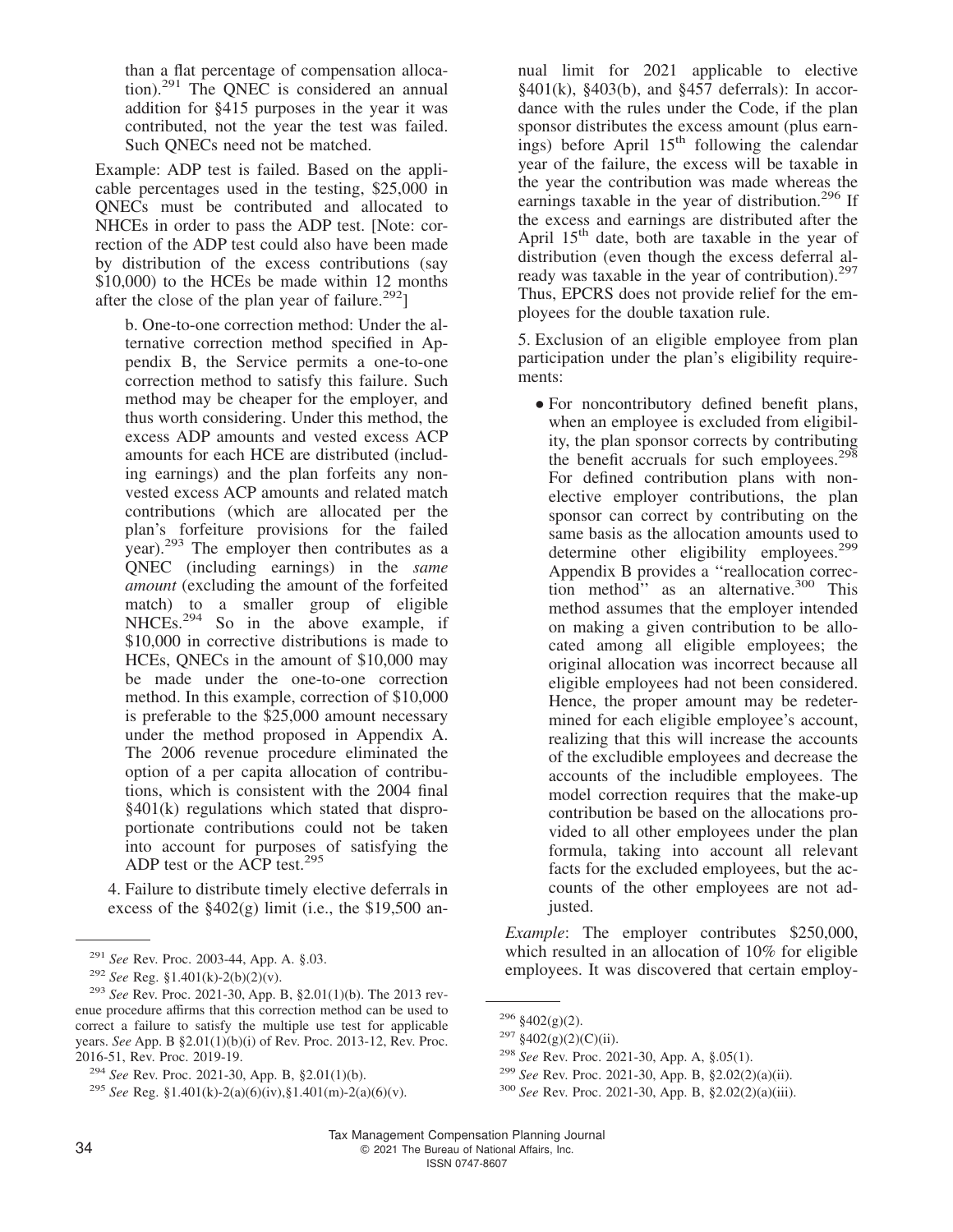ees had been inadvertently excluded from participation. Once the \$250,000 is reallocated according to all eligible employees, 9.75% is allocated to each participant's account. Those employees that had 10% allocated will now reflect a 9.75% allocation; those excluded employees will now receive a 9.75% allocation.

- In the case of a defined contribution plan with an employee *deferral*, the plan sponsor must contribute a QNEC based on a percentage of the missed deferral, as well as any required matching contribution on the full amount of the missed deferral. $301$  A similar correction method applies to the exclusion of an eligible employee from making catch-up contributions, Roth §401(k) contributions, or after-tax employee contributions.  $302$
- For traditional §401(k) plans, missed deferral equals the ADP percentage of the group to which the employee belongs (NHCE or HNCE) multiplied by the employee's compensation for the year of exclusion and the plan sponsor must contribute a QNEC equal to 50% of the missed deferral.<sup>303</sup>
- For a safe harbor nonelective plan, the missed deferral equals 3% of compensation and thus the plan sponsor must contribute a QNEC equal to 50% of the missed deferral.<sup>304</sup>
- For a safe harbor match plan, the missed deferral is equal to the greater of 3% of compensation or the maximum deferral percentage with at least a 100% match and the plan sponsor must contribute a QNEC equal to 50% of the missed deferral.<sup>305</sup>
- For a safe harbor qualified automatic contribution arrangement (QACA) plan, the missed deferral for the first year is 3% of compensation, but each year thereafter the missed deferral is the automatic contribution percentage designated under the plan. The

plan sponsor must contribute a QNEC equal to 50% of the missed deferral.<sup>306</sup>

- For a §403(b) plan, the missed deferral is equal to the greater of 3% of compensation or the maximum deferral percentage with at least a 100% match and the employer must contribute a QNEC equal to 50% of the missed deferral.<sup>307</sup>
- For a SIMPLE IRA, the missed deferral is equal to 3% of compensation and the plan sponsor must contribute a QNEC equal to 50% of the missed deferral.<sup>308</sup>
- For a defined contribution with an employer match on any employee deferrals, the plan sponsor must contribute a corrective contribution equal to the matching contribution that would have been made on the amount of the full missed deferral.<sup>309</sup> Under the guidance, this contribution need not be a QNEC, and thus can be subject to the plan's vesting schedule.<sup>310</sup>
- For a §401(k) plan that provides for the optional treatment of elective deferrals as designated Roth contribution, the correction is the same as described in Appendix A §.05(2) and the same corrective employer contribution required to replace the missed deferral opportunity must be made.<sup>311</sup> However, none of the corrective contributions may be treated as Roth contributions, nor allocated to a Roth Account.<sup>312</sup>
- For a  $\S 401(k)$  or  $\S 403(b)$  plans that provide catch-up contributions, the missed deferral is equal to 50% of the applicable catch-up limit for the year in which the employee was improperly excluded and the plan sponsor must

<sup>301</sup> *See* Rev. Proc. 2021-30, App. A, §.05(2).

<sup>302</sup> *See* Rev. Proc. 2021-30, App. A, §.05(3)-(4), and App. B, §2.01(b), *Ex.* 11.

<sup>303</sup> *See* Rev. Proc. 2021-30, App. A, §.05(2)(b). The 2013 and subsequent guidance continue the exception if an employee was improperly excluded for three months or less during the plan year, but provided the opportunity during the remaining months of the plan year to defer the maximum amount. In such case, a QNEC need not be made for the excluded months, but the employer must make-up any matching amounts. *See* Rev. Proc. 2021-30, App. B,  $§2.02(1)(a)(ii)(F).$ 

<sup>304</sup> Rev. Proc. 2021-30, App. A, §.05(2)(d)(i).

<sup>305</sup> Rev. Proc. 2021-30, App. A, §.05(2)(d)(i).

<sup>306</sup> Rev. Proc. 2021-30, App. A, §.05(2)(d)(ii). Note that such correction method may be a deterrent for plan sponsors adding auto-enrollment to their plans, which is counter-intuitive, as participation in QACA plans is superior to that under traditional §401(k) plans with no auto-enrollment.

<sup>307</sup> Rev. Proc. 2021-30, App. A, §.05(6)(b).

<sup>308</sup> Rev. Proc. 2021-30, App. A, §.05(7)(b).

<sup>309</sup> Rev. Proc. 2021-30, App. A, §.05(2)(b) (for traditional §401(k) plans); §.05(2)(d)(i) (for safe harbor §401(k) plans);  $\S.05(2)(d)(ii)$  (for safe harbor  $\S 401(k)$  plans with QACA);  $\S.05(6)$ (for §403(b) plans).

<sup>310</sup> Rev. Proc. 2021-30, App. A, §.05(2)(c) (for traditional  $§401(k)$  plans);  $§.05(2)(d)(i)$  (for safe harbor  $§401(k)$  plans);  $\S.05(2)(d)(ii)$  (for safe harbor  $\S 401(k)$  plans with QACA);  $\S.05(6)$ (for §403(b) plans).

<sup>311</sup> Rev. Proc. 2021-30, App. A, §.05(3).

<sup>312</sup> Rev. Proc. 2021-30, App. A, §.05(4).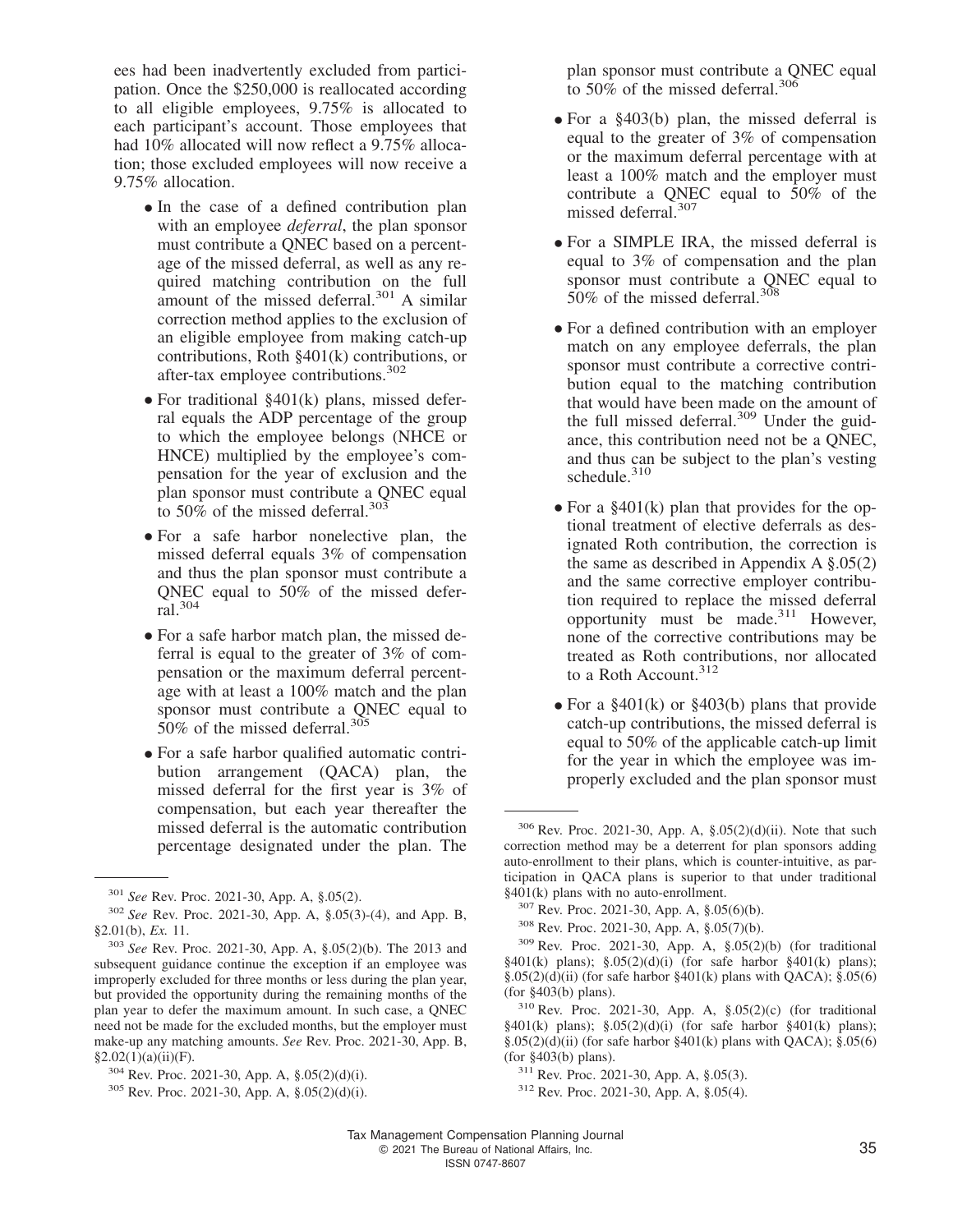contribute a QNEC equal to 50% of the missed deferral.<sup>313</sup>

- For a defined contribution plan with employee after-tax contributions, the missed after-tax contribution is equal to the ACP for the employee's group (NHCE or HCE) multiplied by compensation, and the plan sponsor must contribute a ONEC equal to  $40\%$  of the missed after-tax contribution. $314$
- All of the above employer corrective contributions are subject to any and all plan limits (and statutory limits) and must be adjusted for earnings to the date the corrective contributions are made on behalf of the employee.
- For failure to implement an employee's *actual* deferral election, catch-up deferral election or after-tax employee contribution election:

o For the employee's deferral election, the missed deferral is the employee's actual elective deferral percentage multiplied by the employee's compensation for the year of exclusion and the plan sponsor must contribute a QNEC equal to 50% of the missed deferral.<sup>315</sup> Such amount may be reduced by the amount actually deferred by the employee. In the case of a partial year exclusion, the employer may use prorated compensation (as opposed to actual compensation during the excluded period). $316$ 

o For the employee's after-tax election, the missed after-tax contributions are the employee's actual elected after-tax employee contribution percentage multiplied by the employee's compensation for the year of exclusion and the plan sponsor must contribute a QNEC equal to 40% of the missed aftertax contributions. $317$ 

o For a missed matching employer contribution, the plan sponsor must contribute a corrective contribution equal to the matching contribution that would have been made on the amount of the full missed deferral and/or missed after-tax contributions.<sup>318</sup>

o All of the above employer corrective contributions are subject to any and all plan

<sup>313</sup> Rev. Proc. 2021-30, App. A, §.05(4) and §.05(6).

limits (and statutory limits) and must be adjusted for earnings to the date the corrective contributions are made on behalf of the employee.

• The revenue procedure recently adopted safe harbor correction methods for failures of a short duration that involves employee elective deferrals:

o For missed elective deferrals for eligible employees subject to an automatic contribution feature (including those who made affirmative elections that were not correctly implemented), the plan sponsor does not have to make a corrective QNEC contribution provided the failure does not extend beyond the end of the 9<sup>1</sup> ⁄<sup>2</sup> month period after the end of the plan year of failure. However, notice is required to be made to the employees with deadlines by which correct deferrals must begin.<sup>319</sup> This safe harbor correction method was scheduled to sunset on December 31, 2020; $320$  it has been extended by three years until December 31, 2023.<sup>321</sup>

o For missed elective deferrals for eligible employees, a corrective employer QNEC for a missed deferral opportunity need not be made if the failure does not exceed three months, provided certain conditions are met.<sup>322</sup>

o For missed elective deferrals for eligible employees that exceed three months (or the

<sup>314</sup> Rev. Proc. 2021-30, App. A, §.05(2)(e).

<sup>315</sup> Rev. Proc. 2021-30, App. A, §.05(5)(a).

<sup>316</sup> Rev. Proc. 2021-30, App. B, §2.02(1)(a)(ii)(E).

<sup>317</sup> Rev. Proc. 2021-30, App. A, §.05(5)(b).

<sup>318</sup> Rev. Proc. 2021-30, App. A, §.05(5)(c).

<sup>319</sup> Rev. Proc. 2021-30, App. A, §.05(8)(a). Correct deferrals must begin no later than the earlier of the first payment of compensation made on or after the last day of the 9<sup>1</sup> ⁄2-month period after the end of the plan year in which the failure first occurred for the affected eligible employee or, if the plan sponsor was notified of the failure by the affected eligible employee, the first payment of compensation made on or after the end of the month after the month of notification. Notice of the failure must be given to the affected eligible employees no later than 45 days after the date on which correct deferrals begin. If the eligible employees would have been entitled to additional matching contributions had the deferrals been made, the plan sponsor must make corrective allocation (with earnings) on behalf of the employees equal to the matching contributions that would have been made had the missed deferrals been contributed. Rev. Proc. 2021-30, App. A,  $§.05(8)(a)(i)-(iii).$ 

<sup>320</sup> Rev. Proc. 2019-19, App. A, §.05(8)(d) (added in Rev. Proc. 2015-28, §4).

<sup>321</sup> Rev. Proc. 2021-30, App. A, §.05(9).

<sup>322</sup> Rev. Proc. 2021-30, App. A, §.05(9)(a). Correct deferrals must begin no later than the earlier of the first payment of compensation made on or after the last day of the three-month period that begins when the failure first occurred for the affected eligible employee, or if the plan sponsor was notified of the failure by the affected eligible employee, the first payment of compensation made on or after the end of the month after the month of notification. Notice of the failure must be given to the affected eligible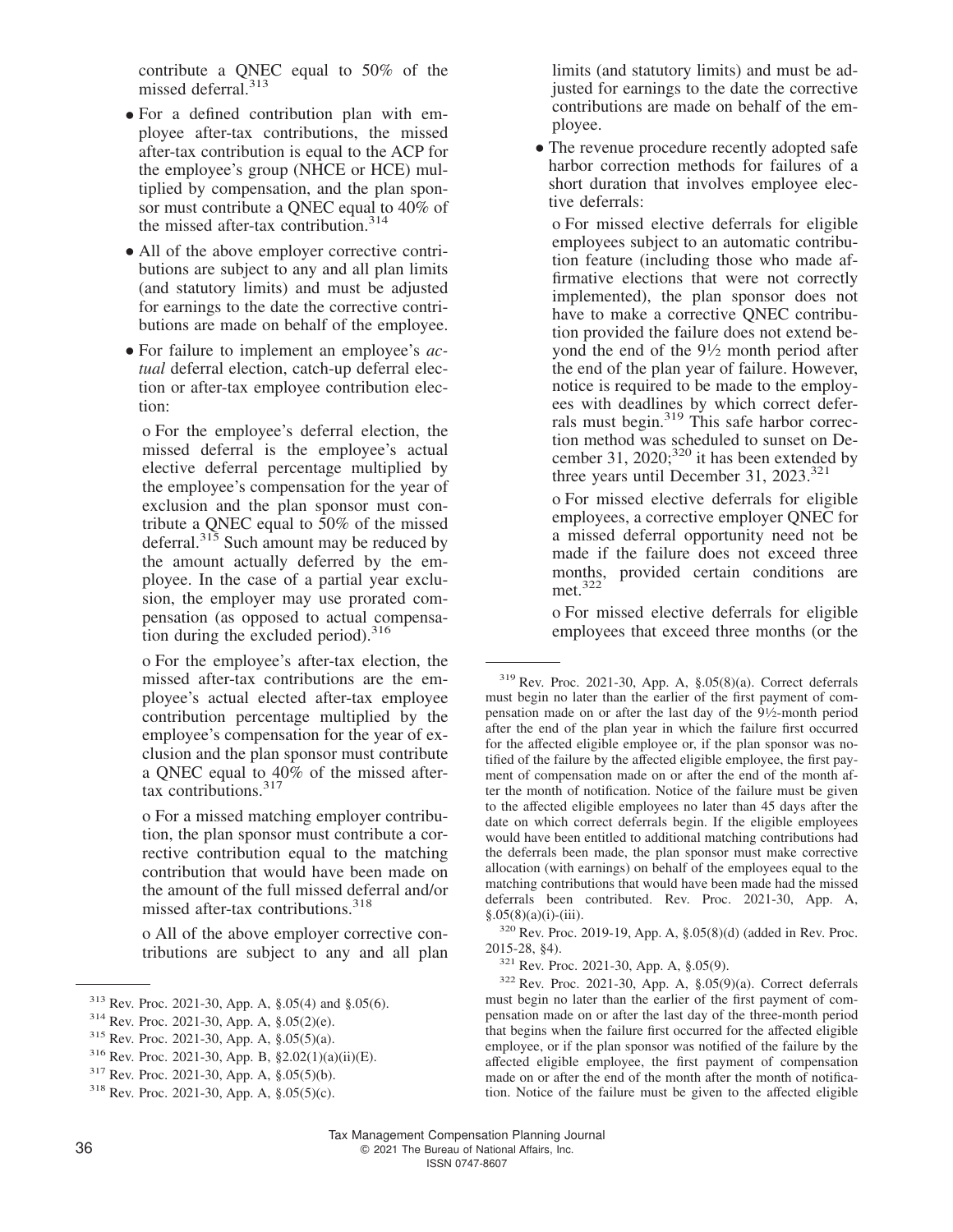conditions for the safe harbor correction methods described above are not met by the plan sponsor), a corrective employer QNEC for a missed deferral opportunity must be made, equal to 25% (rather than 50%) of the missed deferrals (25% QNEC), if the failure extends beyond the three months but not beyond the SCP period for significant failures, provided certain conditions are met.<sup>323</sup> As a result of the extension of the SCP correction period for significant failures from two years to three years, this has the result of also extending this safe harbor correction method.<sup>324</sup>

6. Failure to make timely required minimum distribution under  $§401(a)(9)$ : The employer is required to distribute the required minimum distribution amounts for all prior years.<sup>325</sup>

7. Failure to obtain participant and spousal consent as required under  $\S 401(a)(11)$ ,  $\S 411(a)(11)$ and §417: If a non-QJSA distribution was made without the necessary spousal consent, EPCRS recognizes that consent may be given retroac-

 $323$  Rev. Proc. 2021-30 App. A,  $\S.05(9)(b)(i)$ -(ii). A correct deferrals must begin no later than the earlier of the first payment of compensation made on or after the last day of the third plan year following the plan year in which the failure occurred of, if the plan sponsor was notified of the failure by the affected eligible employee, the first payment of compensation made on or after the end of the month after the month of notification. Notice of the failure must be given to the affected participants no later than 45 days after the date on which correct deferrals begin. Corrective allocations must be made according to the timing requirement under SCP for significant operational failures. Rev. Proc. 2021-30 App. A, §.05(9)(b)(i)-(iii).

<sup>324</sup> Rev. Proc. 2021-30, App. A, §.05(9)(b)(iii). Corrective allocations must be made according to the timing requirement under SCP for significant operational failures.

<sup>325</sup> *See* Rev. Proc. 2021-30, App. A, §.06. For a defined contribution plan, the permitted correction method is to distribute the required minimum distribution with earnings from the date of the failure to the date of distribution. For a defined benefit plan, the permitted correction method is to distribute the required minimum distribution plus an interest payment based on the plan's actuarial equivalence factors in effect on the date the distribution should have been made. In the event the correction is made at a time when the plan is restricted on single-sum payments pursuant to §436(d), the plan sponsor must contribute to the plan the applicable amount determined under  $\S6.02(4)(e)(ii)(A)$  as part of the correction. The earnings adjustment for defined benefit plan is a changed from the prior guidance which allowed used of the "plan's rate," including §417(e)(3) factors.

tively. However, that is unlikely, as the spouse has no incentive to provide such consent if the plan is required, in absence of the consent, to provide the survivor portion of the QJSA after the participant's death.<sup>326</sup> Under the prior 2003 revenue procedure, the plan could commence payment of the QJSA (with the participant's portion of the QJSA offset by payments already made). If the spouse did not consent to the QJSA, the spousal portion would become payable to the spouse when he/she became entitled to the benefit.<sup>327</sup> The 2006 revenue procedure and later guidance provided the plan with the alternative of providing the spouse with a lump sum equivalent to the actuarial value of the survivor benefit.<sup>328</sup> This avoids the problem of waiting and seeing whether the spouse later claims a spousal benefit. 8. Failure to limit the annual additions allocated under a *defined contribution* plan in compliance

with §415: In accordance with the Preamble of the regulations under §415, the IRS has decided that all corrections should occur under EPCRS and therefore it removed the methods to correct §415 failures from the regulations.<sup>329</sup> In an effort to unify the correction approach for excess amounts, the 2008 revenue procedure defined ''excess amount'' as a qualification failure due to a contribution, allocation or similar credit that is made on behalf of a participant/beneficiary in excess of the maximum permitted amount according to the terms of the plan, the Code or the regulations.<sup>330</sup> This continues under the current guidance. $331$ 

For limitation years beginning on or after January 1, 2009, the ''reduction of account balance'' is the presumed correction method.<sup>332</sup> Under this method, the account balance of an employee receiving an excess allocation must be reduced by the excess (plus earnings). Had such excess been reallocated to other employees under the terms of the plan, it must be reallocated. If it would not have been reallocated, then it is to be placed in a sepa-

employee no later than 45 days after the date on which correct deferrals being. If the eligible employee would have been entitled to additional matching contributions had the missed deferrals been made, the plan sponsor must make corrective allocation (with earnings) on behalf of the employees equal to the matching contributions that would have been made had the missed deferrals been contributed. Rev. Proc. 2021-30, App. A, §.05(9)(a)(i)-(iii).

<sup>326</sup> *See* Rev. Proc. 2021-30, App. A, §.07.

<sup>327</sup> *See* Rev. Proc. 2003-44, App. A, §.07.

<sup>328</sup> *See* Rev. Proc. 2006-27, App. A, §.07 and App. B, §2.06, *affirmed by* App. A, §.07 of Rev. Proc. 2013-12, Rev. Proc. 2016- 51, Rev. Proc. 2018-52, Rev. Proc. 2019-19.

<sup>329</sup> *See* Preamble to Reg. §1.415(a)-1, 69 Fed. Reg. 78,134 (Dec. 29, 2004), noting that the final regulations do not include the correction methods for excess annual additions as such corrections should take into account the methods under VCP and Audit Cap under EPCRS.

<sup>330</sup> *See* Rev. Proc. 2008-50, §5.01(3).

<sup>331</sup> *See* Rev. Proc. 2021-30, §5.01(3).

<sup>332</sup> *See* Rev. Proc. 2021-30, §6.06(2).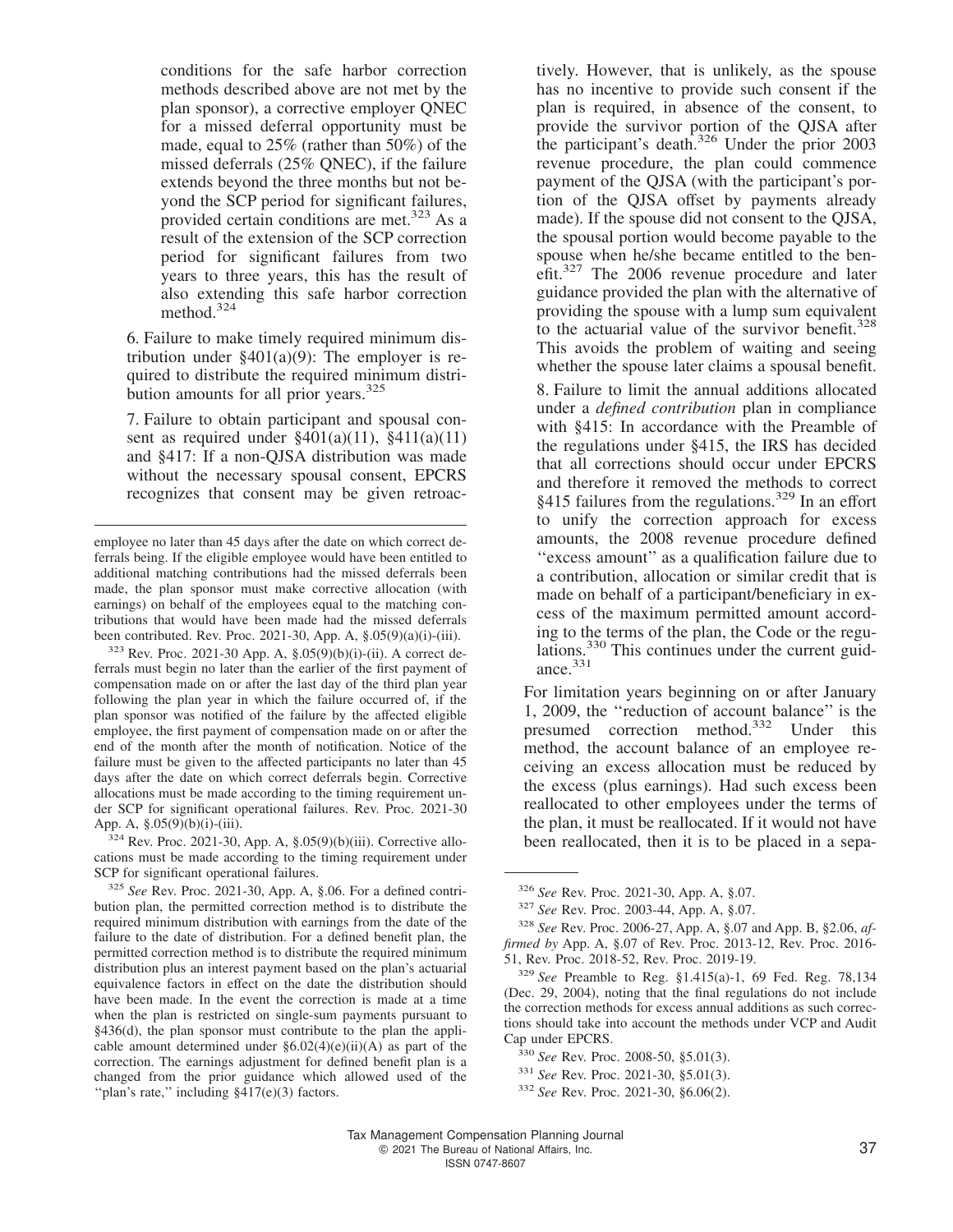rate account to be used to reduce future employer contributions. While in the account, the employer is prohibited from making additional contributions to the plan other than elective deferrals. Any excess allocations attributable to elective deferrals or after-tax employee contributions must be distributed to the participant.

Regarding the ordering of the reduction if the excess allocation is attributable to both employer contributions and elective deferrals or after-tax employee contributions, the correction is completed by first distributing the unmatched employee's after-tax contributions (plus earnings), then the unmatched employee's elective deferrals (plus earnings). If any excess remains, it is apportioned first to the after-tax employee contributions with the associated matching employer contributions, and then to elective deferrals with associated matching employer contributions. Any matching or nonelective employer contributions that are excess amounts are forfeited and held in an account to be used to reduce future employer contributions.<sup>333</sup>

a. Appendix B provides two alternative correction methods, applicable in different fact situations. In the case where a §415 excess amount attributable to matching or nonelective contributions has been returned to the employee, Appendix B provides a ''return of overpayment'' method.<sup>334</sup> This method requires the employer to take reasonable steps to have the participant/ beneficiary return the amount of the overpayment (plus earnings) and if such amount is not returned, then the employer must contribute the difference. The overpayment is to be placed in an unallocated account, to be used for reducing future employer contributions (or if the amount would have been allocated to other eligible employees, then reallocated according to the plan's allocation formula). The employer is required to notify the employees of the applicable tax treatment of the overpayment amount.

b. In the context where a §415 failure occurs with respect to certain NHCEs who have terminated employment, Appendix B provides an alternate "forfeiture" correction method.<sup>335</sup> If the NHCE has a §415 excess and made elective deferrals and received a match or nonelective contributions (but was 0% vested in the latter), the §415 excess may be considered to

consist solely of the matching and nonelective contributions. The excess adjusted for earnings is forfeited and used to reduce future employer contributions or reallocated according to the terms of the plan.

9. Failure to satisfy §415 for *defined benefit* plans: Appendix B provides two correction methods that may be used to correct an excess benefit payment.

a. The ''return of overpayment'' correction method directs the plan sponsor to have the employee return the overpayment (i.e., the portion in excess of §415(b) limit), adjusted for earnings at the plan's earnings rate.<sup>336</sup> If the employee returns less than is required, the plan sponsor or another person must make up the difference. Also, the employee must be notified that the overpayment was not eligible for favorable tax treatment (e.g., tax-free rollover). This method must be used if the employee has no remaining plan benefits which could be used to offset the excess amount.<sup>337</sup>

b. Alternatively, there is an ''adjustment to future payments'' method that may be used if benefits are being distributed as periodic payments.<sup>338</sup> This method permits future payments to be reduced over the remaining payment period by the actuarial equivalence of the overpayment plus earnings. Such adjustment may not result in the reduction of any surviving spouse's joint and survivor benefits; thus, it must be returned over the employee's lifetime benefit.<sup>339</sup>

10. Orphan plans: When an orphan plan has one or more failures and the plan sponsor has ceased to exist, the revenue procedure permits the plan to be terminated and plan assets distributed to participants and beneficiaries.<sup>340</sup> However, there are four conditions that must be satisfied: (1) the correction must comply with the DOL regulations relating to abandoned plans (2) the qualified termination administrator must reasonable determine whether the survivor annuity requirements of  $§401(a)(11)$  and  $§417$  apply to any benefits and take reasonable steps to comply with those requirements (3) each participant and beneficiary must have been provided a vested right to his/her accrued benefits as of the date of the deemed ter-

<sup>333</sup> Rev. Proc. 2021-30, §6.06(2).

<sup>334</sup> *See* Rev. Proc. 2021-30, App. B, §2.04(2)(a)(iii).

<sup>335</sup> *See* Rev. Proc. 2021-30, App. B, §2.04(2)(a)(ii).

<sup>336</sup> *See* Rev. Proc. 2021-30, App. B, §2.04(1)(a)(i).

<sup>337</sup> *See* Rev. Proc. 2021-30, App. B, §2.04(1)(a)(i).

<sup>338</sup> *See* Rev. Proc. 2021-30, App. B, §2.04(1)(a)(ii)(A).

<sup>339</sup> *See* Rev. Proc. 2021-30, App. B, §2.04(a)(a)(ii)(B).

<sup>340</sup> *See* Rev. Proc. 2021-30, App. A, §.09.

Tax Management Compensation Planning Journal 38 **COLLEGE 2021** The Bureau of National Affairs, Inc. ISSN 0747-8607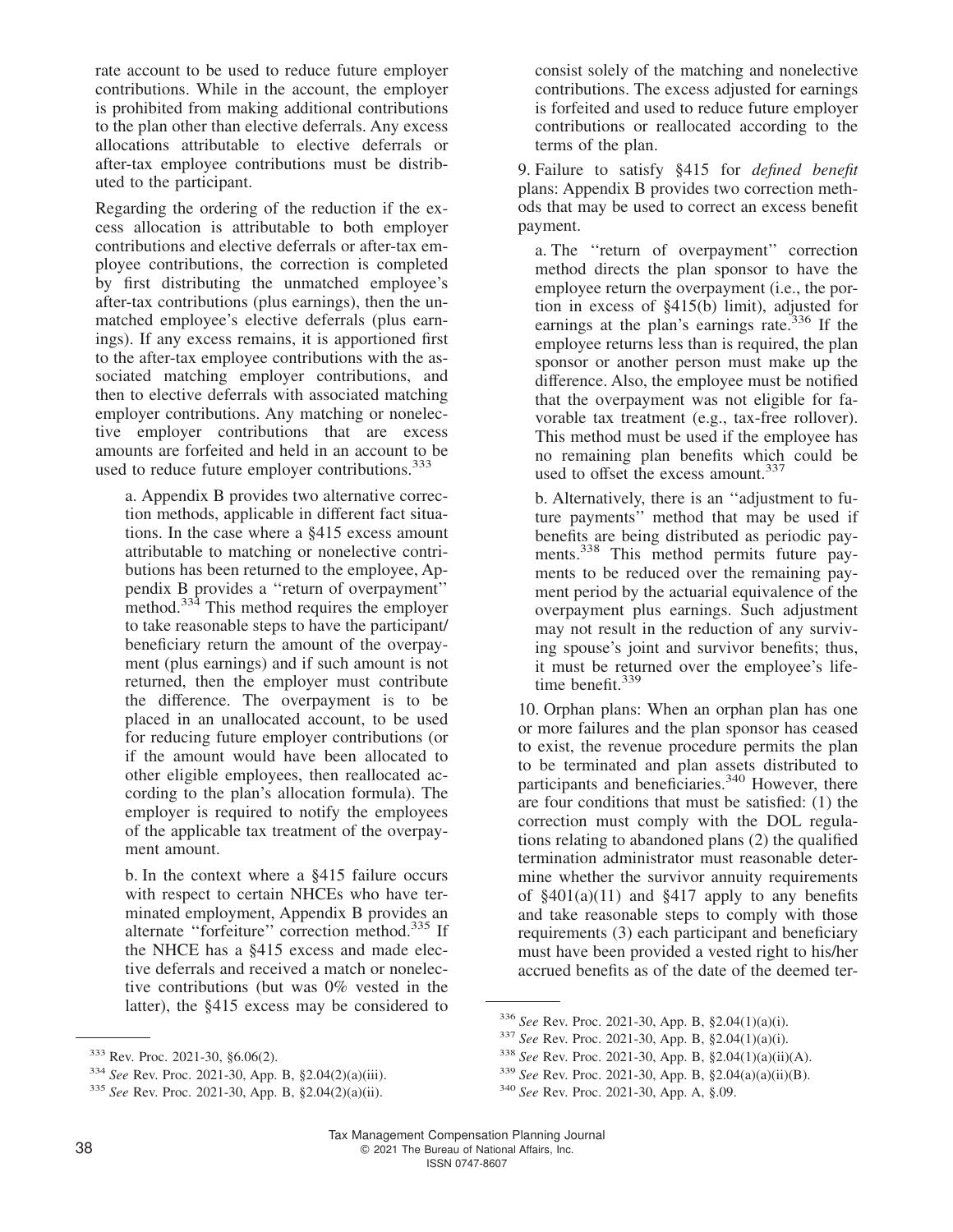mination and (4) such participants and beneficiaries must be notified of their rights under  $$402(f).$ <sup>341</sup>

11. Vesting failures: If an employee is not credited with the sufficient vesting percentage, the employer is permitted to use either the ''contribution correction'' method or the ''reallocation correction" method.<sup>342</sup> The contribution correction method requires the employer to contribute the improperly forfeited amount; but no adjustment is made to the other participants sharing in the original improper forfeiture.<sup>343</sup> The reallocation correction method adjusts a variety of accounts — increasing the accounts of those who suffered an improper forfeiture (plus earnings) and decreasing the accounts of other participants to the amount they would have received had the error not occurred.<sup>344</sup>

12. §401(a)(17) failures: A defined contribution which allocated contributions or forfeitures on the basis of compensation that was in excess of the annual dollar limit under  $\S 401(a)(17)$  must be corrected under a ''reduction of account balance'' correction method as described in §6.06(2) of the revenue procedure.<sup>345</sup>

13. Correction by Plan Amendment: Appendix B provides retroactive plan amendments as correction methods for four specific failures — failures for allocation in violation of  $\S401(a)(17)$ ; hardship distributions made without authorizing plan document language; inclusion of ineligible employees; and most recently plan loans being made without authorizing plan document language.

a. §401(a)(17) failures: While the revenue procedure already envisions a ''reduction of account balance'' as a valid correction method, Appendix B provides an additional correction in which the plan sponsor may contribute an additional amount for all other participants. Such correction requires a retroactive plan

<sup>343</sup> *See* Rev. Proc. 2021-30, App. B, §2.03(1)(a).

amendment which is permitted under the revenue procedure.<sup>346</sup>

b. Hardship distribution failures: In cases where hardship distributions have been made under a plan even though the plan document never envisioned such distributions, Appendix B permits a retroactive plan amendment to permit such hardship withdrawals.<sup>347</sup>

c. Inclusion of ineligible employee failures: In cases where the plan administration disregarded the plan's eligibility requirements and allowed premature eligibility for employees (e.g. plan uses quarterly entry dates, but employees were allowed to enter the plan prior to the appropriate entry date), Appendix B permits a retroactive plan amendment to change the eligibility or entry date provisions to reflect the plan's actual operations.<sup>348</sup> It is possible for this amendment to extend only to those ineligible employees (provided this group is predominantly NHCEs), but it may affect coverage testing for the plan year.

d. Plan loan failures: In cases where plan loans to participants have been made under a plan even though the plan document never envisioned such loans, Appendix B permits a retroactive plan amendment to permit such plan loans in certain situations. $349$  The following are examples of corrections for plan loan failures:

- *Example 1:* Participant borrows \$60,000 (in excess of the maximum \$50,000) and the violation is discovered two years later. Correction requires the participant to repay the \$10,000 excess; the remaining loan balance is re-amortized over the remaining life of the original loan; and the prior loan payments attributable to the \$10,000 excess can be applied to interest on the excess if the participant pays only the \$10,000 or can be applied to the remaining loan balance if the \$10,000 excess plus interest is repaid.
- *Example 2*: Participant borrows \$10,000 over six years instead of the required five year period and the violation is discovered two years later. Correction requires the loan to be re-amortized over the remaining

<sup>341</sup> Rev. Proc. 2021-30, App. A, §.09.

<sup>342</sup> *See* Rev. Proc. 2021-30, App. B, §2.03(1).

<sup>344</sup> *See* Rev. Proc. 2021-30, App. B, §2.03(1)(b). IRS officials have previously indicated on an informal basis that if the allocation of unallocated forfeitures is to be reallocated among participants, the IRS does not require a retroactive reallocation if the plan administrator can demonstrate that the plan is subject to a low turnover rate. The IRS recognizes that it may be impractical to require retroactive reallocations and, thus, has permitted reallocations to be made on a current basis.

<sup>345</sup> *See* Rev. Proc. 2021-30, App. B, §2.06(1).

<sup>346</sup> *See* Rev. Proc. 2021-30, App. B, §2.07(1).

<sup>347</sup> *See* Rev. Proc. 2021-30, App. B, §2.07(2)(a).

<sup>348</sup> *See* Rev. Proc. 2021-30, App. B, §2.07(3)(a).

<sup>349</sup> *See* Rev. Proc. 2021-30, App. B §2.07(3).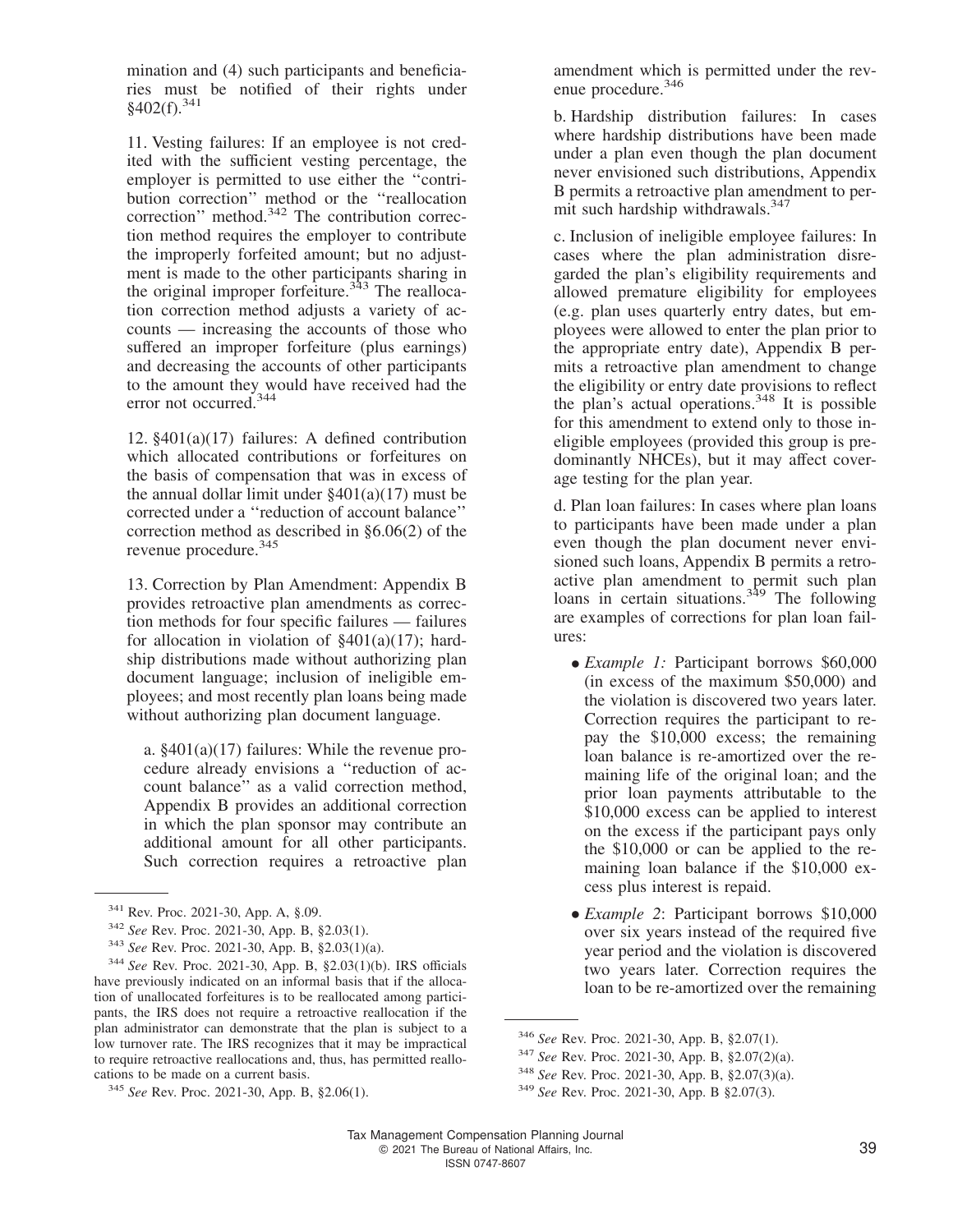3-year period of the loan. Note: this correction is not available if the statutory term of the loan has expired (e.g. violation is discovered in year six).

• *Example 3*: Participant borrows \$10,000 over a 5-year period but loan repayments never began, and the violation is discovered two years later. The correction provides three options: (1) the participant can make a lump sum payment (including interest) to bring the loan current and continue payments under the old payment schedule (2) the loan may be re-amortized over the remaining life of the original loan term or (3) any combination of option 1 or option 2.

14. Earnings and forfeiture adjustments: As several of the above correction methods require adjustments for earnings and forfeitures, Appendix B affords approval of various earnings adjustment methods (but not forfeiture methods).<sup>350</sup>

a. Correction of an operation failure that includes a corrective contribution or allocation to *increase* an employee's account balance must include an adjustment for earnings and forfeitures.<sup>351</sup> Such requirement does not apply to corrective distributions or corrective re- $\frac{1}{2}$  ductions in account balances.<sup>352</sup> Reasonable estimates may be used in determining earnings if the difference between an approximate versus exact determination is insignificant and the administrative cost of an exact determination significantly exceeds the approximate determination.<sup>353</sup>

b. The earnings rate is generally based on the investment results that would have applied to the corrective contribution or allocation had the failure not occurred.<sup>354</sup> If multiple investment funds are offered to participants, the earnings rate should be based on the participant's choices for the period of failure.<sup>355</sup> For administrative convenience, if most of the employees for whom the corrective contribution or allocation are NHCEs, the rate of return of the fund with the highest earning rates for the

period of failure may be used to determine the earnings rate for all corrective contributions or allocations.<sup>356</sup> In the event the participant had not made any applicable investment choices, the earnings rate may be based on a weighted average of the earnings rate under the plan as a whole.<sup>357</sup>

c. The ''period of failure'' runs from the date of the failure through the date of the correction.<sup>358</sup>

d. The current guidance provides four alternative allocation method, specifically designed to facilitate the crediting of earnings where corrective contributions are made to dates between the plan's valuation dates:

(1) Plan allocation method: The earnings amount is allocated to the account balances in accordance with the plan's method for allocating earnings as if the failure had not occurred.<sup>359</sup>

(2) Specific employee allocation method: The earnings amount is allocated solely to the account of the employee on whose behalf the corrective is made even if the plan's allocation method would have produced an alternate result.<sup>360</sup> Under this method, either the entire earnings amounts for the period of failure can be allocated to the affected participant or can be treated as having been made as of the last day of the prior plan year.

(3) Bifurcated allocation method: This method is a hybrid of the plan allocation and specific employee allocation method. For valuation periods prior to the date of correction, the specific employee allocation method is used to allocate earnings attribut-

<sup>350</sup> *See* Rev. Proc. 2021-30, App. B, §3.01.

<sup>351</sup> *See* Rev. Proc. 2021-30, App. B, §3.01(1).

<sup>352</sup> *See* Rev. Proc. 2021-30, App. B, §3.01(1)(d).

<sup>353</sup> *See* Rev. Proc. 2021-30, App. B, §3.01(1)(c).

<sup>354</sup> *See* Rev. Proc. 2021-30, App. B, §3.01(3)(a). The revenue procedure clarified that earnings could include losses. Rev. Proc. 2021-30, §5.04.

<sup>355</sup> *See* Rev. Proc. 2021-30, App. B, §3.01(3)(b).

<sup>356</sup> *See* Rev. Proc. 2021-30, App. B, §3.01(3)(b).

<sup>357</sup> *See* Rev. Proc. 2021-30, App. B, §3.01(3)(b).

<sup>358</sup> *See* Rev. Proc. 2021-30, App. B, §3.01(2).

<sup>359</sup> *See* Rev. Proc. 2021-30, App. B, §3.01(4)(b). In *Ex*. 33, the plan's method for allocating earnings is determined by valuing the plan assets annually on the last day of the plan year and then allocating earnings in proportion to account balances as of the last day of the prior plan year (after reduction for distributions during the current year but without regard to contributions received during the current plan year). Had the failure not occurred, the prior account balances would have been different, and the earnings allocated to those account balances would have been different. Hence, correction under this allocation method requires adjustments to the account balances to *all* participants in the plan for each year of correction. Hence, the Service has provided alternative allocation method to address this issue.

<sup>360</sup> *See* Rev. Proc. 2021-30, App. B, §3.01(4)(c).

Tax Management Compensation Planning Journal 40 C 2021 The Bureau of National Affairs, Inc. ISSN 0747-8607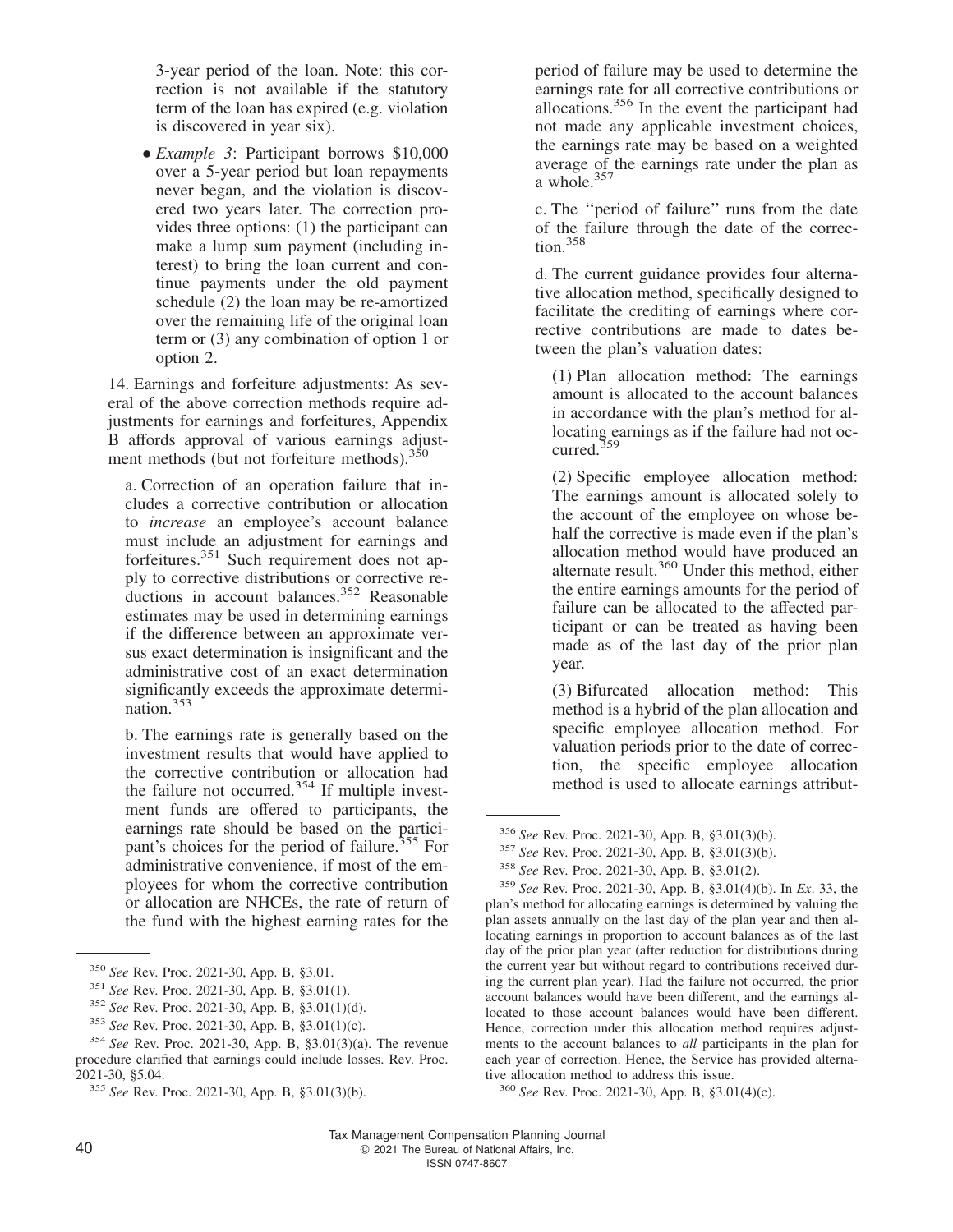able to those periods; for valuation periods during which the correction occurs, the plan allocation method is used.<sup>361</sup>

(4) Current period allocation method: This method is also a hybrid of the plan allocation and specific employee allocation

method. For the first valuation period for which the correction is made, earnings are allocated under the plan method, and for all subsequent earnings, the allocation is made solely to the employee.<sup>362</sup>

<sup>361</sup> *See* Rev. Proc. 2021-30, App. B, §3.01(4)(d). <sup>362</sup> *See* Rev. Proc. 2021-30, App. B, §3.01(4)(e).